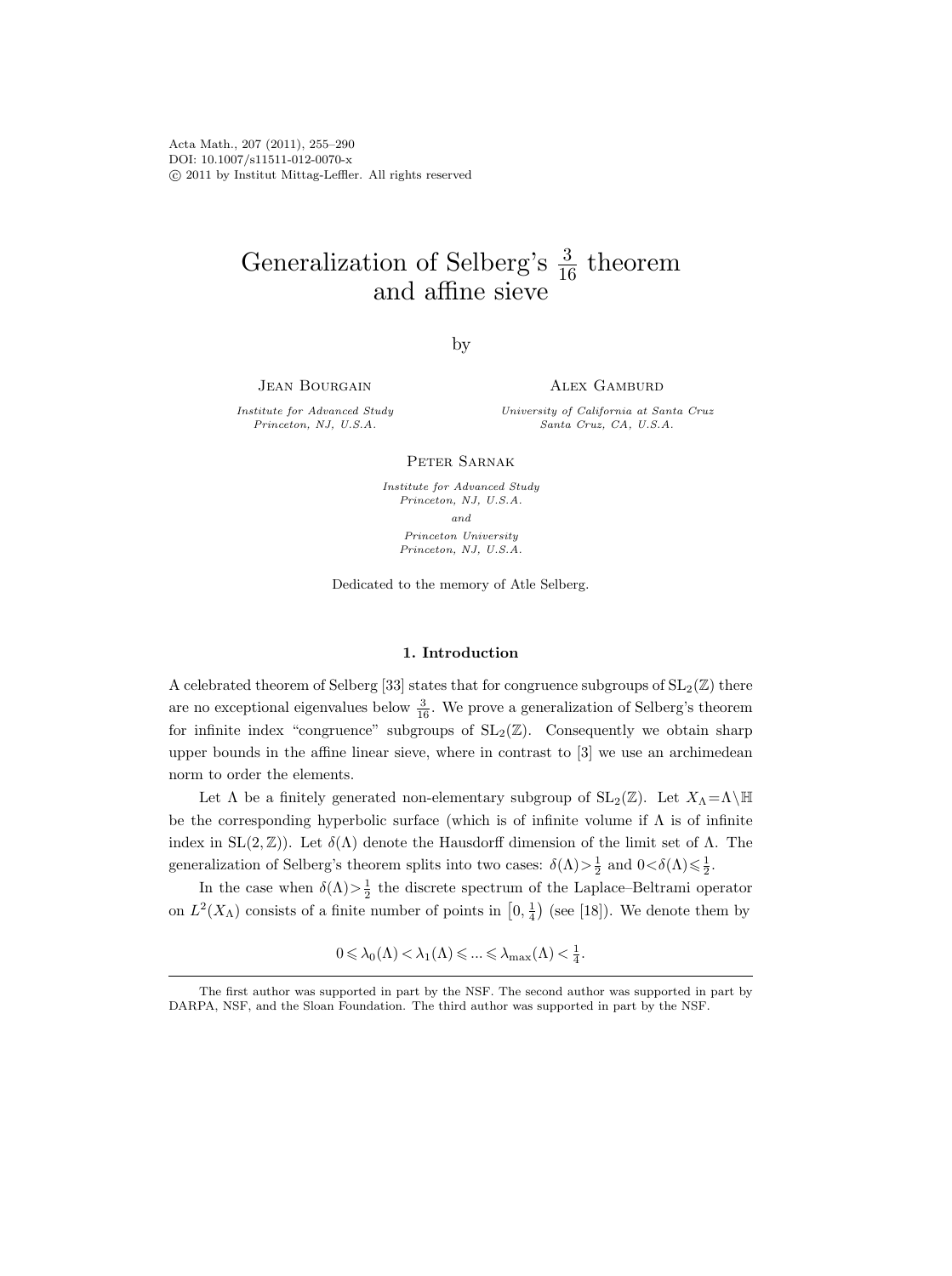The assumption  $\delta(\Lambda) > \frac{1}{2}$  is equivalent to  $\lambda_0(\Lambda) < \frac{1}{4}$ , and in this case  $\delta(1-\delta) = \lambda_0$  [25]. The following extension of Selberg's theorem is proved in §2.

THEOREM 1.1. Let  $\Lambda$  be a finitely generated subgroup of  $SL(2, \mathbb{Z})$  with  $\delta(\Lambda) > \frac{1}{2}$ . For  $q \geq 1$  let  $\Lambda(q)$  be the "congruence" subgroup

$$
\{x \in \Lambda : x \equiv I \text{ mod } q\}.
$$

There is  $\varepsilon = \varepsilon(\Lambda) > 0$  such that

$$
\lambda_1(\Lambda(q)) \geqslant \lambda_0(\Lambda(q)) + \varepsilon,
$$

for all square-free  $q \geq 1$  (note that  $\lambda_0(\Lambda(q)) = \lambda_0(\Lambda)$ ).

In [10] an explicit and stronger version of Theorem 1.1 is proven under the assumption that  $\delta(\Lambda) > \frac{5}{6}$ . See [30] for the sharpest known bounds towards Selberg's  $\frac{1}{4}$  conjecture as well as bounds towards the Ramanujan conjectures for more general groups.

Theorem 1.1 is a consequence of Theorem 1.2 in [3] and the following result, which is of independent interest.

THEOREM 1.2. Let  $\Lambda = \langle S \rangle$  be a finitely generated subgroup of  $\text{SL}(2, \mathbb{R})$  with  $\delta(\Lambda) > \frac{1}{2}$ . Let  $\{N_i\}_i$  be a family of finite-index normal subgroups of  $\Lambda$ . Then the following are equivalent:

- (i) the Cayley graphs  $\mathcal{G}(\Lambda/N_i, S)$  form a family of expanders;
- (ii) there is  $\varepsilon = \varepsilon(\Lambda) > 0$  such that  $\lambda_1(\Lambda/N_j) \geq \lambda_0(\Lambda/N_j) + \varepsilon$ .

The argument in §2 establishes that (i)  $\Rightarrow$  (ii). The implication (ii)  $\Rightarrow$  (i) is proved using Fell's continuity of induction in [10, §7]. Theorem 1.2 generalizes results of Brooks [4] and Burger [5], [6] who proved it in the case of co-compact  $\Lambda$ .

Combining Theorem 1.1 with Lax–Phillips theory of asymptotic distribution of lattice points [18], we obtain the following result, which is the crucial ingredient in the execution of the affine linear sieve in the archimedean norm.

THEOREM 1.3. Let  $\Lambda$  be a finitely generated subgroup of  $SL(2, \mathbb{Z})$  with  $\delta(\Lambda) > \frac{1}{2}$ . Assume that q is square-free and  $(q, q_0)=1$ , where  $q_0$  is provided by the strong approximation theorem [20]. There is  $\varepsilon_1>0$  depending on  $\Lambda$  such that for any  $g \in SL_2(q)$  we have

$$
|\{\gamma \in \Lambda : ||\gamma|| \leq T \text{ and } \gamma \equiv g \mod q\}| = \frac{c_{\Lambda} T^{2\delta}}{|\text{SL}_2(q)|} + O(q^3 T^{2\delta - \varepsilon_1}).
$$

We now turn to the discussion of the case  $\delta(X) \leq \frac{1}{2}$ . In this case there is no discrete  $L^2$ spectrum and its natural replacement is furnished by the resonances of  $X$ , which are given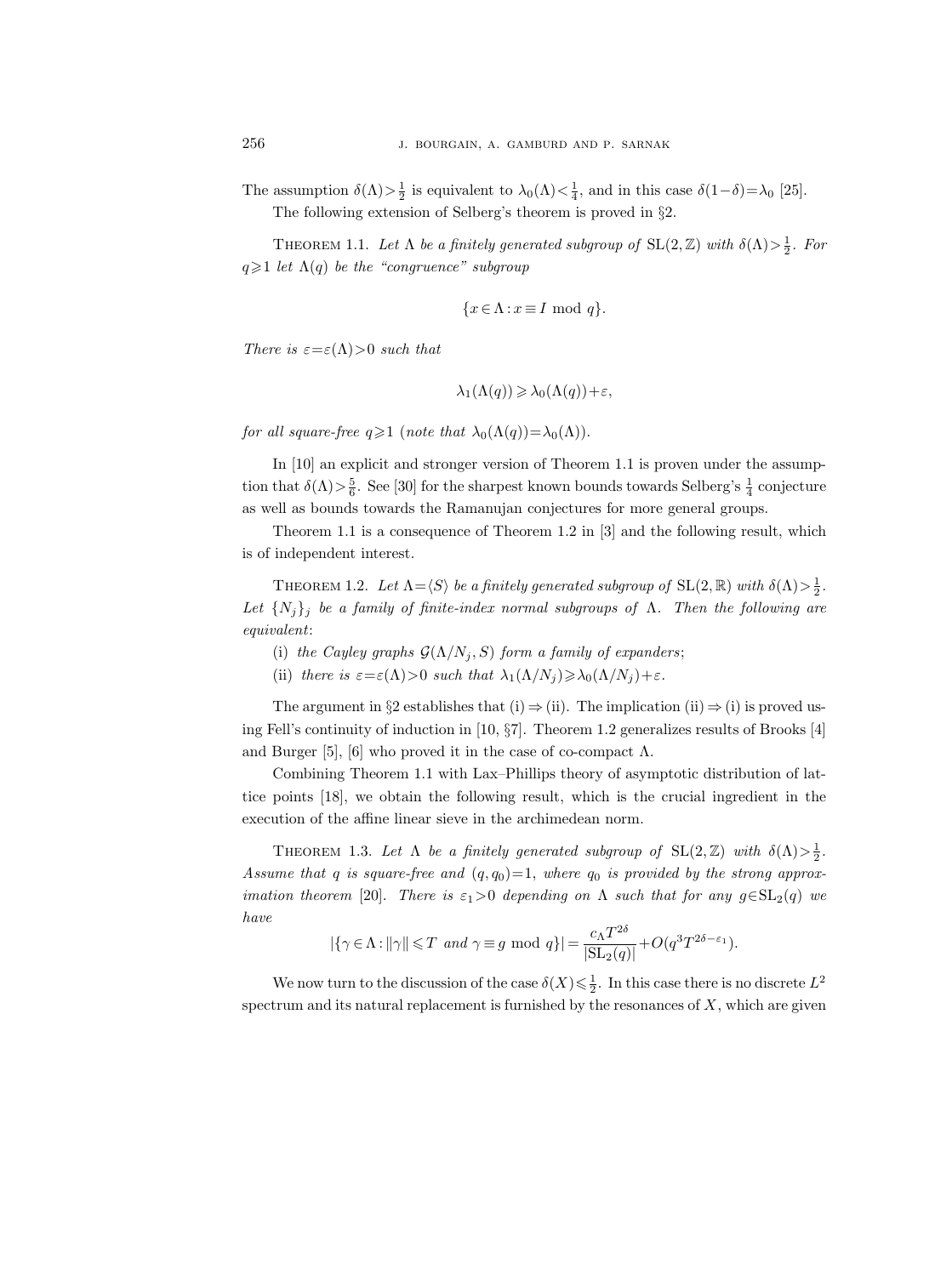as the poles of the meromorphic continuation of the resolvent  $R_X(s)=(\Delta_X - s(1-s))^{-1}$ . By the result of Patterson [25] and Sullivan [35],  $R_X(s)$  is analytic for Re  $s > \delta$ . Mazzeo and Melrose [21] proved that  $R_X(s)$  has a meromorphic continuation to the entire plane. In [26] Patterson proved that  $R_X(s)$  has a simple pole at  $s=\delta$  and no further poles on the line Re  $s=\delta$ . His proof is based on ideas from ergodic theory related to the Ruelle zeta function. Using further development of these ideas due to Dolgopyat [7], Naud [22] has recently established that  $R_X(s)$  is holomorphic (with the exception of a simple pole at s=δ) for Re  $s > \delta - \varepsilon$ , with  $\varepsilon$  depending on X. The following result, giving a resonance-free region for congruence resolvent, is proved in §11.

THEOREM 1.4. Let  $\Lambda$  be a finitely generated subgroup of  $SL(2, \mathbb{Z})$  with  $\delta(\Lambda) \leq \frac{1}{2}$ . For  $q \geq 1$  square-free let  $\Lambda(q)$  be the "congruence" subgroup

$$
\{x \in \Lambda : x \equiv I \text{ mod } q\}.
$$

Let  $X(q) = \Lambda(q) \setminus \mathbb{H}$ . There is  $\varepsilon = \varepsilon(\Lambda) > 0$  such that  $R_{X(q)}(s)$  is holomorphic (with the exception of a simple pole at  $s=\delta$ ) for

$$
\operatorname{Re} s > \delta - \varepsilon \min \left\{ 1, \frac{1}{\log(1 + |\operatorname{Im} s|)} \right\}.
$$

When  $\delta \leq \frac{1}{2}$  we cannot apply the expansion property [3] directly, instead, to prove Theorem 1.4 we use a dynamical treatment and invoke a generalization of the underlying result on measure convolution (" $L^2$ -flattening lemma"): see Lemmas 7.1 and 7.2 in §7. It is likely that by combining our methods with the extension of Dolgopyat's result [7] to vector-valued functions, analyticity of  $R_{X(q)}(s)$  can be established for  $\text{Re}\,s > \delta - \varepsilon$ , in complete analogy $(1)$  with Theorem 1.1.

Using methods of Lalley [16] we obtain the following analogue of Theorem 1.3, which is sufficient for sieving applications.

THEOREM 1.5. Let  $\Lambda$  be a finitely generated subgroup of  $SL(2, \mathbb{Z})$  with  $0 < \delta(\Lambda) \leq \frac{1}{2}$ . Assume that q is square-free and  $(q, q_0)=1$ , where  $q_0$  is provided by the strong approximation theorem [20]. There are  $\varepsilon_1>0$  and  $C>0$  depending on  $\Lambda$  such that for any  $g \in SL_2(q)$  we have

$$
|\{\gamma \in \Lambda : ||\gamma|| \leq T \text{ and } \gamma \equiv g \text{ mod } q\}| = \frac{c_{\Lambda} T^{2\delta}}{|\text{SL}_2(q)|} (1 + O(T^{-1/\log \log T})) + O(q^C T^{2\delta - \varepsilon_1}).
$$

<sup>(</sup> 1 ) The analogy between Theorems 1.1 and 1.4 becomes clearer when their assertions are expressed in terms of the Selberg zeta function [32]. If  $\Lambda$  is a finitely generated subgroups of  $SL_2(\mathbb{R})$  the Selberg zeta function  $Z_X(s)$  associated with  $X = \Lambda \backslash \mathbb{H}$  is known to be an entire function, whose non-trivial zeros are given by the resonances and the finite point spectrum [11], [27]. Consequently, Theorem 1.1 is equivalent to the assertion that when  $\delta(\Lambda) > \frac{1}{2}$  there is  $\varepsilon(\Lambda) > 0$  such that  $Z_{X(q)}(s)$  is analytic and non-vanishing on the set  $\{s: \text{Re}\, s > \delta - \varepsilon\}$ , except at  $s = \delta$  which is a simple zero, while Theorem 1.4 is equivalent to the assertion that when  $\delta(\Lambda) \leq \frac{1}{2}$  there is  $\varepsilon(\Lambda) > 0$  such that  $Z_{X(q)}(s)$  is analytic and non-vanishing on the set  $\{s: \text{Re } s > \delta - \varepsilon \min\{1, 1/\log(1+|\text{Im } s|)\}\}\,$ , except at  $s = \delta$  which is a simple zero.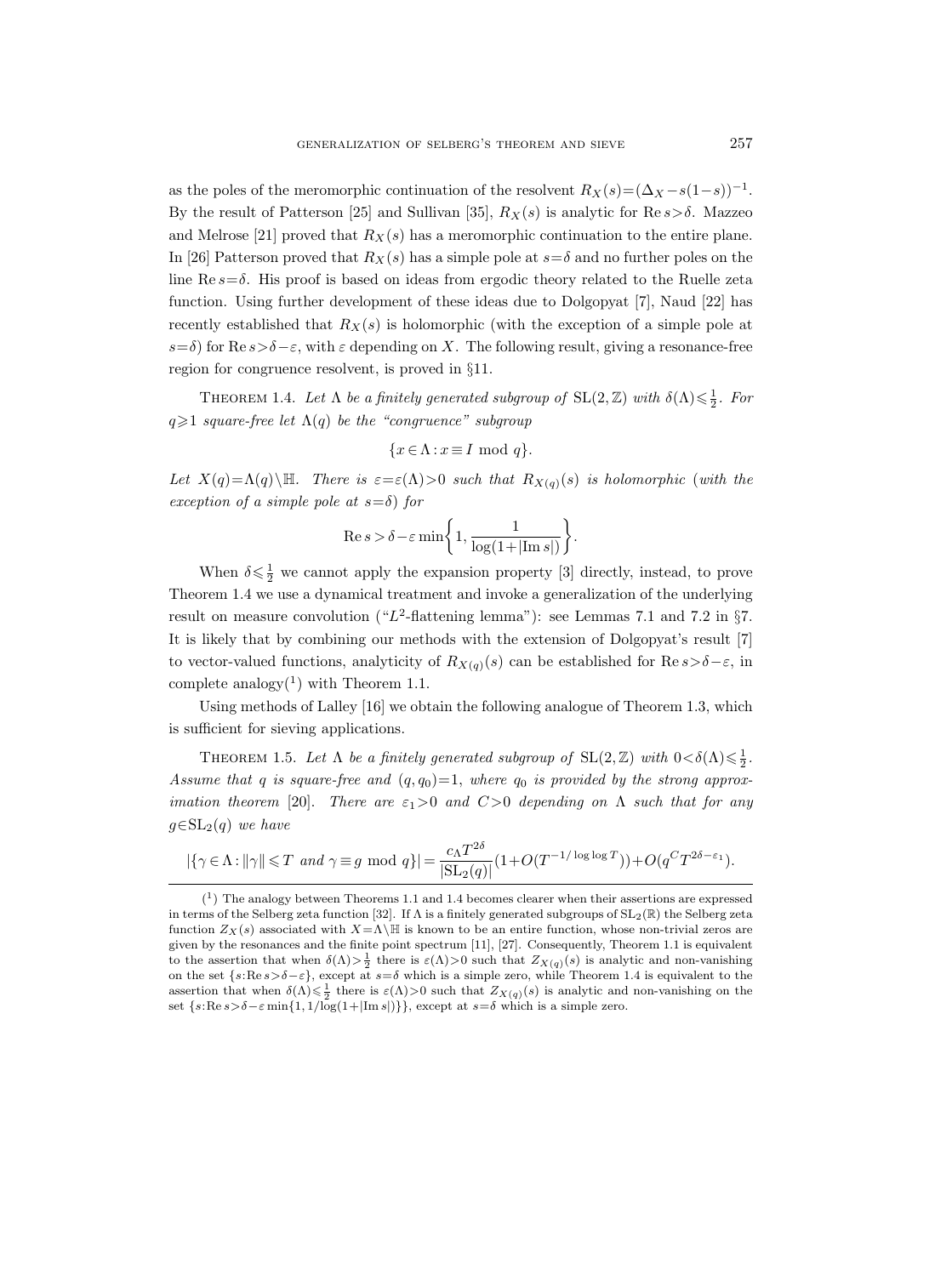We turn to applications to the affine linear sieve [3]. Consider the standard action on the  $2\times 2$  integer matrices by multiplication on the left, and take the orbit  $\mathcal O$  of I (the identity matrix) under Λ. Set

$$
|x| = \left(\sum_{j,k=1}^{2} x_{jk}^2\right)^{1/2},
$$

where

$$
x = \begin{pmatrix} x_{11} & x_{12} \\ x_{21} & x_{22} \end{pmatrix}.
$$

Set  $N_\Lambda(T)=|\{x\in\Lambda:|x|\leq T\}|$  and let  $\delta(\Lambda)$  be the Hausdorff dimension of the limit set of an orbit  $\Lambda z \subset \mathbb{H} \cup \{\infty\} \cup \mathbb{R}$ , where  $\mathbb{H}$  is the hyperbolic plane,  $z \in \mathbb{H}$  and  $\Lambda$  acts by linear fractional transformations. By the results of Lax–Phillips [18] and Lalley [16], we have that  $N_{\Lambda}(T) \sim c_{\Lambda} T^{2\delta(\Lambda)}$ , as  $T \to \infty$ . Let  $f \in \mathbb{Q}[x_{jk}]$  be integral on  $\mathcal O$  and assume that it is weakly primitive for  $\mathcal{O}$ , that is  $gcd{f(x):x \in \mathcal{O}} = 1$ . If f is not weakly primitive then  $f/N$  is, where  $N = \gcd f(\mathcal{O})$ , and we can represent any weakly primitive f as  $g/N$  with  $g \in \mathbb{Z}[x_{jk}]$  and  $N = \gcd(\mathcal{O})$ .

The coordinate ring  $\mathbb{Q}[x_{jk}]/(\det(x_{jk})-1)$  is a unique factorization domain [29] and we can factor f into  $t=t(f)$  irreducibles  $f_1f_2...f_t$  in this ring. Set

$$
\pi_{\Lambda,f}(T)=|\{x\in\Lambda:|x|\leqslant T\text{ and }f_j(x)\text{ is prime for }j=1,...,t\}|.
$$

For  $f \in \mathbb{Z}[x_{jk}]$  weakly primitive with  $t(f)$  irreducible factors, our conjectured asymptotics is of the form

$$
\pi_{\Lambda,f}(T) \sim \frac{c(\Lambda, f)N_{\Lambda}(T)}{(\log T)^{t(f)}}, \text{ as } T \to \infty,
$$

where  $c(\Lambda, f)$  can be expressed as a product of local densities, see [9] and [31] for an example of explicit computation and numerical experiments. In §13 we establish the following sharp upper bound for  $\pi_{\Lambda,f}(T)$ .

THEOREM 1.6. Let  $\Lambda$  be a subgroup of  $SL(2, \mathbb{Z})$  which is Zariski dense in  $SL_2$  and let  $f \in \mathbb{Z}[x_{jk}]$  be weakly primitive with  $t(f)$  irreducible factors. Then

$$
\pi_{\Lambda,f}(T)\ll \frac{N_{\Lambda}(T)}{(\log T)^{t(f)}}.
$$

We also obtain the following lower bound for the number of points  $x \in \Lambda$  for which f has at most a fixed number of prime factors.

THEOREM 1.7. Let  $\Lambda$  be a subgroup of  $SL(2,\mathbb{Z})$  which is Zariski dense in  $SL_2$  and let  $f \in \mathbb{Z}[x_{jk}]$  be weakly primitive with  $t(f)$  irreducible factors. Then there is an  $r < \infty$ , which can be given explicitly in terms of  $\varepsilon(\Lambda)$  in Theorems 1.1 and 1.4, such that

$$
|\{x \in \Lambda : |x| \leq T \text{ and } f(x) \text{ has at most } r \text{ prime factors}\}|\gg \frac{N_{\Lambda}(T)}{(\log T)^{t(f)}}.
$$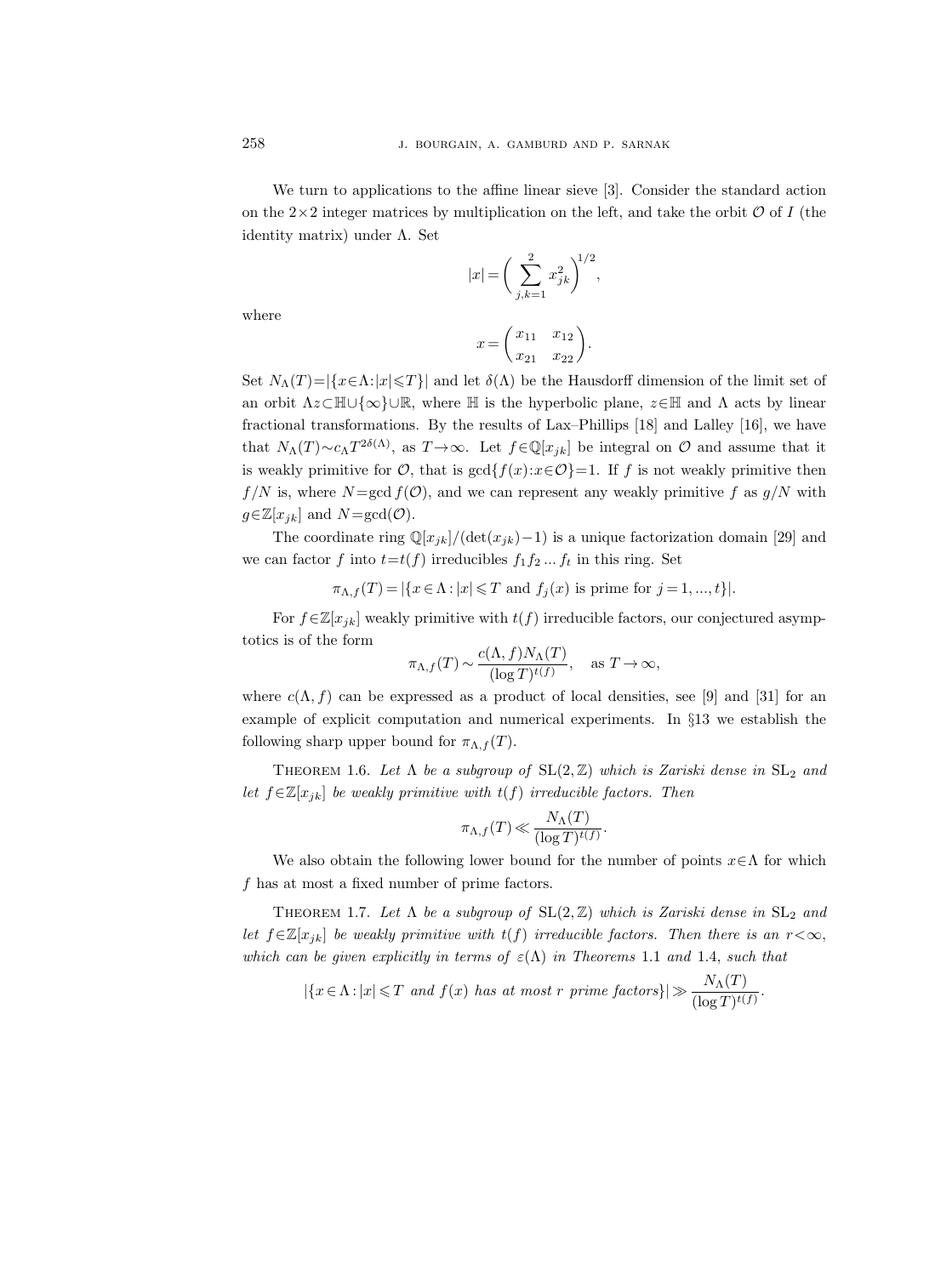# 2. Generalization of Selberg's  $\frac{3}{16}$  theorem when  $\delta > \frac{1}{2}$

Being a subgroup of finite index in  $\Lambda(1)$ ,  $\Lambda(q)$  has the same bottom of the spectrum,  $\lambda_0(\Lambda(q)\backslash\mathbb{H})=\lambda_0(\Lambda(1)\backslash\mathbb{H})$ . As in [10, §2], we have that for q large enough  $\Lambda(1)/\Lambda(q)\cong$  $SL_2(\mathbb{Z}/q\mathbb{Z})$ . Let  $S = \{A_1, ..., A_k\}$ , and let  $S_q$  be the natural projection of S modulo q.

Theorem 1.7 in [3] implies that if  $\Lambda = \langle S \rangle$  is non-elementary, then

$$
\mathcal{G}_q = \mathcal{G}(\mathrm{SL}_2(\mathbb{Z}/q\mathbb{Z}), S_q)
$$

is a family of expanders. Consider the space  $H(q)$  of vector-valued functions F on  $\mathcal{F}=\mathcal{F}(1)$ , the fundamental domain of  $\Lambda=\Lambda(1)$ , satisfying

$$
F(\gamma z) = R_q(\gamma) F(z)
$$

for  $\gamma \in \Lambda(1)/\Lambda(q) \cong SL_2(\mathbb{Z}/q\mathbb{Z})$ , where  $R_q(\gamma)$  is the regular representation of  $SL_2(\mathbb{Z}/q\mathbb{Z})$ . We denote by  $\langle \cdot, \cdot \rangle$  the inner product on this space and by  $\|\cdot\|$  the associated norm. Let  $\varphi_0$  denote the eigenfunction corresponding to  $\lambda_0$ . Let  $H_0(q)$  denote the subspace of functions in  $H(q)$  orthogonal to  $\varphi_0 \otimes \mathrm{Id}$ . The assertion of Theorem 1.1 is equivalent to existence of  $c > 0$  such that

$$
\frac{\int_{\mathcal{F}} \|\nabla F\|^2 \, d\mu}{\int_{\mathcal{F}} \|F\|^2 \, d\mu} \geqslant \lambda_0 + c
$$

for all  $F \in H_0(q)$ .

Applying [3, Theorem 1.7] for each  $z \in \mathcal{F}(1)$  implies that there is  $\varepsilon > 0$ , depending only on S, such that for all  $F \in H_0(q)$ , we have

$$
||F(\gamma z) - F(z)|| \ge \varepsilon ||F(z)|| \quad \text{for some } \gamma \in S. \tag{2.1}
$$

Let  $f = ||F||$ , and decompose it as

$$
f = a\varphi_0(z) + b(z),
$$

where

$$
\int_{\mathcal{F}} \varphi_0(z) \overline{b(z)} \, d\mu(z) = 0 \tag{2.2}
$$

and

$$
\int_{\mathcal{F}} |f|^2 \, d\mu = a^2 + \int_{\mathcal{F}} |b|^2 \, d\mu = 1.
$$

Write

$$
F(z) = (F_1(z), ..., F_N(z)),
$$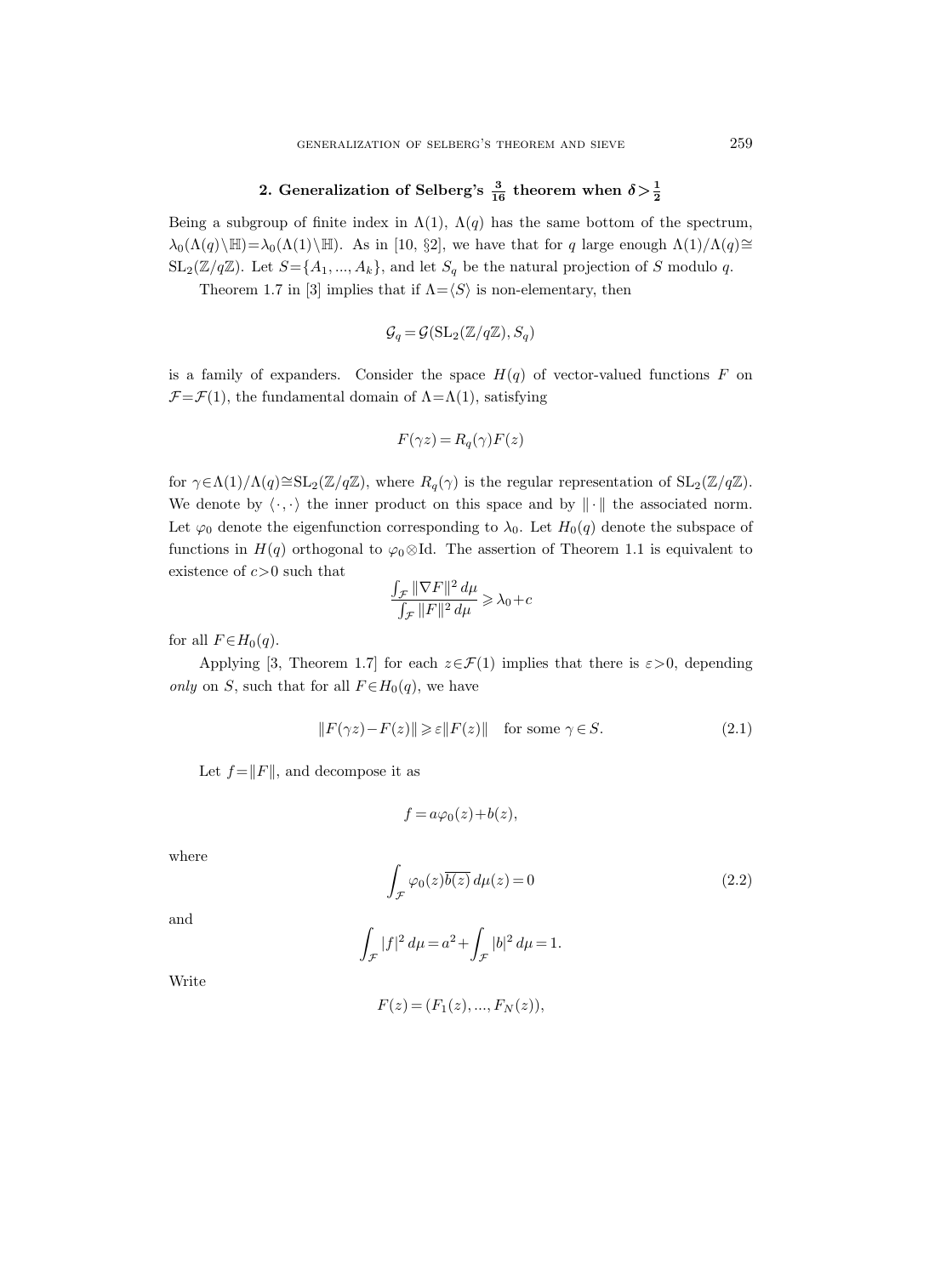where  $N = |\mathrm{SL}_2(\mathbb{Z}/q\mathbb{Z})|$ . Since

$$
\nabla \bigg( \sum_{j=1}^N |F_j(z)|^2 \bigg)^{\!\!1/2} = \!\! \left\{ \left( \sum_{j=1}^N F_j(z) \overline{\nabla} F_j(z) \right) \!\! \left( \sum_{j=1}^N |F_j(z)|^2 \right)^{\!\!-1/2}, \quad \text{if } \sum_{j=1}^N |F_j(z)|^2 \neq 0, \\ 0, \qquad \qquad \text{otherwise},
$$

we have

$$
\|\nabla F\|^2(z) \geqslant \left|\nabla ||F||\right|^2(z) = |\nabla f|^2(z).
$$

Consequently we obtain

$$
\frac{\int_{\mathcal{F}} \|\nabla F\|^2 d\mu}{\int_{\mathcal{F}} \|F\|^2 d\mu} \ge \frac{\int_{\mathcal{F}} |\nabla ||F||^2 d\mu}{\int_{\mathcal{F}} ||F\|^2 d\mu} = \frac{\int_{\mathcal{F}} |\nabla f|^2 d\mu}{\int_{\mathcal{F}} |f|^2 d\mu} = \frac{\int_{\mathcal{F}} \langle \Delta f, f \rangle d\mu}{\int_{\mathcal{F}} |f|^2 d\mu}
$$

$$
= \int_{\mathcal{F}} \langle a\lambda_0 \varphi_0 + \Delta b, a\varphi_0 + b \rangle d\mu = a^2 \lambda_0 + \langle \Delta b, b \rangle
$$

$$
\stackrel{(2.2)}{\geq a^2} \lambda_0 + \lambda_1 \int_{\mathcal{F}} |b|^2 d\mu
$$

$$
\geq \lambda_0 + (\lambda_1 - \lambda_0) \int_{\mathcal{F}} |b|^2 d\mu.
$$

By a theorem of Lax and Phillips [18], there are only finitely many discrete eigenvalues of  $\Lambda$  in  $\left[0, \frac{1}{4}\right]$ , consequently,

$$
\lambda_1 - \lambda_0 \geqslant c_1 > 0.
$$

Therefore, as soon as  $\int_{\mathcal{F}} |b|^2 d\mu > \varepsilon_1 > 0$ , we have that

$$
\frac{\int_{\mathcal{F}}|\nabla F|^2\,d\mu}{\int_{\mathcal{F}}|F|^2\,d\mu}\geqslant \lambda_0+c_1\varepsilon_1.
$$

Now consider the case  $\int_{\mathcal{F}} |b|^2 d\mu = 0$ . We may assume  $a=1$  and write  $F(z)=u(z)\varphi_0(z)$ , with  $u(z)=(u_1(z),..., u_N(z)),$  where  $N = |SL_2(\mathbb{Z}/q\mathbb{Z})|$ . Now

$$
||u(z)|| = \sum_{j=1}^{N} |u_j|^2(z) = 1
$$

implies that

$$
\sum_{j=1}^{N} u_j \frac{\partial u_j}{\partial x} = \sum_{j=1}^{N} u_j \frac{\partial u_j}{\partial x} = 0,
$$

and since

$$
\frac{\partial(\varphi_0 u_j)}{\partial x} = u_j \frac{\partial \varphi_0}{\partial x} + \varphi_0 \frac{\partial u_j}{\partial x} \quad \text{and} \quad \frac{\partial(\varphi_0 u_j)}{\partial y} = u_j \frac{\partial \varphi_0}{\partial y} + \varphi_0 \frac{\partial u_j}{\partial y},
$$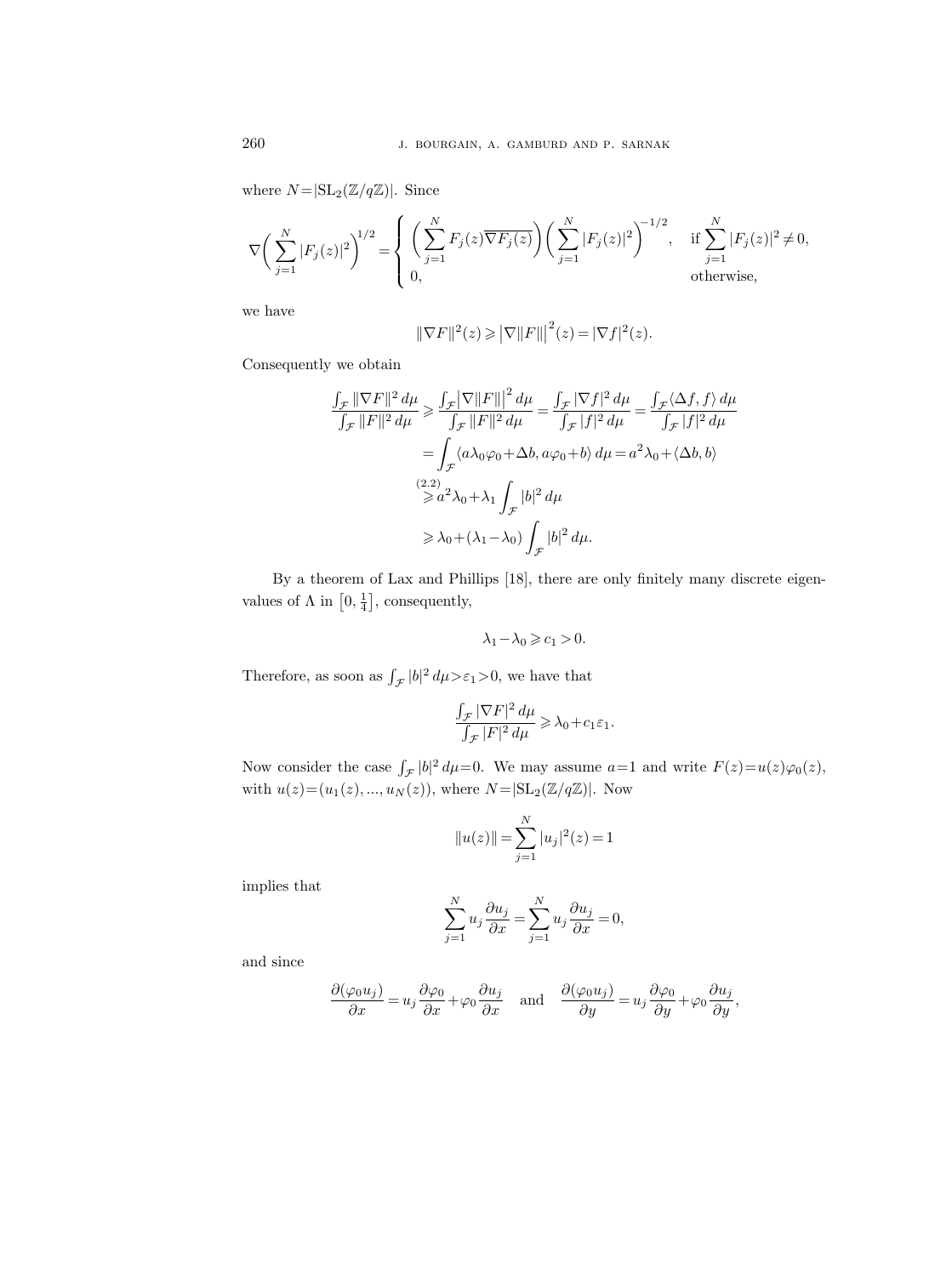we have that

$$
\begin{split} \|\nabla\varphi_{0}u\|^{2} &= \left(\frac{\partial\varphi_{0}}{\partial x}\right)^{2}\sum_{j=1}^{N}u_{j}^{2}+\varphi_{0}^{2}\sum_{j=1}^{N}\left(\frac{\partial u_{j}}{\partial x}\right)^{2}+\left(\frac{\partial\varphi_{0}}{\partial y}\right)^{2}\sum_{j=1}^{N}u_{j}^{2}+\varphi_{0}^{2}\sum_{j=1}^{N}\left(\frac{\partial u_{j}}{\partial y}\right)^{2} \\ &+2\varphi_{0}\frac{\partial\varphi_{0}}{\partial x}\sum_{j=1}^{N}u_{j}\frac{\partial u_{j}}{\partial x}+2\varphi_{0}\frac{\partial\varphi_{0}}{\partial y}\sum_{j=1}^{N}u_{j}\frac{\partial u_{j}}{\partial y} \\ &=|\nabla\varphi_{0}|^{2}+\varphi_{0}^{2}\|\nabla u\|^{2}. \end{split}
$$

Consequently,

$$
\frac{\int_{\mathcal{F}} ||\nabla F||^2 d\mu}{\int_{\mathcal{F}} ||F||^2 d\mu} = \frac{\int_{\mathcal{F}} (|\nabla \varphi_0|^2 + \varphi_0^2 ||\nabla u||^2) d\mu}{\int_{\mathcal{F}} |\varphi_0|^2 d\mu}
$$
  

$$
= \frac{\int_{\mathcal{F}} |\nabla \varphi_0|^2 d\mu}{\int_{\mathcal{F}} |\varphi_0|^2 d\mu} + \frac{\int_{\mathcal{F}} \varphi_0^2 ||\nabla u||^2 d\mu}{\int_{\mathcal{F}} |\varphi_0|^2 d\mu} \ge \lambda_0 + \frac{\int_{\mathcal{F}} \varphi_0^2 ||\nabla u||^2 d\mu}{\int_{\mathcal{F}} |\varphi_0|^2 d\mu}.
$$

Our aim now is to show that

$$
\frac{\int_{\mathcal{F}} \varphi_0^2 \|\nabla u\|^2 d\mu}{\int_{\mathcal{F}} |\varphi_0|^2 d\mu} \geqslant c_2 > 0.
$$
\n(2.3)

To that end, we assume that

$$
\frac{\int_{\mathcal{F}}\varphi_0^2 \|\nabla u\|^2 d\mu}{\int_{\mathcal{F}}|\varphi_0|^2 d\mu} < \varkappa \tag{2.4}
$$

and will obtain a contradiction for sufficiently small  $\varkappa$  ( $\varkappa_j$  below are of the form  $a_j \varkappa$  for suitable constants  $a_j$ ). Consider the fundamental domain  $\mathcal{F}=\Lambda\backslash\mathbb{H}$ . Its boundary,  $\partial\mathcal{F}$ , consists of finitely many geodesic arcs  $\{l_k\}_k$  splitting into pairs  $l_j, l'_j$  in such a way that there is  $\gamma_j \in S$  so that  $l_j = \gamma_j l'_j$ , where  $\gamma_j$  are distinct and generate  $\Lambda$ . Further, we have a decomposition of the form

$$
\mathcal{F} = \mathcal{K} \cup \bigcup_{k \in \text{Cu}} \text{cusp}_k \cup \bigcup_{j \in \text{Fl}} \text{flare}_j,
$$

where the following hold:

(1) K is relatively compact in  $\mathbb{H}$ ;

(2) Cu is a set of cusps of  $\mathcal{F}$ . Each cusp<sub>k</sub> is isometric to a standard cuspidal fundamental domain  $P(Y_k)$  of the form

$$
P(Y) = \{ z = x + iy : 0 < x < 1 \text{ and } y > Y \},
$$

based on a horocycle

$$
h_Y = \{x+iy : y = Y\};
$$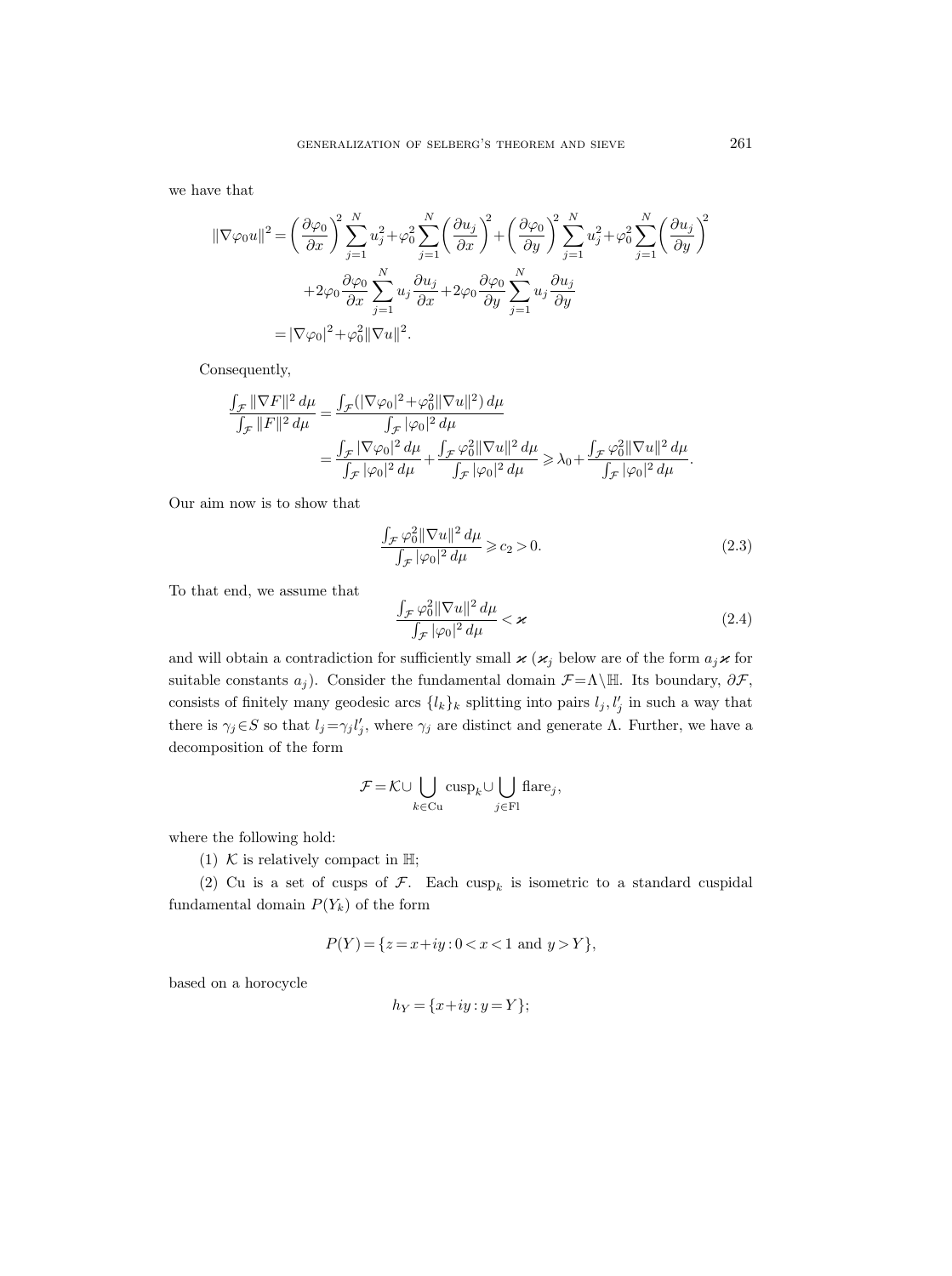(3) Fl is a set of flares of F. Each flare $i(\alpha)$  is isometric to a standard hyperbolic fundamental domain  $F(\alpha)$  of the form

$$
F(\alpha) = \{ z : 1 < |z| < e^{\beta} \text{ and } 0 < \arg z < \alpha \},\
$$

where  $\alpha < \frac{1}{2}\pi$ .

Since  $\varphi_0 \in L^2(\mathcal{F})$ , we have that

$$
\int_{\mathcal{K}} |\varphi_0|^2 \, d\mu \geq c_3 \int_{\mathcal{F}} |\varphi_0|^2 \, d\mu \quad \text{for some } c_3 > 0,
$$

and therefore (2.4) implies that

and, for all  $j=1, ..., k$ ,

$$
\frac{\int_{\mathcal{K}}\varphi_0^2 \|\nabla u\|^2 d\mu}{\int_{\mathcal{K}}|\varphi_0|^2 d\mu} \leqslant \varkappa_1. \tag{2.5}
$$

We recall the definition of Fermi coordinates. Let  $\eta$  be the geodesic in the hyperbolic plane parameterized with the unit speed in the form

$$
t\longmapsto \eta(t)\in \mathbb{H},\quad t\in \mathbb{R}.
$$

Then  $\eta$  separates  $\mathbb H$  into two half-planes: a left-hand side and a right-hand side of  $\eta$ . For each  $p \in \mathbb{H}$  we have the directed distance  $\varrho$  from p to  $\eta$ . There exists a unique t such that the perpendicular from p to  $\eta$  meets  $\eta$  at  $\eta(t)$ . Now  $(\varrho, t)$  is a pair of Fermi coordinates of  $p$  with respect to  $\eta$ . In these coordinates the metric tensor is

$$
ds^2 = d\varrho^2 + \cosh^2 \varrho \, dt^2. \tag{2.6}
$$

Introduce Fermi coordinates based on the bounding geodesics  $l_j$ , and use them to foliate K. By compactness, using (2.5), we can find  $z \in \mathcal{K}$  and  $\delta > 0$  such that

$$
\int_{B(z,\delta)} |\varphi_0|^2 d\mu > c_4 > 0,
$$
\n
$$
\frac{\int_{T_j(\delta)} \varphi_0^2 \|\nabla u\|^2 d\mu}{\int_{T_j(\delta)} |\varphi_0|^2 d\mu} < \varkappa_2,
$$
\n(2.7)

where  $T_j(\delta)$  is a tube lying in K and containing  $B(z, \delta)$  along the perpendicular to  $l_j$ .

Each tube  $T_j$  is of the form  $[-\delta, \delta] \times [\varrho_{1,j}, \varrho_{2,j}]$  in the appropriate Fermi coordinates. Rewriting  $(2.7)$  in Fermi coordinates  $(2.6)$ , we have

$$
\int_{T_j(\delta)} \varphi_0^2 \| \nabla u \|^2 \, d\mu \ge \int_{-\delta}^{\delta} \int_{\varrho_{1,j}}^{\varrho_{2,j}} \varphi_0^2 \left\| \frac{\partial u_j}{\partial \varrho} \right\|^2 \cosh \varrho \, d\varrho \, dt.
$$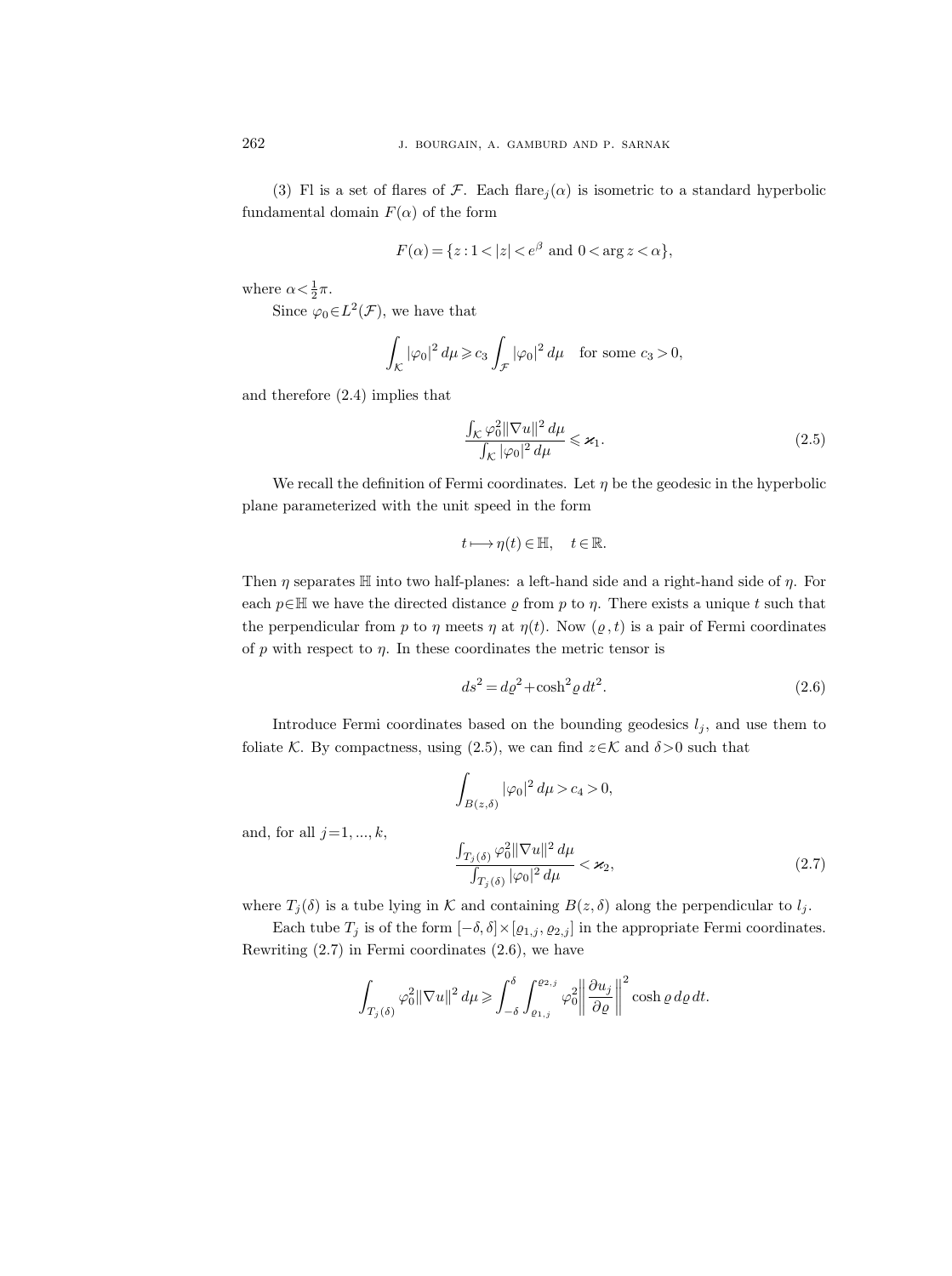Let L denote the maximal length of the tubes  $T_i$ . Using the fact that if

$$
|u(\varrho_1)-u(\varrho_2)| \geqslant C
$$
 and  $\varrho_1-\varrho_2 \leqslant L$ 

then

$$
\int_{\varrho_1}^{\varrho_2} |u'(\varrho)|^2 \, d\varrho > \frac{C^2}{L},
$$

since

$$
C^2 \leqslant \left(\int_{\varrho_1}^{\varrho_2} u'(\varrho) \, d\varrho\right)^2 \leqslant \left(\int_{\varrho_1}^{\varrho_2} 1 \, d\varrho\right) \left(\int_{\varrho_1}^{\varrho_2} |u'(\varrho)|^2 \, d\varrho\right),
$$

we obtain that  $(2.7)$  implies that for all  $j=1, ..., k$  we have

$$
\int_{B(z,\delta)} \varphi_0^2 \|u(\gamma_j z) - u(z)\| \, d\mu(z) < \varkappa_3 \int_{B(z,\delta)} \varphi_0^2 \, d\mu(z). \tag{2.8}
$$

On the other hand, since  $F(z)=u(z)\varphi_0(z)$  and  $\varphi_0(\gamma z)=\varphi_0(z)$  for all  $\gamma \in SL_2(\mathbb{Z}/q\mathbb{Z})$ , (2.1) implies that there is  $\varepsilon(S) > 0$  independent of q, such that

$$
||u(\gamma z) - u(z)|| > \varepsilon(S) \quad \text{for some } \gamma \in S. \tag{2.9}
$$

Applying the mean-value theorem, we see that (2.8) implies a contradiction with (2.9) once  $\varkappa$  is small enough depending on  $\varepsilon(S)$ . Consequently we have proved the validity of (2.3) and the proof of Theorem 1.1 is complete.

The adaption of the preceding argument to proving the implication (i)  $\Rightarrow$  (ii) of Theorem 1.2 is straightforward, as is the generalization of this result to higher-dimensional hyperbolic spaces: The theorem of Lax and Phillips, of which we made crucial use in the first part of the argument, holds for geometrically finite subgroups of  $SO(n,1)$  with Hausdorff dimension of the limit set greater than  $\frac{1}{2}n$ . The second part of the argument proceeds as above by restricting to a compact part of the fundamental domain and foliating it using Fermi coordinates. In particular, by combining the  $\mathbb{H}^3$  analogue of Theorem 1.2 with [36] and Theorem 6.3 in [3], we obtain the following theorem which has applications to integral Apollonian packings [9], [15], [31].

THEOREM 2.1. Let  $\Lambda$  be a geometrically finite subgroup of

$$
\mathrm{SL}_2(\mathbb{Z}[i])
$$

with  $\delta(\Lambda) > 1$  and such that the traces of elements of  $\Lambda$  generate the field  $\mathbb{Q}(i)$ . There is  $\varepsilon = \varepsilon(\Lambda) > 0$  such that

$$
\lambda_1(\Lambda(\mathcal{A})) \geqslant \lambda_0(\Lambda(\mathcal{A})) + \varepsilon
$$

as A varies over square-free ideals in  $\mathbb{Z}[i]$ .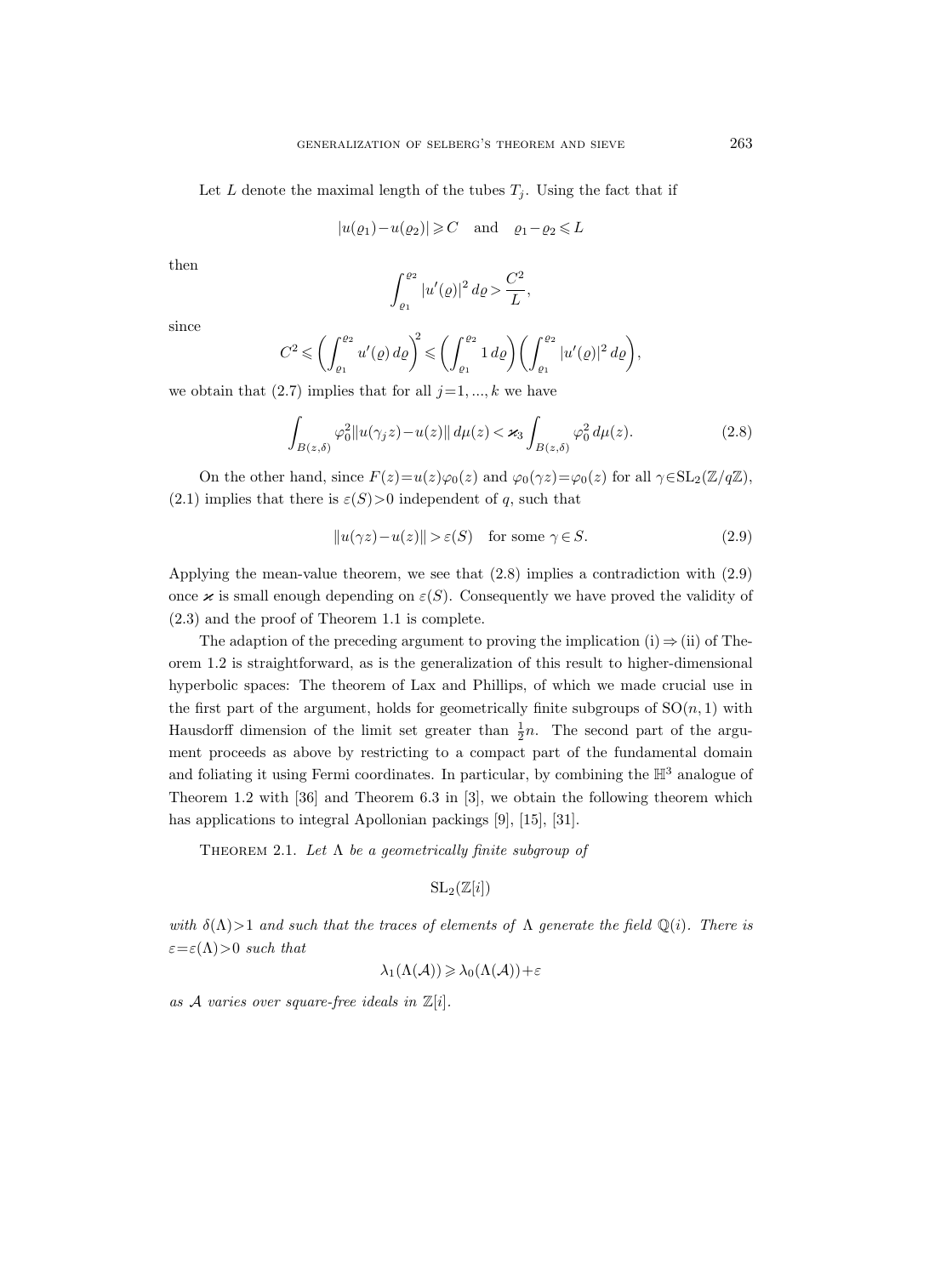264 j. bourgain, a. gamburd and p. sarnak

# 3. Counting lattice points for  $\delta > \frac{1}{2}$

Recall that the Poincaré upper half-plane model is the following subset of the complex plane C:

$$
\mathbb{H} = \{ z = x + iy \in \mathbb{C} : y > 0 \},
$$

with the hyperbolic metric

$$
ds^2 = \frac{dx^2 + dy^2}{y^2}.
$$

The distance function on  $\mathbb H$  is explicitly given by

$$
\varrho(z, w) = \log \frac{|z - \overline{w}| + |z - w|}{|z - \overline{w}| - |z - w|}.
$$
\n(3.1)

We will use the expression

$$
\cosh \varrho(z, w) = 1 + 2u(z, w),
$$

where

$$
u(z, w) = \frac{|z - w|^2}{4 \operatorname{Im} z \operatorname{Im} w}.
$$
 (3.2)

The ring  $M_2(\mathbb{R})$  of  $2\times 2$  real matrices is a vector space with inner product given by

$$
\langle g, h \rangle = \text{trace}(gh^t).
$$

One easily checks that  $||g|| = \langle g, g \rangle^{1/2}$  is a norm in  $M_2(\mathbb{R})$  and that

$$
||g||^2 = a^2 + b^2 + c^2 + d^2 \quad \text{for } g = \begin{pmatrix} a & b \\ c & d \end{pmatrix}.
$$

By taking  $z=w=i$  in (3.2), we obtain that

$$
||g||^2 = a^2 + b^2 + c^2 + d^2 = 4u(gi, i) + 2.
$$
\n(3.3)

Now the result of Lax and Phillips [18] is as follows. Let

$$
N_{\Lambda}(T; z, w) = \#\{\gamma \in \Lambda : \varrho(z, \gamma w) \leq T\}.
$$

Suppose that  $\delta > \frac{1}{2}$  and write  $\lambda_j = \delta_j(1-\delta_j)$ ,  $\delta_0 = \delta$ . Denoting the eigenfunctions corresponding to  $\lambda_j$  by  $\varphi_j$ , we have

$$
\left| N(T; z, w) - \sum_{j} c_j \varphi_j(z) \overline{\varphi_j(w)} e^{\delta_j T} \right| = O(T^{5/6} e^{T/2}).
$$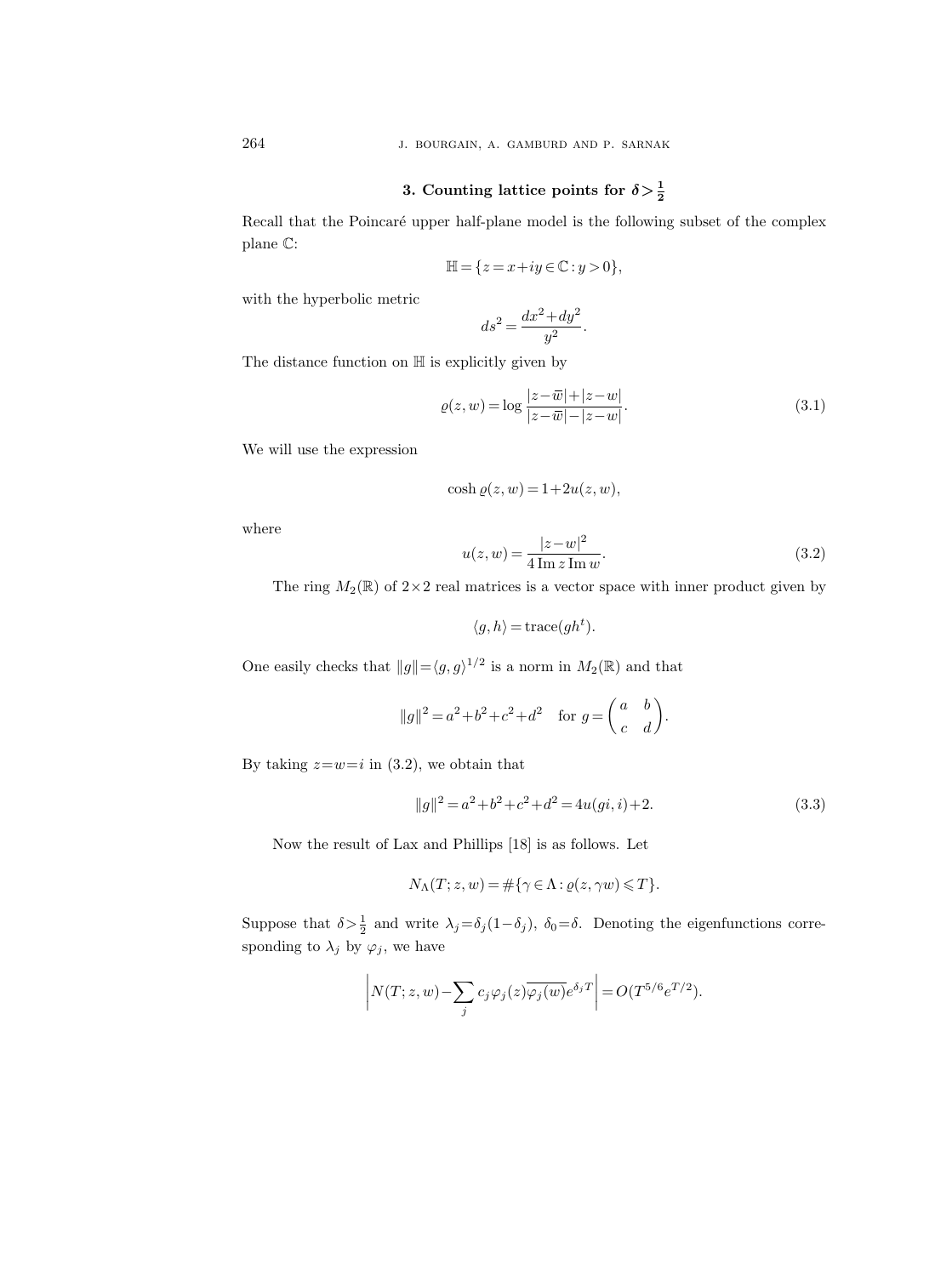Turning to congruence subgroups  $\Lambda(q)$  we have, using the methods of [18], that

$$
\left| N_{\Lambda(q)}(T; z, w) - \sum_{j} c_{j} \varphi_{j,q}(z) \overline{\varphi_{j,q}(w)} e^{\delta_{j,q} T} \right| = O(q^3 T^{5/6} e^{T/2}), \tag{3.4}
$$

where the implied constant is independent of  $q$ .

The base eigenfunction for  $\Lambda(q)$ , normalized to have  $L^2$  norm 1, is given by

$$
\varphi_{0,q}=\frac{1}{|\mathrm{SL}_2(\mathbb{Z}/q\mathbb{Z})|}\varphi_{0,1}.
$$

Combining Theorem 1.1 with (3.4), (3.1) and (3.3), we obtain  $\varepsilon_1 > 0$  depending on  $\Lambda$  such that for any  $g \in SL_2(q)$  we have

$$
|\{\gamma \in \Lambda : ||\gamma|| \leq T \text{ and } \gamma \equiv g \mod q\}| = \frac{c_{\Lambda} T^{2\delta}}{|\text{SL}_2(q)|} + O(q^3 T^{2\delta - \varepsilon_1}),
$$

establishing Theorem 1.3.

#### 4. Shifts and thermodynamic formalism

When  $\delta \leq \frac{1}{2}$  the  $L^2$  spectral theory of Lax and Phillips [18] is not available and we use a symbolic dynamics approach, in particular the work of Lalley [16]. In this section we review the key necessary notions and results pertaining to shifts of finite type.

A shift of finite type is defined as follows. Let A be an irreducible, aperiodic  $l \times l$ matrix of zeros and ones, called the *transition matrix*. Define  $\Sigma$  to be the space of all sequences taking values in the alphabet  $\{1, 2, ..., l\}$  with transitions allowed by A, that is

$$
\Sigma = \left\{ x \in \prod_{n=0}^{\infty} \{1, ..., l\} : A(x_n, x_{n+1}) = 1 \text{ for all } n \right\}.
$$

The space  $\Sigma$  is compact and metrizable in the product topology. Define the *forward* shift  $\sigma: \Sigma \to \Sigma$  by  $(\sigma x)_n = x_{n+1}$  for  $n \geq 0$ .

Let  $C(\Sigma)$  be the space of continuous, complex-valued functions on  $\Sigma$ . For  $f \in C(\Sigma)$ and  $0 < \rho < 1$  define

$$
\begin{aligned} \text{var}_n f &= \sup \{|f(x) - f(y)| : x_j = y_j \text{ for } 0 \leqslant j \leqslant n\}, \\ |f|_{\varrho} &= \sup_{n \geqslant 0} \frac{\text{var}_n(f)}{\varrho^n}, \\ \mathcal{F}_{\varrho} &= \{f \in C(\Sigma) : |f|_{\varrho} < \infty\}. \end{aligned}
$$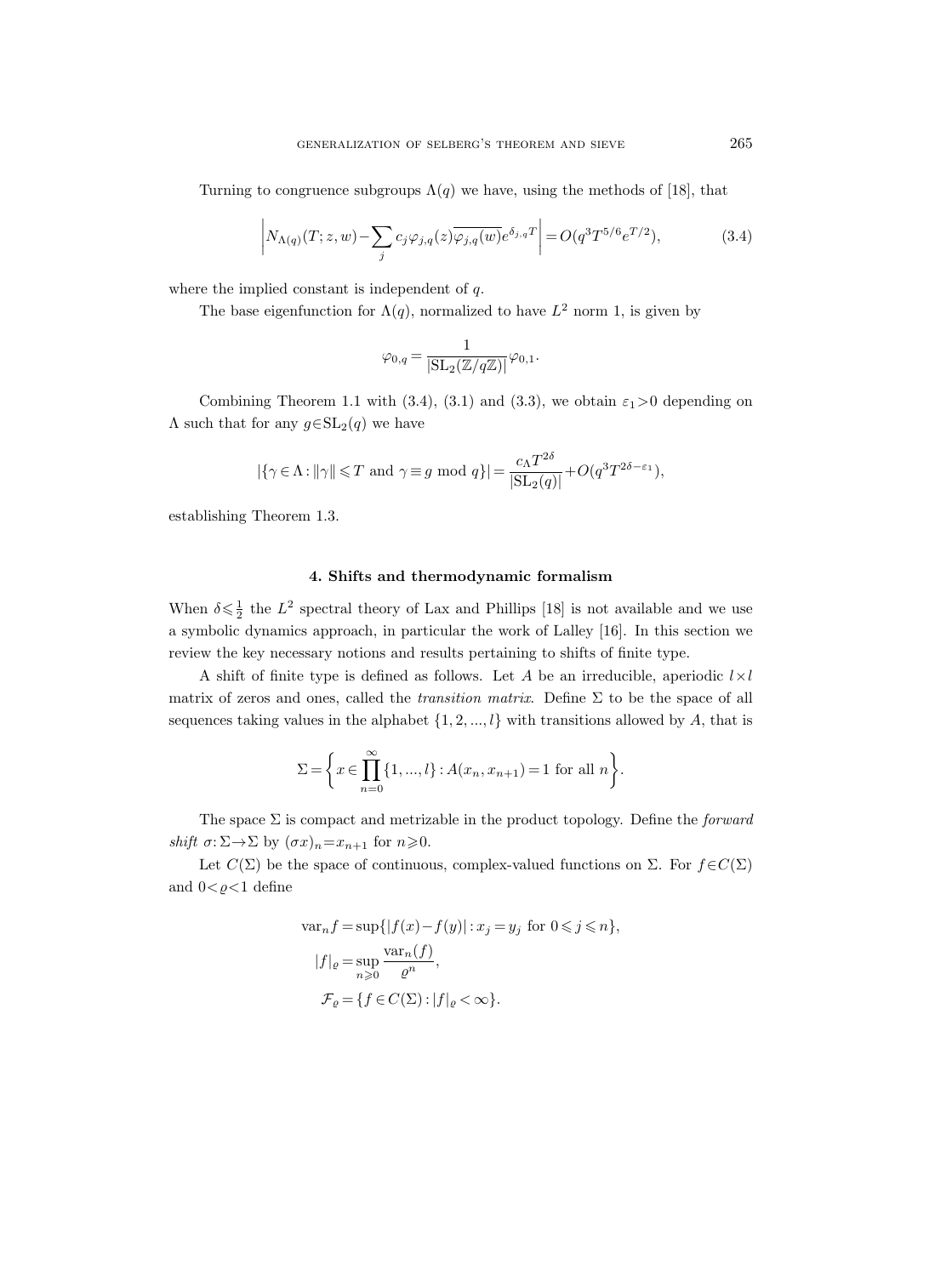The elements of  $\mathcal{F}_{\varrho}$  are called *Hölder continuous functions*. The space  $\mathcal{F}_{\varrho}$ , when endowed with the norm  $\|\cdot\|_{\varrho} = |\cdot|_{\varrho} + \|\cdot\|_{\infty}$  is a Banach space.

For  $f, g \in C(\Sigma)$  define the transfer operator  $\mathcal{L}_f g \in C(\Sigma)$  by

$$
\mathcal{L}_f g(x) = \sum_{y:\sigma y = x} e^{f(y)} g(y).
$$

For each  $\varrho \in (0, 1)$  and  $f \in \mathcal{F}_{\varrho}, \mathcal{L}_f : \mathcal{F}_{\varrho} \to \mathcal{F}_{\varrho}$  is a continuous linear operator. If f is realvalued then  $\mathcal{L}_f$  is positive.

Denoting

$$
S_n f = f + f \sigma + \dots + f \sigma^{n-1},
$$

we have

$$
\mathcal{L}_f^n g(x) = \sum_{y:\sigma^n y = x} e^{S_n f(y)} g(y).
$$

The following result is due to Ruelle, a proof can be found in [24] or [28].

THEOREM 4.1. Let  $f \in \mathcal{F}_{\varrho}$  be a real-valued function.

(1) There is a simple eigenvalue  $\lambda_f > 0$  of  $\mathcal{L}_f : \mathcal{F}_\varrho \to \mathcal{F}_\varrho$  with strictly positive eigenfunction  $h_f$ .

- (2) The rest of the spectrum of  $\mathcal{L}_f$  is contained in  $\{z \in \mathbb{C} : |z| \leq \lambda_f \varepsilon\}$  for some  $\varepsilon > 0$ .
- (3) There is a Borel probability measure  $\nu_f$  on  $\Sigma$  such that  $\mathcal{L}_f^* \nu_f = \lambda_f \nu_f$ .
- (4) If  $h_f$  is normalized so that  $\int_{\Sigma} h_f d\nu_f = 1$  then for every  $g \in C(\Sigma)$ ,

$$
\lim_{n \to \infty} \left\| \lambda_f^{-n} \mathcal{L}_f^n g - \left( \int_{\Sigma} g \, d\nu_f \right) h_f \right\|_{\infty} = 0.
$$

(5) There exist constants  $C_1$  and  $\varepsilon_1$  such that for all  $g \in \mathcal{F}_\varrho$  and for all n,

$$
\left\|\lambda_f^{-n}\mathcal{L}_f^n g - \left(\int_{\Sigma} g \, d\nu_f\right) h_f\right\|_e \leq C_1 (1-\varepsilon_1)^n \|g\|_e.
$$

The pressure functional is defined by

$$
P(f) = \sup_{\nu} \int_{\Sigma} f \, d\nu + H_{\nu}(\sigma),
$$

where the supremum is taken over the set of  $\sigma$ -invariant probability measures and  $H_{\nu}(\sigma)$ is the measure-theoretic entropy of  $\sigma$  with respect to  $\nu$ . We have (see [24] or [28])

$$
P(f) = \log \lambda_f.
$$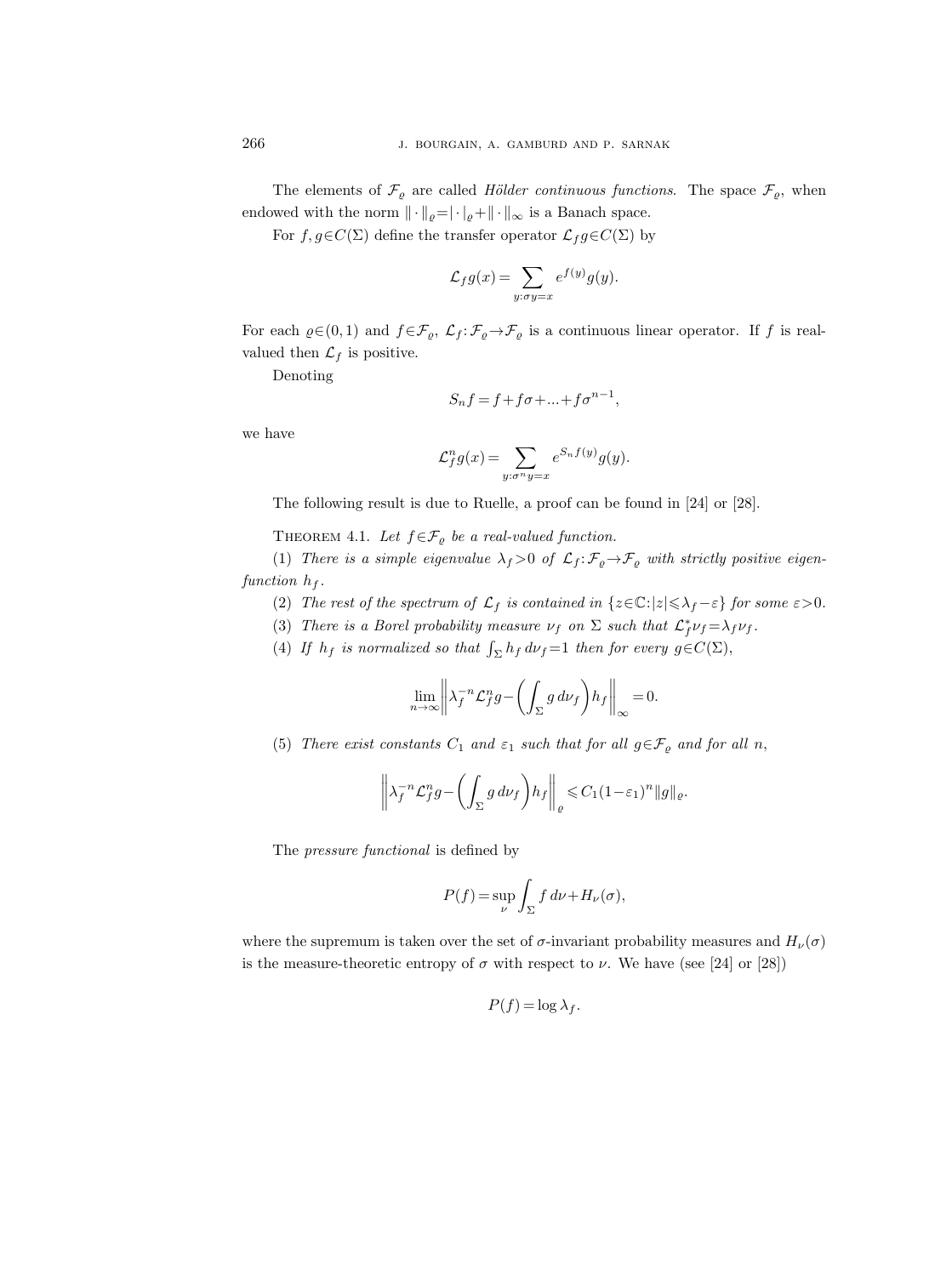A measure  $\mu$  is called the *equilibrium state* or the *Gibbs measure with potential* f if

$$
\int_{\Sigma} f d\mu + H_{\mu}(\sigma) = P(f).
$$

For  $f \in \mathcal{F}_{\varrho}$  the Gibbs measure  $\mu_f$  is the unique  $\sigma$ -invariant probability measure on  $\Sigma$  for which there exist constants  $0 < C_1 \leq C_2 < \infty$  such that

$$
C_1\leqslant \frac{\mu_f\{y\in \Sigma: y_j=x_j \ \text{ for } 0\leqslant j
$$

As will become clear in the next section, the analyticity properties of the map  $z \mapsto \mathcal{L}_{zf}, z \in \mathbb{C}$ , will play a crucial role in the proof. For a fixed, real-valued function  $f \in \mathcal{F}_{\varrho}$ , such that  $S_m f$  is strictly positive for some m, the quantities  $\mathcal{L}_{zf}$ ,  $\lambda_{zf}$ ,  $h_{zf}$  and  $\nu_{zf}$  will be abbreviated by  $\mathcal{L}_z$ ,  $\lambda_z$ ,  $h_z$  and  $\nu_z$ , respectively.

#### 5. Resolvent of transfer operator and lattice count problem

Let  $\Lambda$  be a Fuchsian group with no parabolic elements (this condition is automatically satisfied in the case  $\delta(\Lambda) \leq \frac{1}{2}$ , see [18]), generated by k elements  $g_1, ..., g_k \subset SL_2(\mathbb{Z})$ . We identify  $\Lambda$  with  $\Sigma_*$ , defined as the set of finite sequences in the alphabet  $\{g_1, g_1^{-1}, ..., g_k, g_k^{-1}\}$  $(l=2k)$  with admissible transitions. According to Series [34], this may be done so as to obtain a shift of finite type.

Let  $w \in \mathbb{H}$ , and suppose it is not a fixed point for any  $\gamma \in \Lambda$ . Let  $d_H$  denote hyperbolic distance. For  $x=x_1, ..., x_m \in \Sigma_*(=\Lambda)$  define

$$
\tau(x) = d_H(i, x_1 \dots x_m w) - d_H(i, x_2 \dots x_m w). \tag{5.1}
$$

The left shift  $\sigma$  on  $\Sigma$  corresponds to the Nielsen map (see [34])  $F: L \rightarrow L$ , where L denotes the limit set of Λ.

Recalling that

$$
S_n \tau = \tau + \tau \sigma + \dots + \tau \sigma^{n-1},
$$

we have

$$
S_n \tau(x) = d_H(i, x_1 \dots x_n x_{n+1} \dots w) - d_H(i, x_{n+1} \dots w).
$$

For  $a \in \mathbb{R}$ ,  $x \in \Sigma^*$  and  $\phi: \Sigma^* \to \mathbb{R}$ , let

$$
N(a,x) = \sum_{n=0}^{\infty} \sum_{y:\sigma^n y = x} \phi(y) 1_{\{S_n \tau(y) \leq a\}}.
$$
\n
$$
(5.2)
$$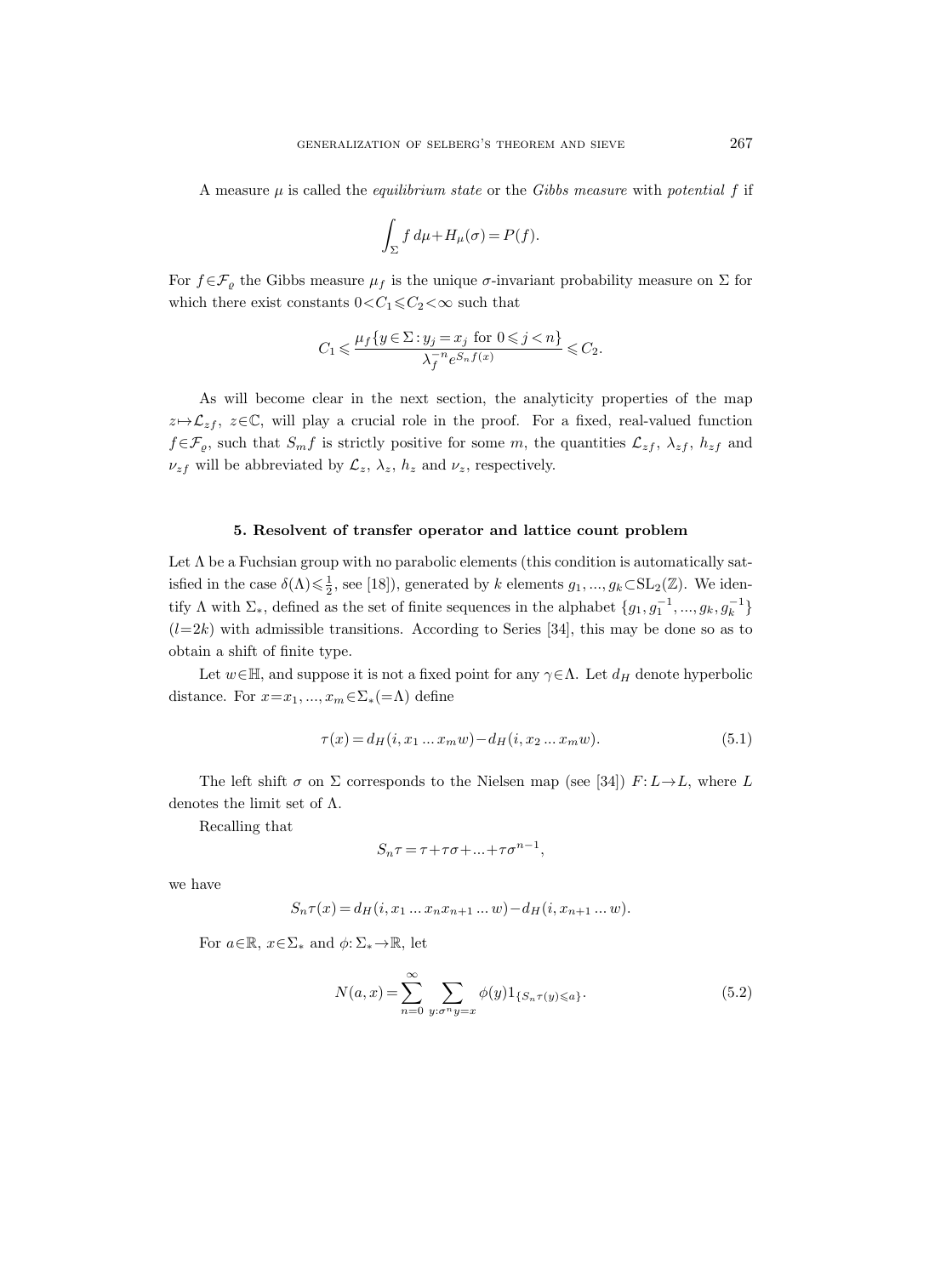Clearly

$$
N(a,x) = \sum_{\substack{y \in \Lambda \\ d_H(i, yxw) - d_H(i, xw) \le a}} \phi(yx),\tag{5.3}
$$

where in the summation  $y$  is restricted so as to make  $yx$  admissible.

In particular, for  $\phi=1$ ,

$$
N(a,x) = |\{\gamma \in \Lambda : d_H(i, \gamma xw) - d_H(i, xw) \leq a\}|.
$$

Returning to  $(5.2)$ , one has the renewal equation  $(cf. [16, equation (2.2)])$ 

$$
N(a,x) = \sum_{x':\sigma(x')=x} N(a-\tau(x'),x') + \phi(x)1_{\{a\geq 0\}}.
$$
\n(5.4)

The link with the transfer operator comes by taking the Laplace transform of (5.4). Defining, for  $\text{Re } z < -C$ ,

$$
F(z,x) = \int_{-\infty}^{\infty} e^{az} N(a,x) da,
$$
\n(5.5)

equation (5.4) gives the relation

$$
F(z, x) = \sum_{x': \sigma(x') = x} e^{z\tau(x')} F(z, x') + \frac{\phi(x)}{z}.
$$

Thus we have

$$
(I - \mathcal{L}_z)F(z, x) = \frac{\phi(x)}{z}.
$$
\n(5.6)

This leads us to the study of the resolvent  $(I-\mathcal{L}_z)^{-1}$ . Before stating the results of Lalley [16] and Naud [22] for  $\mathcal{L}_z|_{\mathcal{F}_\varrho(\Sigma)}$  (Theorem 5.1 below) we recall the following reinterpretation of the Hausdorff dimension of the limit set in terms of the pressure functional (see [24] or [28]). Because  $\tau$  is eventually positive, the variational principle implies (see [24] or [28]) that the pressure functional  $P(-s\tau)$  is strictly decreasing and has a unique positive zero. Define  $\delta$  by  $P(-\delta \tau) = 0$ , that is,

$$
\lambda_{-\delta}=1.
$$

THEOREM 5.1. (1) There is  $\varepsilon > 0$  such that for  $\text{Re } z < -\delta + \varepsilon$ ,  $z \notin U$  (U being a suitable neighborhood of  $-\delta$ ), we have

$$
\|\mathcal{L}_z^n\|_{\mathcal{F}_\varrho(\Sigma)}\|_\varrho \lesssim |\text{Im}\, z|^2 e^{-\varepsilon n}.\tag{5.7}
$$

(2) For  $z \in U$  decompose on  $\mathcal{F}_{\rho}(\Sigma)$ ,

$$
\mathcal{L}_z = \lambda_z (\nu_z \otimes h_z) + \mathcal{L}_z'',\tag{5.8}
$$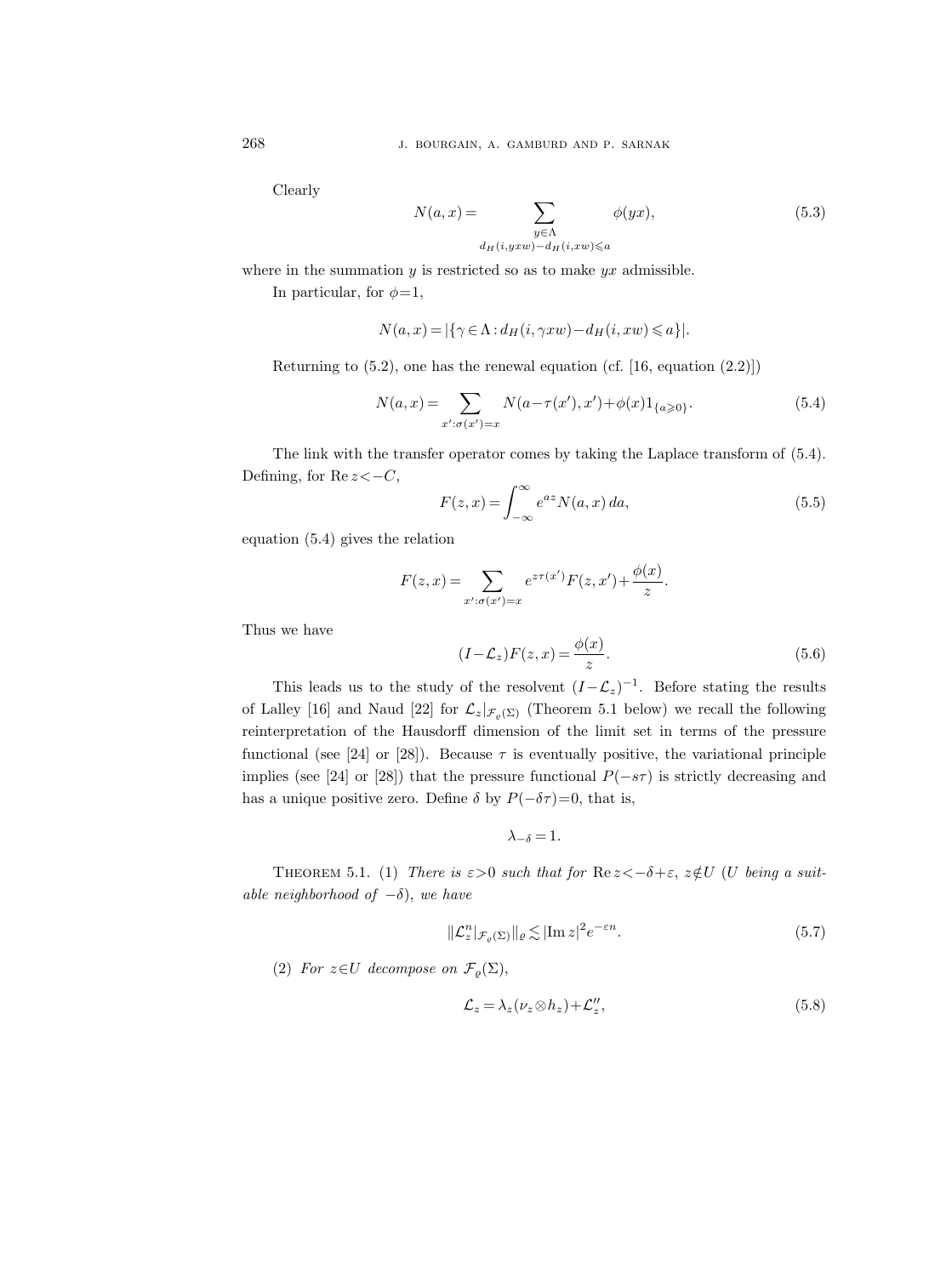where  $z \mapsto \lambda_z$ ,  $z \mapsto h_z$  and  $z \mapsto \nu_z$  are holomorphic extensions to U satisfying

$$
\mathcal{L}_z h_z = \lambda_z h_z, \quad \mathcal{L}_z^* \nu_z = \lambda_z \nu_z \quad and \quad \int_{\Sigma} h_z d\nu_z = 1.
$$

Then

$$
\|(\mathcal{L}_z'')^n\|_{\varrho} < e^{-\varepsilon n} \quad \text{for } z \in U. \tag{5.9}
$$

Part (1) follows from the discussion in Lalley [16, p. 25] (in the case when  $\tau$  is not a lattice) and Theorem 2.3 in Naud [22] to provide (5.7) when  $|\text{Im } z|$  is large. Naud's work build crucially on the approach of Dolgopyat [7]. Note that Lalley does not give explicit estimates on  $\|\mathcal{L}_z^n\|$  for  $\text{Re } z = -\delta$  and  $\text{Im } z \to \infty$  and certainly no bound of the strength of Theorem 2.3 in Naud [22].

Part  $(2)$  is Proposition 7.2 in [16].

# 6. Lattice count in congruence subgroups for  $\delta\!\leqslant\!\frac{1}{2}$

In this section we modify the setup discussed in the preceding two sections to the setting of congruence subgroups of Λ—the modification is analogous to the one preformed in the case  $\delta > \frac{1}{2}$ .

Fix the modulus q such that  $\pi_q(\Lambda)=SL_2(q)$ . Instead of considering functions on  $\Sigma$ (as in Lalley [16]), we consider functions on  $\Sigma \times SL_2(q)$ .

For  $f \in C(\Sigma \times SL_2(q))$  define

$$
||f||_{\infty} = \max_{x} \bigg( \sum_{g \in SL_2(q)} |f(x;g)|^2 \bigg)^{1/2},
$$
  
\n
$$
Var_n f = \sup \bigg\{ \bigg( \sum_{g \in SL_2(q)} |f(x;g) - f(y;g)|^2 \bigg)^{1/2} : x_j = y_j \text{ for } 0 \leq j \leq n \bigg\},
$$
  
\n
$$
|f|_{\varrho} = \sup_n \frac{\text{Var}_n(f)}{\varrho^n}.
$$

Let  $\mathcal{F}_{\varrho} = \mathcal{F}_{\varrho}(\Sigma \times SL_2(q))$  denote the space of  $\varrho$ -Lipschitz continuous functions with the norm

$$
\|\cdot\|_{\varrho}=\|\cdot\|_{\infty}+|\cdot|_{\varrho}.
$$

Let  $\tau: \Sigma_* \to \mathbb{R}$  be given by (5.1) and consider the "congruence transfer operator"  $\mathcal{M}_z = \mathcal{M}_{z\tau}$  on  $\mathcal{F}_{\varrho}(\Sigma \times SL_2(q))$ :

$$
\mathcal{M}_z f(x; g) = \sum_{j=1}^l e^{z\tau(j,x)} f((j,x); g_j g),
$$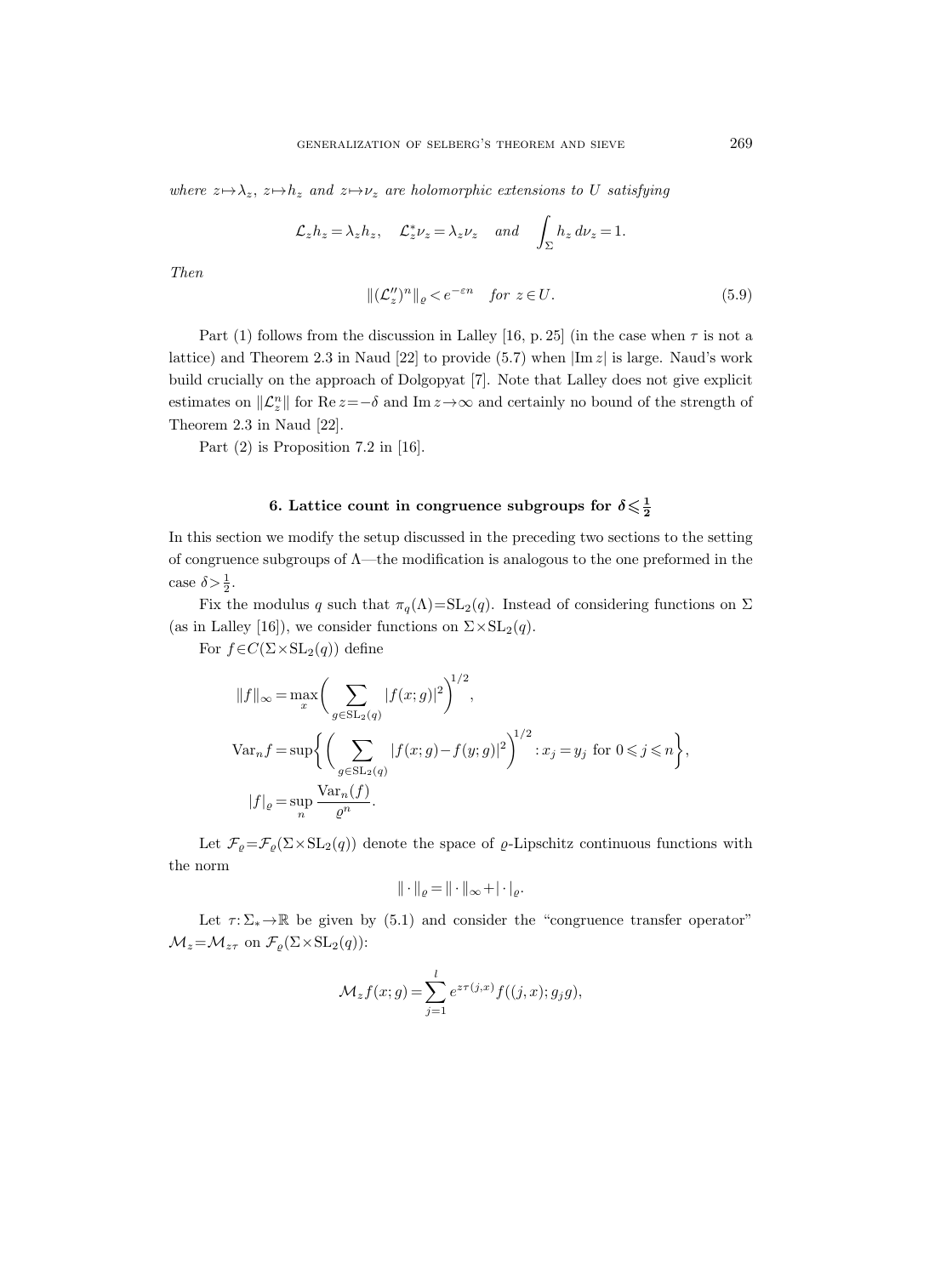where  $z \in \mathbb{C}$  and the summation is restricted so as to make  $(j, x)$  admissible.

Thus our  $\mathcal{M}_z$  differs from the one considered in [16] in that it acts on functions on  $\Sigma \times SL_2(q)$  rather than on functions on  $\Sigma$ : the reason behind this difference is the same as in the proof of the spectral gap when  $\delta(\Lambda) > \frac{1}{2}$ .

We have

$$
\mathcal{M}_z^2 f(x; g) = \sum_{i_1=1}^l e^{z\tau(i_1, x)} \mathcal{M}_z f((i_1, x); g_{i_1} g)
$$
  
= 
$$
\sum_{i_1, i_2=1}^l e^{z(\tau(i_1, x) + \tau(i_2, i_1, x))} f((i_2, i_1, x); g_{i_2} g_{i_1} g),
$$

and in general for the nth iterate we have

$$
\mathcal{M}_z^n f(x; g) = \sum_{i_1, \dots, i_n = 1}^l e^{z(\tau(i_n, \dots, i_1, x) + \tau(i_{n-1}, \dots, i_1, x) + \dots + \tau(i_1, x))} f((i_n, \dots, i_1, x); g_{i_n} \dots g_{i_1} g),
$$
\n(6.1)

where again the summation is restricted to admissible words.

From Ruelle's theorem (Theorem 4.1) it follows that

$$
\sum_{i_1,\dots,i_n=1}^l e^{\operatorname{Re} z(\tau(i_n,\dots,i_1,x)+\tau(i_{n-1},\dots,i_1,x)+\dots+\tau(i_1,x))} \sim \lambda_{\operatorname{Re} z}^n \tag{6.2}
$$

for large n.

Let  $\varphi$  be a function on  $SL_2(q)$ . Returning to (5.2) and (5.3), we let

$$
N(a,x) = \sum_{\substack{y \in \Lambda \\ d_H(0,yxw) - d_H(0,xw) \le a}} \varphi(\pi_q(y))
$$

and  $F(z, x)$  be its Laplace transform, defined by (5.5).

Then

$$
F(z, x) = f((z, x); \pi_q(x)),
$$
\n(6.3)

where  $f((z, x); g)$  satisfies

$$
(1 - \mathcal{M}_z)f = \frac{1 \otimes \varphi}{z},\tag{6.4}
$$

and  $M_z$  is the congruence transfer operator introduced above (note that obviously 1⊗ $\varphi$ is in  $\mathcal{F}_\varrho(\Sigma\!\times\!{\rm SL}_2(q))).$ 

Our aim is to evaluate

$$
N(a) = \sum_{\substack{y \in \Lambda \\ d_H(0, yw) - d_H(0, w) \le a}} \varphi(\pi_q(y)),\tag{6.5}
$$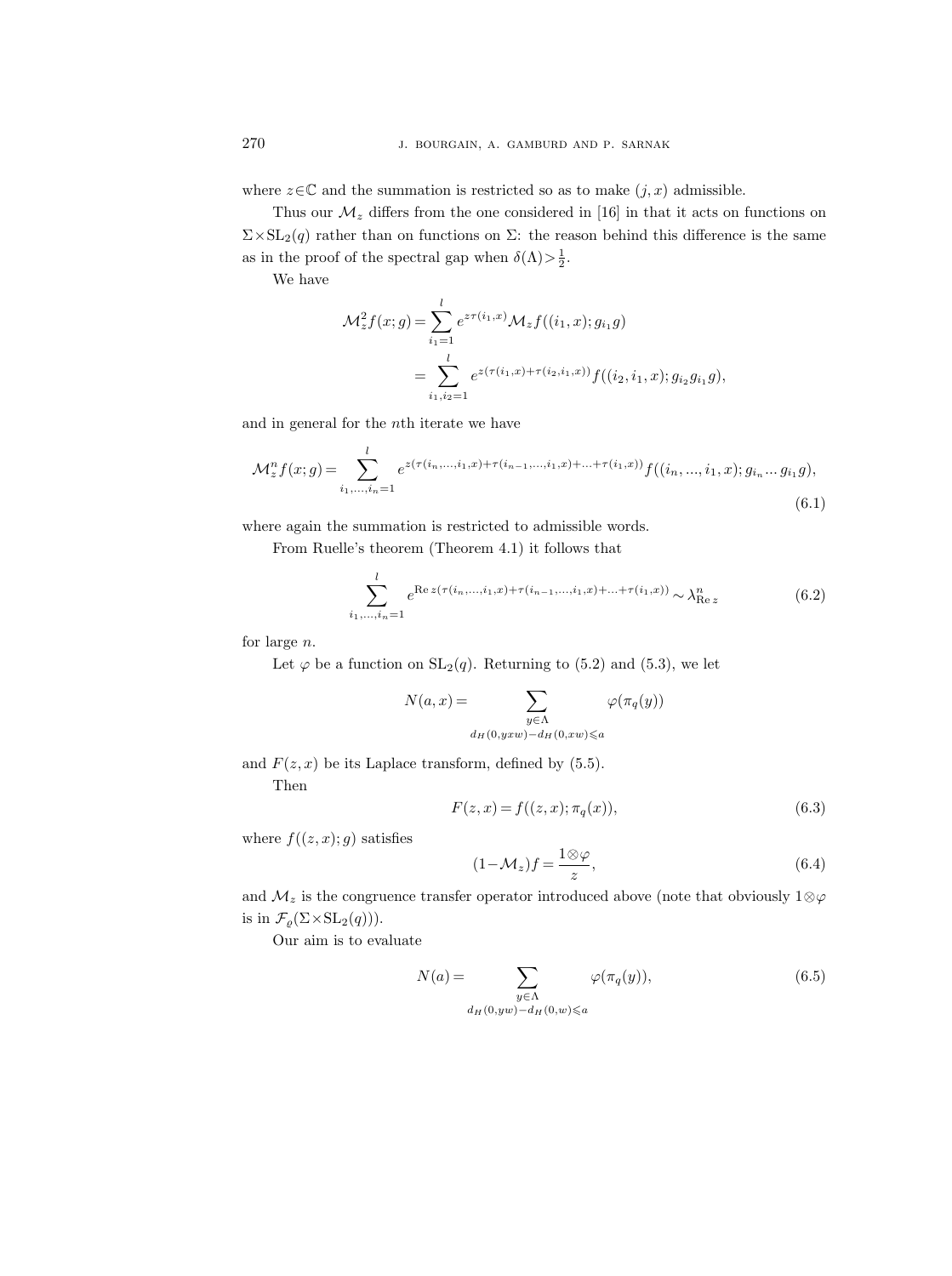which gives the sum of  $\varphi$  on the mod-q reduction of the hyperbolic ball

$$
\{y \in \Lambda : d_H(0, yw) - d_H(0, w) \leqslant a\}.
$$

Our goal now is to obtain the appropriate extension of Theorem 5.1 to the setting of congruence subgroups. As is to be expected, it is at this point that the expansion property will play a crucial role.

### 7. Expansion and  $L^2$  flattening

Let  $\mu$  be a symmetric measure on  $G=\mathrm{SL}_2(p)$  (for the sake of exposition we first consider the simpler case of prime  $p$ ) and consider the convolution map  $T: L^2(G) \to L^2(G)$ , given by  $\varphi \mapsto \mu * \varphi$ . Decomposing the regular representation of G into irreducible representations, it follows from the result of Frobenius [8] that each eigenvalue  $\lambda$  of the convolution restricted to  $L_0^2(G)$  occurs with multiplicity at least  $\frac{1}{2}(p-1)$ . Trace calculation yields therefore

$$
|G| ||\mu||_2^2 = \sum_{x \in G} \langle T^2 \delta_x, \delta_x \rangle \ge \frac{1}{2} (p-1)\lambda^2.
$$

Hence

$$
|\lambda| \leqslant \sqrt{\frac{2}{p-1}} \|\mu\|_2 |G|^{1/2}.
$$
\n(7.1)

Recall also the L<sup>2</sup>-flattening lemma proven in [2]. Let  $\mu \in \mathcal{P}(G)$ , a probability measure on  $G$ , satisfy

$$
\|\mu\|_{\infty} < p^{-\tau} \tag{7.2}
$$

for some  $\tau > 0$  and also

$$
\mu(aG_1) < p^{-\tau} \tag{7.3}
$$

for all cosets of proper subgroups  $G_1$  of G. Given  $\varkappa >0$  there is  $l=l(\tau, x) \in \mathbb{Z}_+$  such that

$$
\|\mu^{(l)}\|_2 < |G|^{-1/2 + \varkappa}.\tag{7.4}
$$

Set  $\mu'(x) = \mu(x^{-1})$ . Since  $\mu * \mu'$  also satisfies (7.2) and (7.3), we have by (7.4) that

$$
\|(\mu' * \mu)^{(l)}\|_2 < |G|^{-1/2 + \varkappa}.
$$

Consider the convolution operator  $T\varphi = \mu' * \mu * \varphi$  and let  $\lambda$  be an eigenvalue of T on  $L_0^2(G)$ . Hence  $\lambda^l$  is an eigenvalue of  $T^l$  on  $L_0^2(G)$  and applying (7.1) with  $\mu$  replaced by  $(\mu' * \mu)^{(l)}$ implies that

$$
|\lambda|^l \leqslant \sqrt{\frac{2}{p-1}} \; \|(\mu' * \mu)^{(l)}\|_2 \, |G|^{1/2} < \sqrt{\frac{2}{p-1}} \, |G|^\varkappa < p^{-1/4}
$$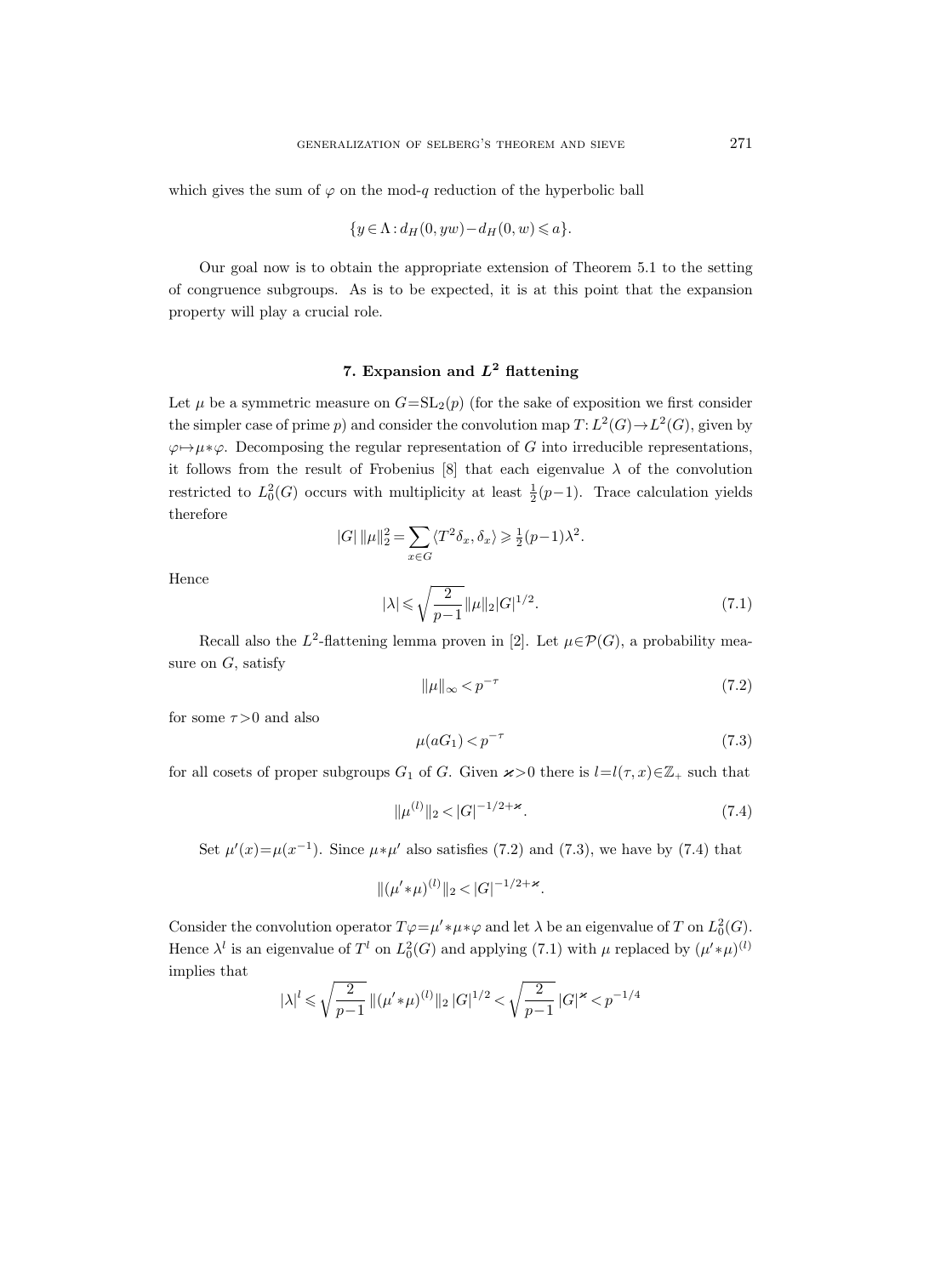if we take  $\varkappa < \frac{1}{4}$ . Consequently,

$$
|\lambda| < p^{-1/4l}.
$$

This means that if  $\varphi \in L_0^2(G)$ , then

$$
\|\mu' * \mu * \varphi\|_2 \leqslant p^{-1/4l} \|\varphi\|_2,
$$

and hence

$$
\|\mu*\varphi\|_2 \leqslant p^{-1/8l} \|\varphi\|_2.
$$

We proved that if  $\mu \in \mathcal{P}(G)$  satisfies (7.2) and (7.3) for some  $\tau > 0$ , then

$$
\|\mu * \varphi\|_2 \leqslant p^{-\tau'} \|\varphi\|_2, \quad \varphi \in L_0^2(G),
$$

for some  $\tau' > 0$ . Therefore, if  $\mu \in \mathcal{M}_+(G)$ , a positive real-valued measure on G, satisfies

$$
\|\mu\|_{\infty} < p^{-\tau} \|\mu\|_{1} \tag{7.5}
$$

and

$$
\mu(aG_1) < p^{-\tau} \|\mu\|_1 \tag{7.6}
$$

for cosets of proper subgroups  $G_1$ , then

$$
\|\mu * \varphi\|_2 \leqslant p^{-\tau'} \|\mu\| \|\varphi\|_2, \quad \varphi \in L^2_0(G). \tag{7.7}
$$

We make next the following observation. Assume that  $B>0$  and  $\mu \in \mathcal{M}_+(G)$  satisfies  $\|\mu\|_1 \leq B,$ 

$$
\|\mu\|_{\infty} < p^{-\tau}B,\tag{7.8}
$$

and

$$
\mu(aG_1) < p^{-\tau}B \tag{7.9}
$$

for cosets of proper subgroups  $G_1$ . Then

$$
\|\mu * \varphi\|_2 < p^{-\tau'} B \|\varphi\|_2 \quad \text{for } \varphi \in L^2_0(G). \tag{7.10}
$$

Indeed, if  $\|\mu\|_1 > p^{-\tau/2}B$ , then (7.5) and (7.6) hold with  $\tau$  replaced by  $\frac{1}{2}\tau$  and (7.10) follows from (7.7). If  $\|\mu\|_1 \leqslant p^{-\tau/2}B$  then obviously

$$
\|\mu * \varphi\|_2 \le \|\mu\|_1 \|\varphi\|_2 < p^{\tau/2} B \|\varphi\|_2.
$$

More generally, let  $\mu \in \mathcal{M}_{\mathbb{C}}(G)$  satisfy  $\|\mu\|_1 \leq B$ ,

$$
\|\mu\|_{\infty} < p^{-\tau}B
$$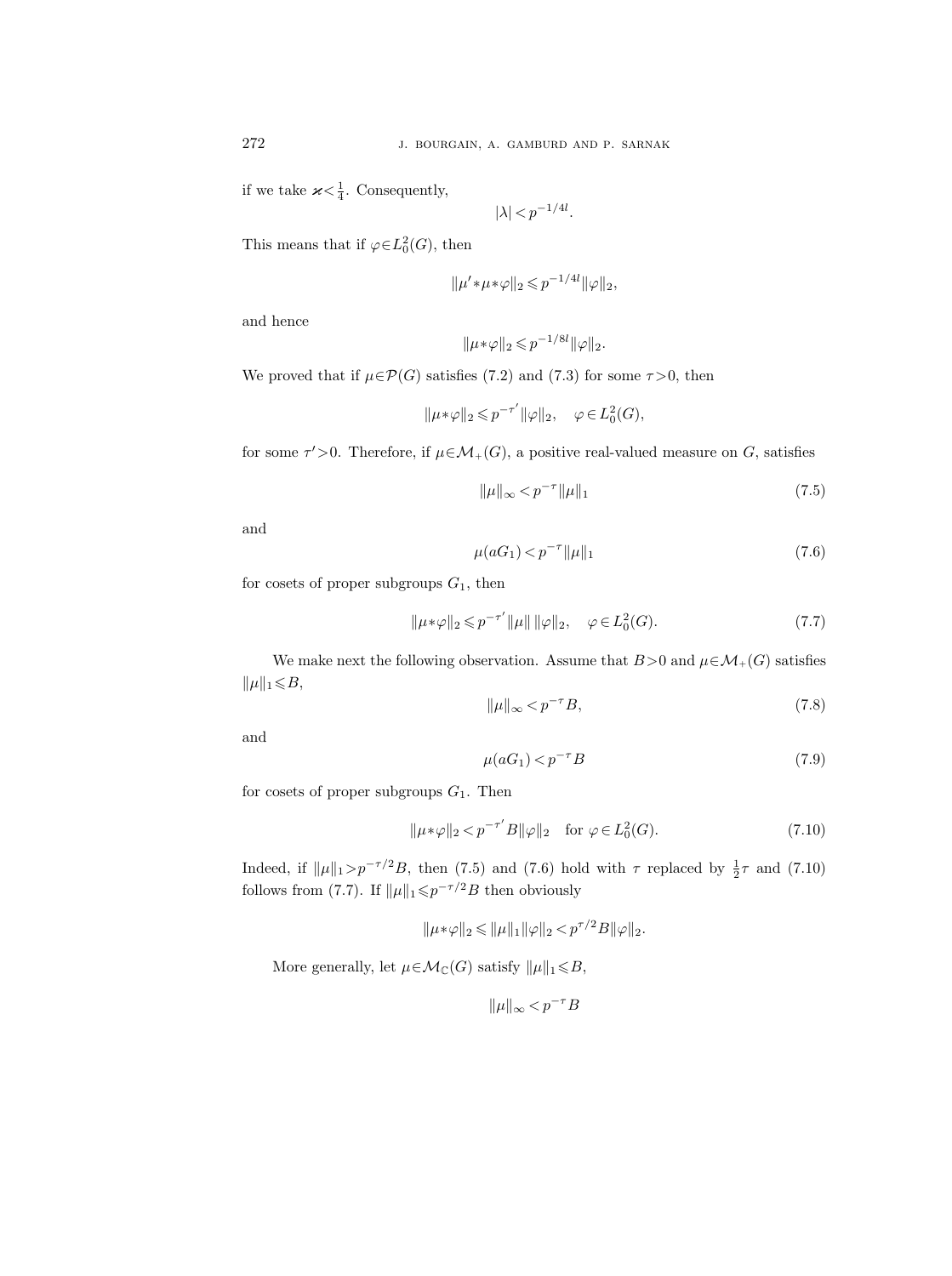and

$$
|\mu|(aG_1) < p^{-\tau}B
$$

for cosets of proper subgroups  $G_1$ . Decompose

$$
\mu = |\mu_{\text{Re}}| - (|\mu_{\text{Re}}| - \mu_{\text{Re}}) + i(|\mu_{\text{Im}}| - (|\mu_{\text{Im}}| - \mu_{\text{Im}})).
$$

Each of the measures  $\nu=|\mu_{\text{Re}}|, |\mu_{\text{Re}}|- \mu_{\text{Re}}|, |\mu_{\text{Im}}|$  and  $|\mu_{\text{Im}}|-\mu_{\text{Im}}$  obviously satisfies (7.8) and (7.9). Hence

$$
\|\nu * \varphi\|_2 < p^{-\tau'}B\|\varphi\|_2.
$$

Thus we obtain the following result.

LEMMA 7.1. Given  $\varkappa > 0$ , there is  $\varkappa' > 0$  such that if  $\mu \in \mathcal{M}_{\mathbb{C}}(G)$  and  $B \geq \|\mu\|_1$  satisfy

 $||\mu||_{\infty} < p^{-\varkappa}B$  and  $|\mu|(aG_1) < p^{-\varkappa}B$ 

for cosets of proper subgroups  $G_1$  of  $G$ , then

$$
\|\mu*\varphi\|_2 \leqslant Cp^{-\varkappa'}B\|\varphi\|_2 \quad \text{for } \varphi \in L_0^2(G).
$$

Here p is assumed to be sufficiently large.

We have a similar result for  $G=\mathrm{SL}_2(q)$  with q square-free (see [3] and [36]). We make the following decomposition of the space  $L^2(\mathrm{SL}_2(q))$ . For  $q_1 | q$ , define  $E_{q_1}$  as the subspace of functions defined mod  $q_1$  and orthogonal to all functions defined mod  $q_2$  for some  $q_2 | q_1, q_2 \neq q_1$ . Hence

$$
L^{2}(\mathrm{SL}_{2}(q)) = \mathbb{R} \oplus \bigoplus_{q_{1}|q} E_{q_{1}}, \qquad (7.11)
$$

which is, in fact, the generalized Fourier–Walsh decomposition corresponding to the product representation

$$
SL_2(q) \cong \prod_{p|q} SL_2(p).
$$

Let  $P_1$  (resp.  $P_{q_1}$ ) be the projection operator on the constant functions (resp.  $E_{q_1}$ ).

LEMMA 7.2. Let q be square-free and  $G=\mathrm{SL}_2(q)$ . For  $\mu \in \mathcal{M}_\mathbb{C}(G)$  and  $q_1 | q$  define  $\|\pi_{q_1}(\mu)\|_{\infty}$  to be the maximum weight of  $|\mu|$  over cosets of subgroups of  $\mathrm{SL}_2(q_1)$  that have proper projection in each divisor of  $q_1$ . Given  $\varkappa > 0$ , there is  $\varkappa' > 0$  such that if  $\mu$ satisfies  $\|\mu\|_1 \le B$  and

$$
\|\pi_{q_1}(\mu)\|_{\infty} < q^{-\varkappa} B \quad \text{for } q_1 \, | \, q, \, q_1 > q^{1/10}, \tag{7.12}
$$

then

$$
\|\mu * \varphi\|_2 \leqslant Cq^{-\varkappa'}B\|\varphi\|_2 \quad \text{for } \varphi \in E_q. \tag{7.13}
$$

*Remark.* The assumption  $\varphi \in E_q$  is important in (7.13). The restriction  $q_1 > q^{1/10}$  in  $(7.12)$  has to do with the fact that an irreducible representation of  $SL<sub>2</sub>(q)$  which does not factor through  $SL_2(q')$  for some  $q'|q$  has dimension at least  $\prod_{p|q} \frac{1}{2}(p-1)$ .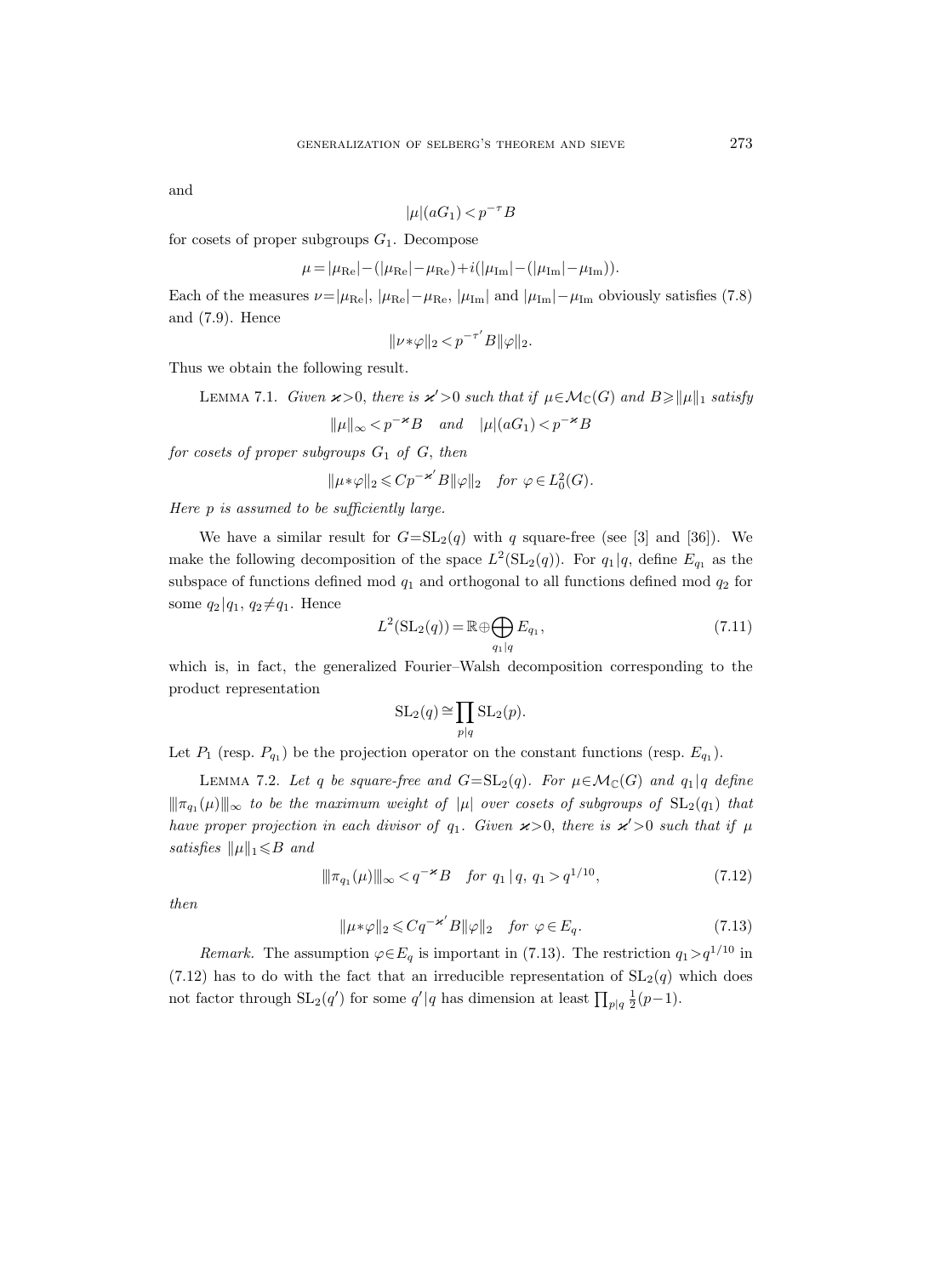#### 8. Bounds for congruence transfer operator

Our goal is to obtain a bound for powers of transfer operator  $\|\mathcal{M}_z^m\|_{\varrho}$  for the family of congruence subgroups. Here z denotes a complex number with  $\text{Re } z \leq 0$  which is bounded in absolute value. Recall that  $\mathcal{M}_z$  acts on functions on  $\Sigma \times G$ , so in order to apply Lemma 7.2 we need to decouple the variables. Returning to (6.1), fix  $m \leq r < n$  such that  $m=n-r\sim\log q$  to be specified (we assume q large enough). Write

$$
\mathcal{M}_z^n f(x; g)
$$
  
= 
$$
\sum_{i_1, ..., i_n=1}^l e^{z(\tau(i_n, ..., i_1, x) + \tau(i_{n-1}, ..., i_1, x) + ... + \tau(i_1, x))} f((i_n, ..., i_{n-r+1}, 0); g_{i_n}...g_{i_1}g)
$$
  
+ 
$$
O(\lambda_{\text{Re }z}^n |f|_{\varrho} g^r),
$$

where the error term refers to the  $L^{\infty}_{l^2(G)}(\Sigma)$ -norm.

Fix then the matrices corresponding to indices  $i_n, ..., i_{n-r+1}$  and consider the function  $\varphi$  on G defined by

$$
\varphi(g) = f((i_n, ..., i_{n-r+1}, 0); g_{i_n}...g_{i_{n-r+1}}g).
$$

We assume that  $f(x; \cdot) \in E_q$  for each x. Hence  $\varphi \in E_q$ .

Our aim is to apply Lemma 7.2 with

$$
\mu = \sum_{i_1, ..., i_{n-r}} e^{z(\tau(i_n, ..., i_1, x) + ... + \tau(i_1, x))} \delta_{g_{i_{n-r}}...g_{i_1}}.
$$

Thus, by (6.2), we have

$$
\|\mu\|_1 \lesssim \lambda_{\mathop{\mathrm{Re}} z}^m e^{ \mathop{\mathrm{Re}} z(\tau(i_n,...,i_{n-r+1},0)+...+\tau(i_{n-r+1},0))} e^{|\mathop{\mathrm{Re}} z| \, |\tau|_{\varrho}/(1-\varrho)} \equiv B,
$$

where we used the inequality

$$
|\tau(i_n,...,i_{n-r+1},i_{n-r},...,i_1,x)-\tau(i_n,...,i_{n-r+1},x)|\leqslant |\tau|_{\varrho}\varrho^r.
$$

We now bound  $\|\mu\|_{\infty}$ , which amounts to estimating

$$
S:=\sum_{g_{i_m}\ldots g_{i_1}=g}e^{\text{Re}\,z\left(\tau(i_n,\ldots,i_1,x)+\ldots+\tau(i_1,x)\right)},
$$

where g is fixed. (We use here the fact that the relation  $g_{i_m} \dots g_{i_1} = g \mod q$  is equivalent to  $g_{i_m} \dots g_{i_1} = g$  because of the restriction on m.) Also because of the index restriction on the transition matrix A, the condition  $g_{i_m} \dots g_{i_1} = g$  specifies  $(i_m, ..., i_1) \in \Sigma$  so that estimating  $S$  amounts to bounding

$$
T:=e^{\operatorname{Re} z(\tau(i_n,...,i_1,x)+...+\tau(i_1,x))}\lesssim B\lambda_{\operatorname{Re} z}^{-m}e^{\operatorname{Re} z(\tau(i_m,...,i_1,x)+...+\tau(i_1,x))}
$$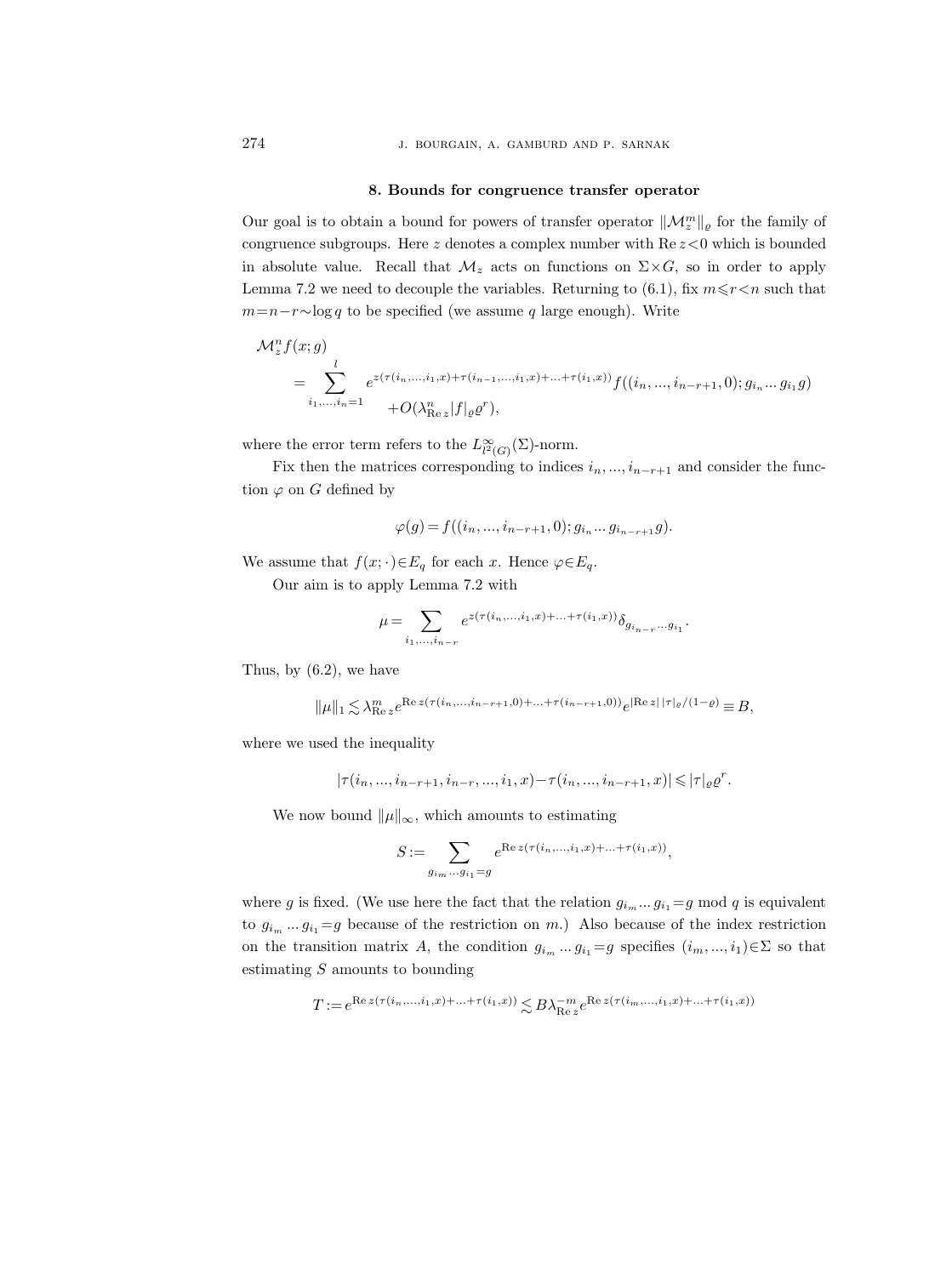for fixed  $(i_n, ..., i_1, x) \in \Sigma$ . Thus

$$
B^{-1}T = \lambda_{\text{Re }z}^{-m} \mathcal{M}_{\text{Re }z}^{m} \delta_{(i_m,...,i_1,x)}(x) \leqslant \lambda_{\text{Re }z}^{-m} \|\mathcal{M}_{\text{Re }z}^{m} \phi\|_{\infty}
$$

with  $\phi$  being any non-negative function on  $\Sigma$  satisfying  $\phi(i_m, ..., i_1, x) = 1$ .

By Ruelle's theorem (Theorem 4.1),

$$
\left\|\lambda_{\text{Re}\,z}^{-m} \mathcal{M}^m \phi - \left(\int_{\Sigma} \phi \, d\nu\right) h\right\|_{\varrho} \lesssim (1-\varepsilon_1)^m \|\phi\|_{\varrho},
$$

implying that

$$
\|\lambda_{\mathrm{Re}\,z}^{-m}\mathcal{M}^m\phi\|_{\infty}\leqslant c\biggl(\int_{\Sigma}\phi\,d\nu+(1-\varepsilon_1)^m\|\phi\|_{\varrho}\biggr).
$$

We may now choose  $\phi$  suitably, so as to obtain an estimate

$$
\lambda_{\text{Re }z}^{-m} \|\mathcal{M}^m \phi\|_{\infty} \lesssim e^{-cm}.
$$

Hence,

$$
S, T \lesssim q^{-\varkappa} B. \tag{8.1}
$$

More generally, we also need to evaluate  $\|\pi_{q_1}(\mu)\|_{\infty}$  for  $q_1|q$ . It turns out that the issue reduces to the previous one, using the following observation (cf. [2]). Let  $H < G$ and  $\pi_p(H) < SL_2(p)$  proper for each  $p|q_1$ . Then we can assume the second commutator of  $\pi_p(H)$  to be trivial if  $p|q_1$ , and hence the second commutator of H to be trivial (mod  $q_1$ ). Take  $m_1 < m$ ,  $m_1 \sim \log q_1$ , so as to ensure that words of length  $2m_1$  have norm less than  $q_1$ . Using properties of the free group (see [2]), it follows from the preceding that the number of  $(i_{m_1},...,i_1) \in \Sigma$  such that  $g_{i_{m_1}}...g_{i_1} \in aH$  is bounded by  $O(m_1^C)$  for some constant C. Hence we may invoke the estimate on  $T$  with  $m$  replaced by  $m_1$ , to obtain also that

$$
\|\pi_{q_1}(\mu)\|_\infty \! <\! q_1^{-\varkappa}B.
$$

Applying Lemma 7.2, it follows that

$$
\begin{aligned} \|\mu*\varphi\|_2 &\leqslant q^{-\varkappa'}\|\tilde{\mu}\|_1\|\varphi\|_2\\ &\leqslant q^{-\varkappa'}\lambda_{\mathop{\rm Re}\nolimits z}^m e^{\mathop{\rm Re}\nolimits z(\tau(i_n,...,i_{n-r+1},0)+...+\tau(i_{n-r+1},0))}e^{|\mathop{\rm Re}\nolimits z|\,|\tau|_\varrho/(1-\varrho)}\|f\|_\infty, \end{aligned}
$$

or

$$
\left\| \sum_{i_1, \dots, i_{n-r}=1}^l e^{z(\tau(i_n, \dots, i_1, x) + \dots + \tau(i_1, x))} f((i_n, \dots, i_{n-r+1}, 0); g_{i_n} \dots g_{i_1} g) \right\|_{l^2(G)} \tag{8.2}
$$
  

$$
\leq q^{-\varkappa'} \lambda_{\text{Re } \varepsilon}^m e^{\text{Re } z(\tau(i_n, \dots, i_{n-r+1}, 0) + \dots + \tau(i_{n-r+1}, 0))} e^{|\text{Re } z| |\tau|} e^{/(1-\varrho)} \|f\|_{\infty}.
$$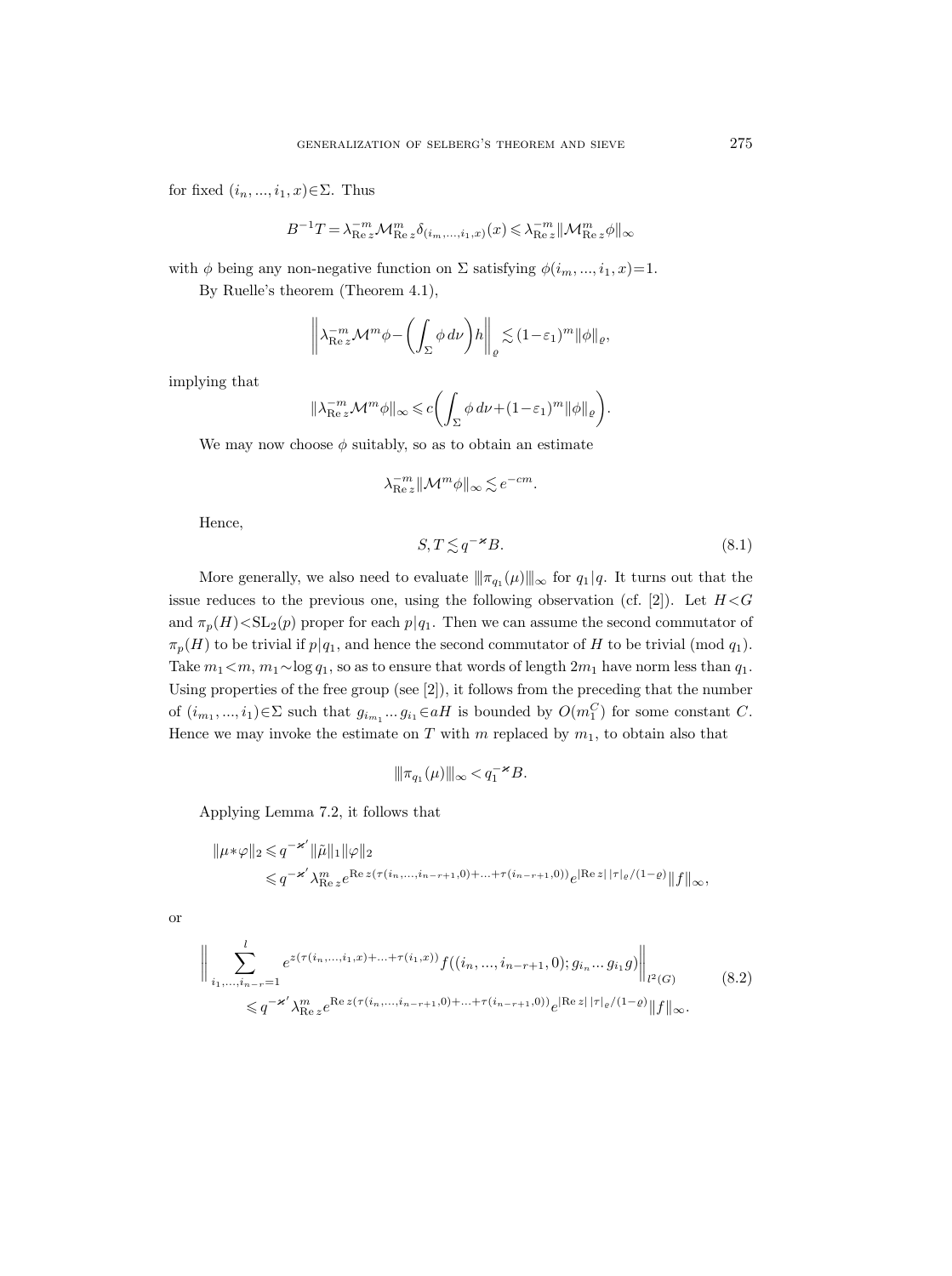Summing (8.2) over  $i_n, ..., i_{n-r+1}$  implies by (6.2) again that

$$
\Big\|\sum_{i_1,\dots,i_n=1}^l e^{z(\tau(i_n,\dots,i_1,x)+\tau(i_{n-1},\dots,i_1,x)+\dots+\tau(i_1,x))}f((i_n,\dots,i_{n-r+1},0);g_{i_n}\dots g_{i_1}g)\Big\|_{l^2(G)} \leq q^{-\varkappa'}\lambda^{m+r} \|f\|_{\infty}.
$$

Therefore it follows that, if  $n \gg \log q$ , then

$$
\|\mathcal{M}_z^n f\|_{L_{l^2(G)}^\infty(\Sigma)} \le \lambda_{\text{Re } z}^n (q^{-\varkappa'} \|f\|_{\infty} + \varrho^r |f|_{\varrho}) \le \lambda_{\text{Re } z}^n q^{-\varkappa'} (\|f\|_{\infty} + \varrho^{n/2} |f|_{\varrho}) \tag{8.3}
$$

for

$$
f\in\mathcal{F}'_{\varrho}=\mathcal{F}_{\varrho}\cap\mathcal{C}_{E_q}(\Sigma),
$$

where  $E_q$  was defined just before (7.11). Note that in (8.3) there is no restriction on Im z.

We also need to estimate  $|\mathcal{M}_z^n f|_{\varrho}$ .

Let  $x, y \in \Sigma$  be such that  $x_i=y_i$  for  $0 \le i < l$ . Estimate

$$
|\mathcal{M}_z^n f(x; g) - \mathcal{M}_z^n f(y; g)|
$$
  
\n
$$
\leq \sum_{i_1, ..., i_n} e^{\text{Re } z(\tau(i_n, ..., i_1, x) + ... + \tau(i_1, x))}
$$
  
\n
$$
\times |f((i_n, ..., i_1, x); g_{i_n} ... g_{i_1}g) - f((i_n, ..., i_1, y); g_{i_n} ... g_{i_1}g)|
$$
  
\n
$$
+ \left| \sum_{i_1, ..., i_n} (e^{z(\tau(i_n, ..., i_1, x) + ... + \tau(i_1, x))} - e^{z(\tau(i_n, ..., i_1, y) + ... + \tau(i_1, y))})
$$
  
\n
$$
\times f((i_n, ..., i_1, y); g_{i_n} ... g_{i_1}g)) \right|
$$
  
\n=: U + V.

Clearly for the first term we have

$$
U \lesssim \lambda_{\text{Re }z}^n |f|_{\varrho} \varrho^{n+l}.\tag{8.4}
$$

To estimate V we repeat the argument leading to  $(8.3)$ . Thus we bound V as follows

$$
\Big| \sum_{i_1,\dots,i_n} \left( e^{z(\tau(i_n,\dots,i_1,x)+\dots+\tau(i_1,x))} - e^{z(\tau(i_n,\dots,i_1,y)+\dots+\tau(i_1,y))} \right) \times f((i_n,\dots,i_{n-r+1},0);g_{i_n}\dots g_{i_1}g) \Big|
$$
  
+  $\varrho^r |f|_{\varrho} \sum_{i_1,\dots,i_n} \left| e^{z(\tau(i_n,\dots,i_1,x)+\dots+\tau(i_1,x))} - e^{z(\tau(i_n,\dots,i_1,y)+\dots+\tau(i_1,y))} \right| =: H + K.$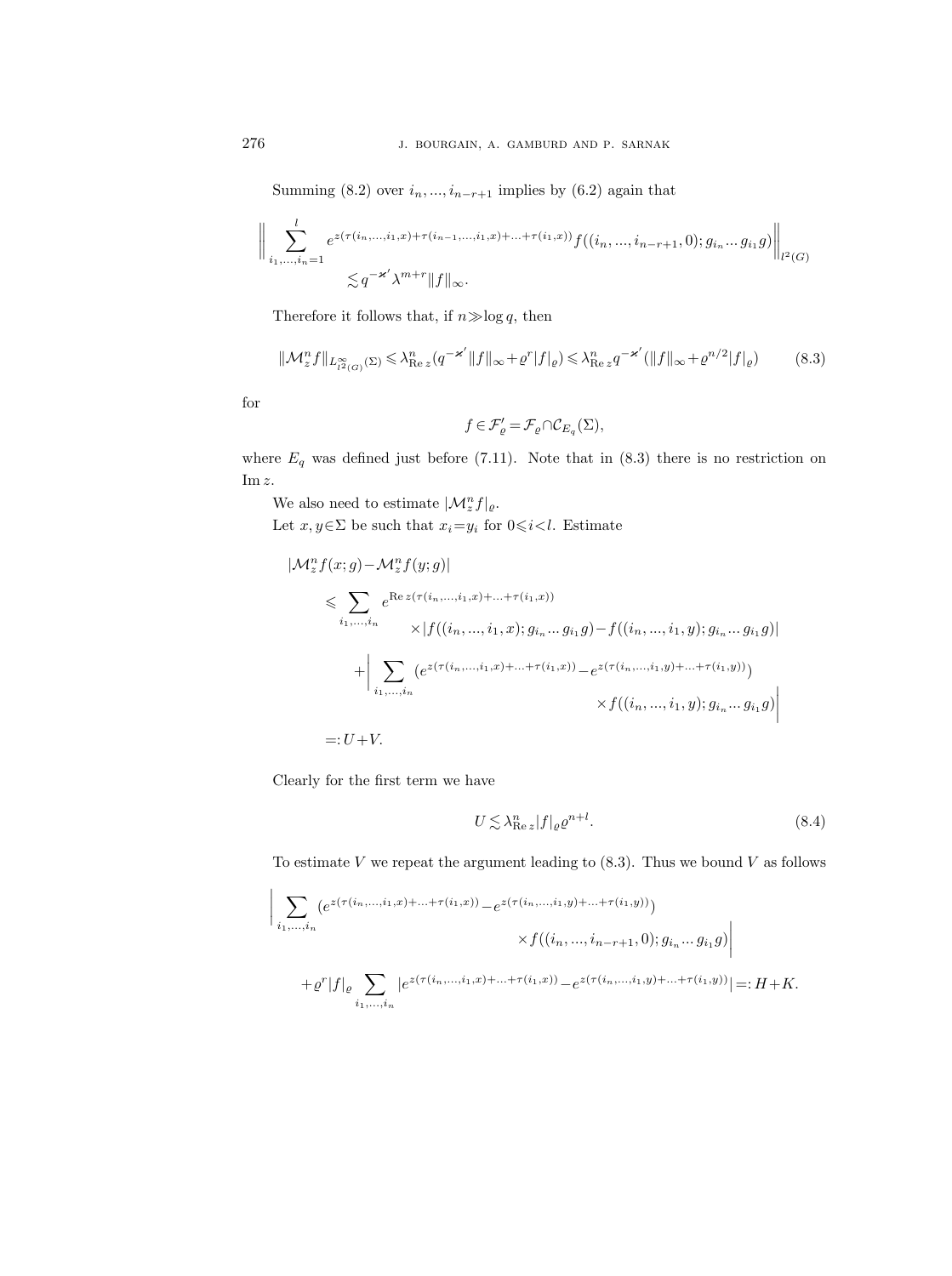Estimate

$$
\sum_{i_1,\dots,i_n} |(e^{z(\tau(i_n,\dots,i_1,x)+\dots+\tau(i_1,x))} - e^{z(\tau(i_n,\dots,i_1,y)+\dots+\tau(i_1,y))})|
$$
\n
$$
\leq \sum_{i_1,\dots,i_n} e^{\text{Re }z(\tau(i_n,\dots,i_1,x)+\tau(i_1,x))} |1 - e^{z(\tau(i_n,\dots,i_1,y)+\dots+\tau(i_1,y)-\tau(i_n,\dots,i_1,x)-\dots-\tau(i_1,x))}|
$$
\n
$$
\lesssim \lambda_{\text{Re }z}^n (1+|\text{Im }z|) |\tau|_{\varrho} (\varrho^{n+l}+\dots+\varrho^{1+l})
$$
\n
$$
< \lambda_{\text{Re }z}^n \frac{1+|\text{Im }z|}{1-\varrho} |\tau|_{\varrho} \varrho^{l}. \tag{8.5}
$$

Therefore

$$
K < \lambda^{n} \frac{1 + |\text{Im } z|}{1 - \varrho} |\tau|_{\varrho} \varrho^{l+r} |f|_{\varrho}.
$$
 (8.6)

To bound  $H$  we apply again the convolution estimate on  $G$  from §7. Consider the measure

$$
\nu = \sum_{i_1, ..., i_{n-r}} \left( e^{z(\tau(i_n, ..., i_1, x) + ... + \tau(i_1, x))} - e^{z(\tau(i_n, ..., i_1, y) + ... + \tau(i_1, y))} \right) \delta_{g_{i_{n-r}} \dots g_{i_1}}
$$

with  $i_n, ..., i_{n-r+1}$  fixed.

Repeating (8.5) gives (with  $m=n-r$ )

$$
||\nu|| \lesssim \lambda^{m} (1+|\text{Im } z|)|\tau|_{\varrho} \frac{\varrho^{l}}{1-\varrho} e^{\text{Re } z(\tau(i_{n},...,i_{n-r+1},0)+...+\tau(i_{n-r+1},0))} \equiv B'.
$$

Also, as above, we have

$$
\frac{1}{B'}\|\nu\|_{\infty} = \frac{1}{B'}|e^{z(\tau(i_n,\ldots,i_1,x)+\ldots+\tau(i_1,x))} - e^{z(\tau(i_n,\ldots,i_1,y)+\ldots+\tau(i_1,y))}|
$$
  

$$
\leq \lambda^{-m}e^{\text{Re }z(\tau(i_m,\ldots,i_1,x)+\ldots+\tau(i_1,x))} \overset{(8.1)}{<} q^{-\varkappa}
$$

and

$$
\frac{1}{B'} \|\pi_{q_1}(\nu)\|_{\infty} < q_1^{-\varkappa} \quad \text{for } q_1 | q.
$$

Therefore, by the results from §7, we obtain (with  $\varphi$  defined as in §7) that

$$
||\nu*\varphi||_{l^2(G)} \leqslant q^{-\varkappa'}B'||f||_{\infty}
$$
  

$$
\lesssim q^{-\varkappa'}\lambda^m(1+|\text{Im}\,z|)|\tau|_{\varrho}\frac{\varrho^l}{1-\varrho}e^{\text{Re}\,z(\tau(i_n,\ldots,i_{n-r+1},0)+\ldots+\tau(i_{n-r+1},0))}||f||_{\infty}.
$$

Summation over  $i_n, ..., i_{n-r+1}$  gives then

$$
||H||_{l^2(G)} \lesssim q^{-\varkappa'} \lambda^n (1+|\text{Im}\, z|)|\tau|_\varrho \varrho^l ||f||_\infty. \tag{8.7}
$$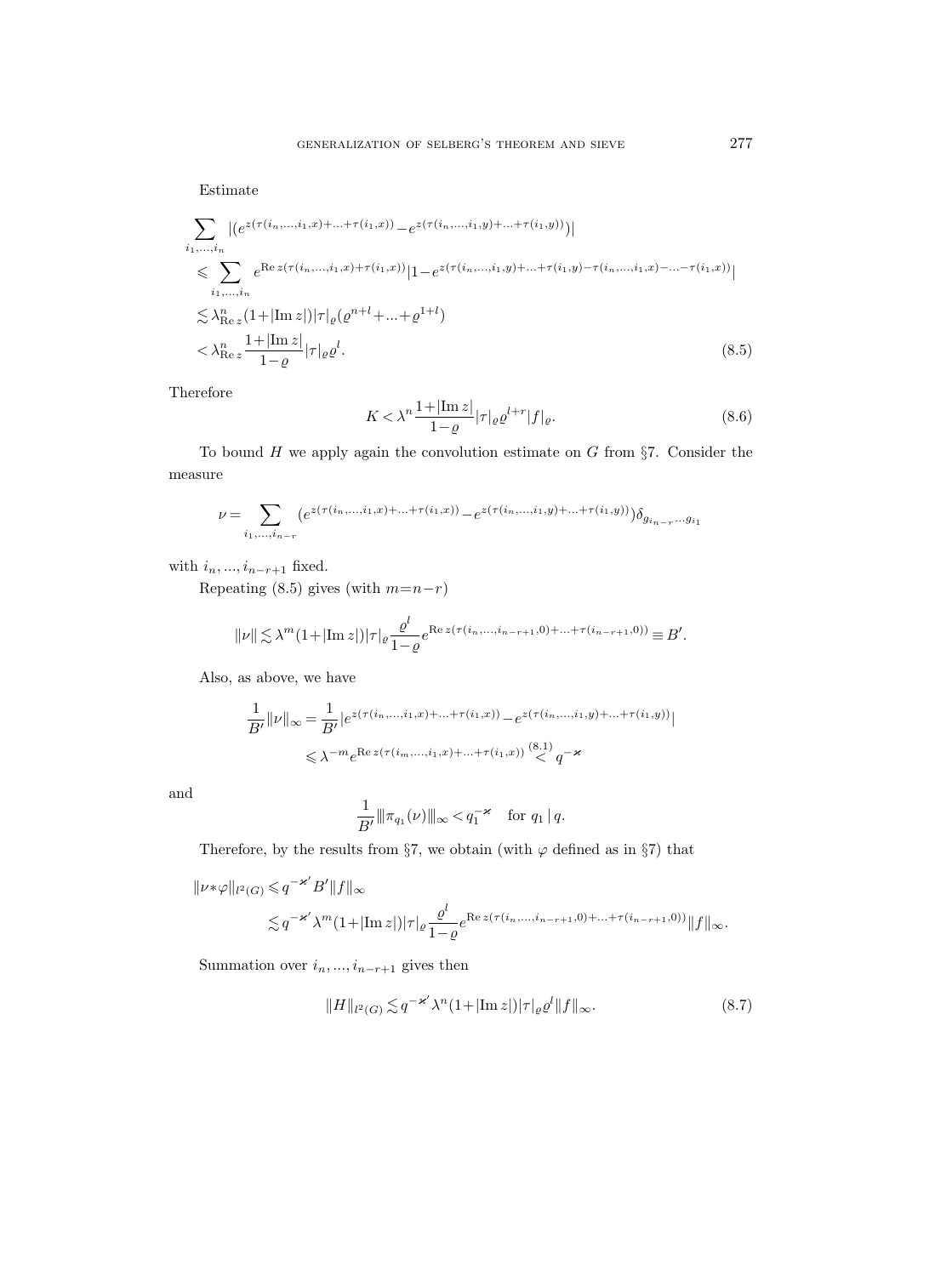From  $(8.4)$ ,  $(8.6)$  and  $(8.7)$  it follows that

$$
\begin{aligned} \|\mathcal{M}_z^n f(x;\cdot) - \mathcal{M}_z^n f(y;\cdot)\|_{l^2(G)} \\ &\lesssim \varrho^l \lambda_{\operatorname{Re} z}^n (\varrho^n |f|_\varrho + \varrho^r (1+|\operatorname{Im} z|) |f|_\varrho + q^{-\varkappa'} (1+|\operatorname{Im} z|) \|f\|_\infty). \end{aligned}
$$

Therefore, if  $n \gg \log q$ , we have

$$
|\mathcal{M}_z^n f|_{\varrho} \leqslant C\lambda_{\text{Re}\,z}^n q^{-\varkappa'}(||f||_{\infty} + \varrho^{n/2}|f|_{\varrho})(1 + |\text{Im}\,z|). \tag{8.8}
$$

Take  $\boldsymbol{n}$  such that

$$
n \sim \log q + C \log(1 + |\text{Im } z|)
$$
\n(8.9)

for a suitable constant  $C$ . It follows from  $(8.3)$  and  $(8.8)$  that

$$
\|\mathcal{M}_z^n f\|_{\infty} + \varrho^{n/2} |\mathcal{M}_z^n f|_{\varrho} < \lambda_{\text{Re } z}^n q^{-\varkappa'} (\|f\|_{\infty} + \varrho^{n/2} |f|_{\varrho}).\tag{8.10}
$$

Iterating (8.10) shows that if  $f \in \mathcal{F}'_{\varrho}$ , then for all  $m \in \mathbb{Z}_+$ ,

$$
\|\mathcal{M}_z^{mn}f\|_{\infty}+\varrho^{n/2}|\mathcal{M}_z^{mn}f|_{\varrho}\leqslant\lambda^{mn}_{\mathrm{Re}\,z}q^{-m\varkappa'}\|f\|_{\varrho},
$$

and hence

$$
\|\mathcal{M}_z^{mn}f\|_{\varrho}< \lambda_{\mathop{\rm Re}\nolimits z}^{mn}q^{-m\varkappa'}q(1+|\mathop{\rm Im}\nolimits z|)\|f\|_{\varrho},
$$

where *n* is given by (8.9). Thus for  $m \ge 1$ ,

$$
\|\mathcal{M}_z^m|_{\mathcal{F}_\varrho'}\|_{\varrho} < \lambda_{\text{Re }z}^m q^{-m\varkappa'/n} (q(1+|\text{Im }z|))^c.
$$

We distinguish two cases:  $\log(1+|\text{Im } z|) \lesssim \log q$  and  $\log q \ll \log(1+|\text{Im } z|)$ . The conclusion is the following.

LEMMA 8.1. Notation being as above, there is  $\varepsilon > 0$  such that

$$
\|\mathcal{M}_z^m|_{\mathcal{F}_\varrho'}\|_{\varrho} < q^C e^{-\varepsilon m} \lambda_{\text{Re } z}^m, \quad \text{if } |\text{Im } z| \leqslant q,\tag{8.11}
$$

and

$$
\|\mathcal{M}_z^m|_{\mathcal{F}_\varrho'}\|_{\varrho} < |\text{Im}\,z|^C e^{-\varepsilon m \log q/\log|\text{Im}\,z|} \lambda_{\text{Re}\,z}^m, \quad \text{if } |\text{Im}\,z| > q. \tag{8.12}
$$

#### 9. Resolvent of congruence transfer operator

We now use Lemma 8.1 to estimate the resolvent  $(I - M_z)^{-1}$  on  $\mathcal{F}'_{\varrho}$ . By (6.3) and (6.4), this will provide us with bounds on  $F(z, x)$ , assuming that  $\varphi \in E_q$ .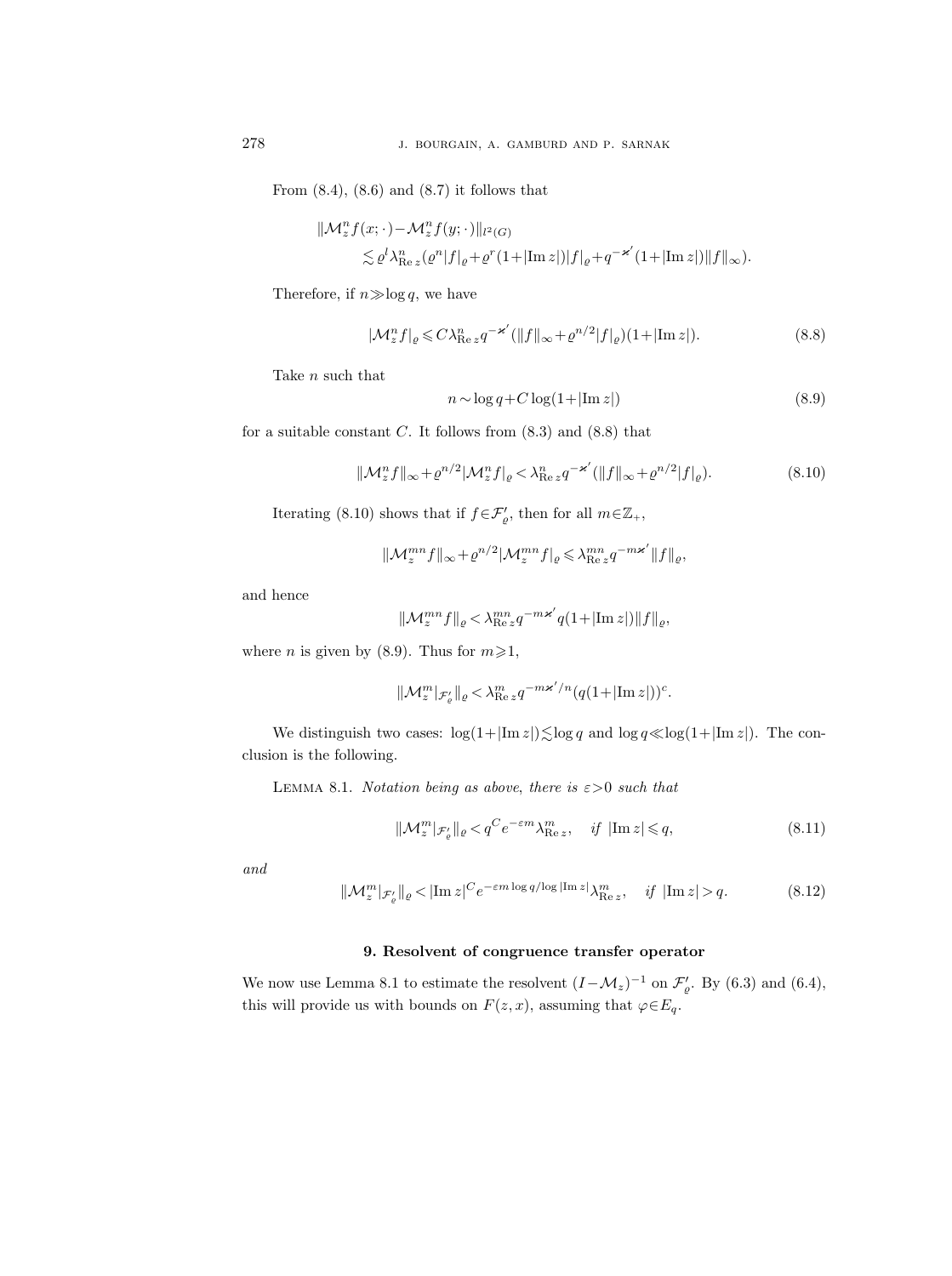Take Re  $z \lt -\delta + \varepsilon_1$  such that

$$
\lambda_{-\delta+\varepsilon_1} < e^{\varepsilon/2}
$$

with  $\varepsilon > 0$  from (8.11). If  $|\text{Im } z| < q$ , we obtain that

$$
\|(I- \mathcal M_z)^{-1}|_{\mathcal{F}_{\varrho}'}\| < q^C \sum_{m=0}^\infty e^{-\varepsilon m}\lambda_{\mathop{\rm Re}\nolimits z}^m \lesssim \frac{1}{\varepsilon} q^C.
$$

If  $|\text{Im } z| \geqslant q$ , we impose the restriction

$$
\operatorname{Re} z < -\delta + \varepsilon_2 \frac{\log q}{\log |\operatorname{Im} z|}
$$

with  $\varepsilon_2\!>\!0$  small enough to ensure that

$$
\lambda_{\text{Re }z}e^{-\varepsilon\log q/\log|\text{Im }z|} < e^{-\varepsilon\log q/2\log|\text{Im }z|}.
$$

Under this restriction on  $z$ , we obtain from  $(8.12)$  that

$$
\|(I-\mathcal{M}_z)^{-1}|_{\mathcal{F}'_{\varrho}}\| < |\text{Im}\,z|^C.
$$

In summary, we have proved the following result.

THEOREM 9.1. The resolvent  $(I - M_z)^{-1} |_{\mathcal{F}'_g}$  is holomorphic on the complex region  $D(q)$  given by

$$
\operatorname{Re} z < -\delta + \varepsilon_2 \min \left\{ 1, \frac{\log q}{\log(|\operatorname{Im} z| + 1)} \right\} \tag{9.1}
$$

(with  $\varepsilon_2$  independent of q) and satisfies the estimate

$$
\|(I-\mathcal M_z)^{-1}|_{\mathcal F'_\varrho}\|<(q+|\mathrm{Im}\,z|)^C.
$$

Returning to (6.3) and (6.4), it follows that for  $\varphi \in E_q$  the Laplace transform  $F(z, x)$ of  $N(a, x)$  is bounded by

$$
|F(z,x)| \lesssim \frac{(q+|\text{Im }z|)^C}{|z|} \|\varphi\|_2 \tag{9.2}
$$

for  $z$  satisfying  $(9.1)$ .

To extract information about  $N(a)$ , we apply Fourier inversion to (5.5), following the argument in  $[16, p. 31]$  (but with a different class of functions  $k$ ).

Specify some smooth and compactly supported bump function  $k$  on  $\mathbb{R}$ . From (5.5) we get

$$
I := \int_{-\infty}^{\infty} k(t)e^{-\delta t}N(a+t) dt = e^{\delta a} \int_{-\infty}^{\infty} e^{-ia\theta} \hat{k}(-i\theta)F(-\delta+i\theta) d\theta,
$$
 (9.3)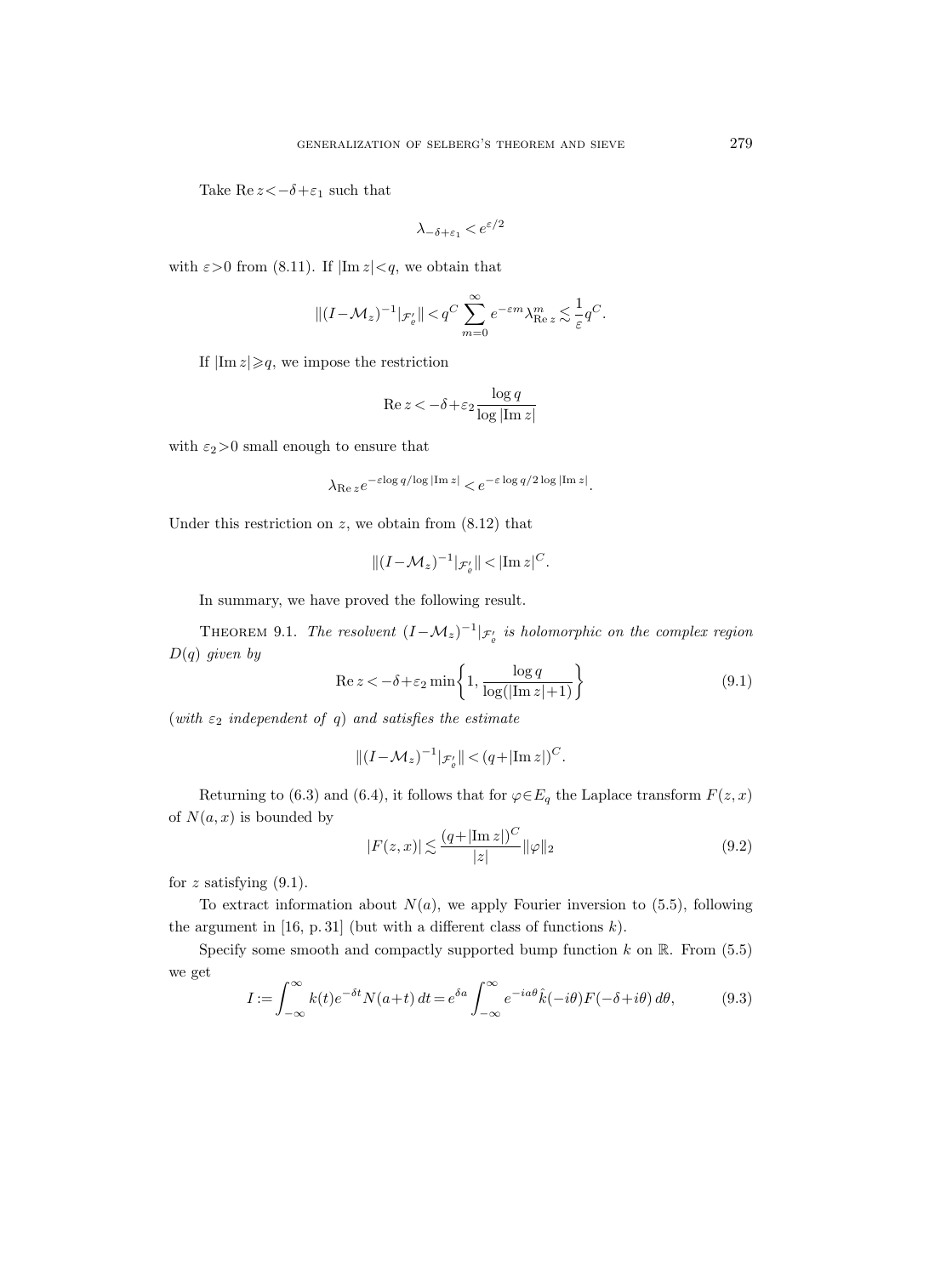where

$$
\hat{k}(z) = \int_{-\infty}^{\infty} e^{zt} k(t) dt
$$

is an entire function.

Note that  $|\hat{k}(i\theta)|$  is rapidly decaying since k is smooth.

In fact, proceeding more precisely, fix a small parameter  $\gamma > 0$  (the localization of k) and consider functions

$$
k_{\gamma}(t) = \frac{1}{\gamma} K\bigg(\frac{t}{\gamma}\bigg),
$$

where  $K$  is a fixed smooth bump function such that

$$
\int_{-\infty}^{\infty} K(t) dt = 1,
$$
\n
$$
\text{supp} K \subset \left[ -\frac{1}{2}, \frac{1}{2} \right],
$$
\n
$$
|\widehat{K}(\lambda)| \lesssim e^{-|\lambda|^{1/2}} \qquad \text{for } |\lambda| \to \infty.
$$
\n(9.4)

Hence

$$
|\hat{k}(z)| \lesssim e^{-|\gamma|z||^{1/2}} \quad \text{for } |\text{Re } z| = O(1). \tag{9.5}
$$

Returning to  $(9.3)$ , modify the line of integration Re  $z=0$  to the curve

$$
z(\theta) = w(\theta) + i\theta,
$$

where

$$
w(\tau) = \frac{1}{2}\varepsilon_2 \min\biggl\{1, \frac{\log q}{\log(1+|\theta|)}\biggr\},\,
$$

so as to remain in the analyticity region given by Theorem 9.1.

We obtain  
\n
$$
e^{\delta a} \int_{-\infty}^{\infty} e^{-az(\theta)} \hat{k}(z(\theta)) F(-\delta + z(\theta)) d\theta
$$
\n
$$
= e^{\delta a} \int_{-\infty}^{\infty} e^{-aw(\theta) - ia\theta} \hat{k}(w(\theta) + i\theta) F(-\delta + w(\theta) + i\theta) d\theta,
$$

which is bounded by

$$
J := \|\varphi\|_2 e^{\delta a} \int_{-\infty}^{\infty} e^{-aw(\theta)} e^{-(\gamma|\theta|)^{1/2}} (q + |\theta|)^C d\theta,
$$

applying  $(9.5)$  and  $(9.2)$ .

From the definition of  $w(\theta)$  it is clear that

$$
I, J < e^{\delta a} q^C \gamma^{-C} \exp\left(-a\varepsilon_3 \min\left\{1, \frac{\log q}{\log(a/\gamma)}\right\}\right) ||\varphi||_2.
$$

This proves (replacing  $k(t)$  by  $e^{\delta t}k(t)$ ) the following estimate.

PROPOSITION 9.2. Let  $\varphi \in E_q$  and  $N(a)$  be given by (6.5). Then

$$
\left| \int_{-\gamma/2}^{\gamma/2} k_{\gamma}(t) N(a+t) dt \right| < q^C \gamma^{-C} \exp\left( -a \varepsilon_3 \min\left\{ 1, \frac{\log q}{\log(a/\gamma)} \right\} \right) e^{\delta a} ||\varphi||_2.
$$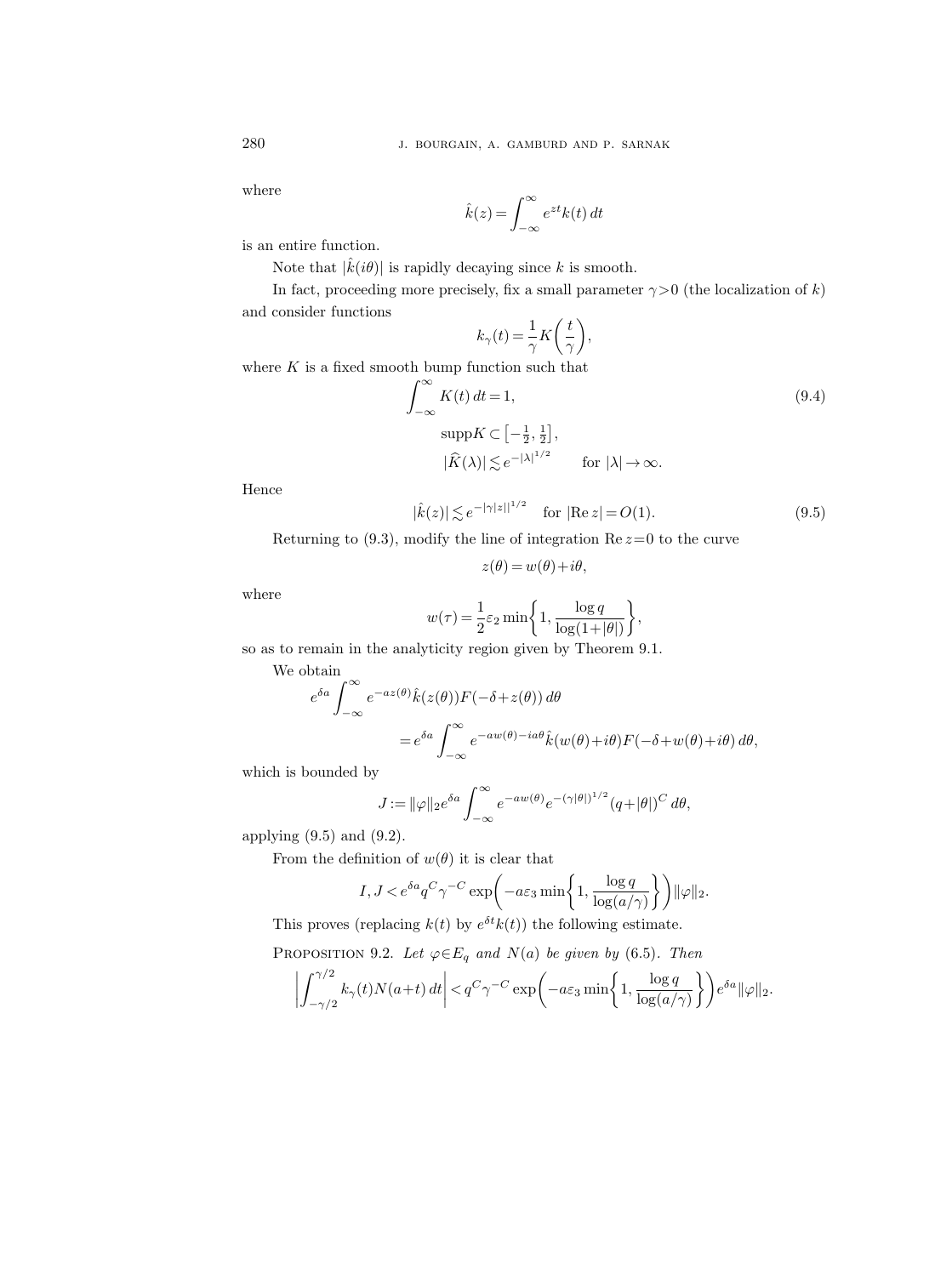#### 10. Bound for the error term

Next consider the case where in  $(5.2)$ ,  $\phi=1$  (the constant function).

Here we consider simply the action of  $\mathcal{L}_z$  on  $\mathcal{F}_{\varrho}(\Sigma)$  exactly as in [16], but we use the stronger estimates on  $(I-\mathcal{L}_z)^{-1}$  following from (5.7), given by [22].

If  $\text{Re } z < -\delta + \varepsilon_4$  (with  $\varepsilon_4$  small enough) and  $z \notin U$  (some complex neighborhood of  $-\delta$ ), (5.7) implies that

$$
||(I - \mathcal{L}_z)^{-1}|| \lesssim |\text{Im } z|^2. \tag{10.1}
$$

For  $s \in U$ , apply (5.8). Thus

$$
\mathcal{L}_z^n = \lambda_z^n (\nu_z \otimes h_z) + (\mathcal{L}_z'')^n,
$$

where  $\|(\mathcal{L}_z^{\prime\prime})^n\| < e^{\varepsilon n}$  by (5.9).

Hence for  $z \in U$ ,

$$
(I - \mathcal{L}_z)^{-1} = \frac{1}{1 - \lambda_z} (\nu_z \otimes h_z) + (I - \mathcal{L}_z'')^{-1}
$$
(10.2)

with  $(I - \mathcal{L}''_z)^{-1}$  holomorphic (this is Proposition 7.2 in [16]).

Combining (10.1) and (10.2), we get the following result.

PROPOSITION 10.1. Consider  $\mathcal{L}_z$  acting on  $\mathcal{F}_{\varrho}(\Sigma)$ . Then, for  $\text{Re } z < -\delta + \varepsilon_5$ ,

$$
(I - \mathcal{L}_z)^{-1} - \frac{1}{1 - \lambda_z} (\nu_z \otimes h_z)
$$

is holomorphic and bounded by  $C(|\text{Im } z|^2+1)$ .

Let  $\mu_z = \nu_z \otimes h_z$ . The function  $1/(1-\lambda_z)$  has a pole at  $z=-\delta$  with residue

$$
-\frac{1}{(d\lambda_z/dz)|_{z=-\delta}} = \frac{1}{\int_{\Sigma} \tau \, d\mu_{-\delta}}.
$$

Consequently

$$
(I - \mathcal{L}_z)^{-1} - \frac{\nu_{-\delta} \otimes h_{-\delta}}{\int_{\Sigma} \tau \, d\mu_{-\delta}} \frac{1}{z + \delta} \tag{10.3}
$$

is analytic for  $\text{Re } z < -\delta + \varepsilon_5$ .

Letting

$$
N(a) = \sum_{\substack{y \in \Lambda \\ d_H(0, yw) - d_H(0, w) \le a}} 1
$$
\n(10.4)

and

$$
F(z) = \int_{-\infty}^{\infty} e^{az} N(a) da,
$$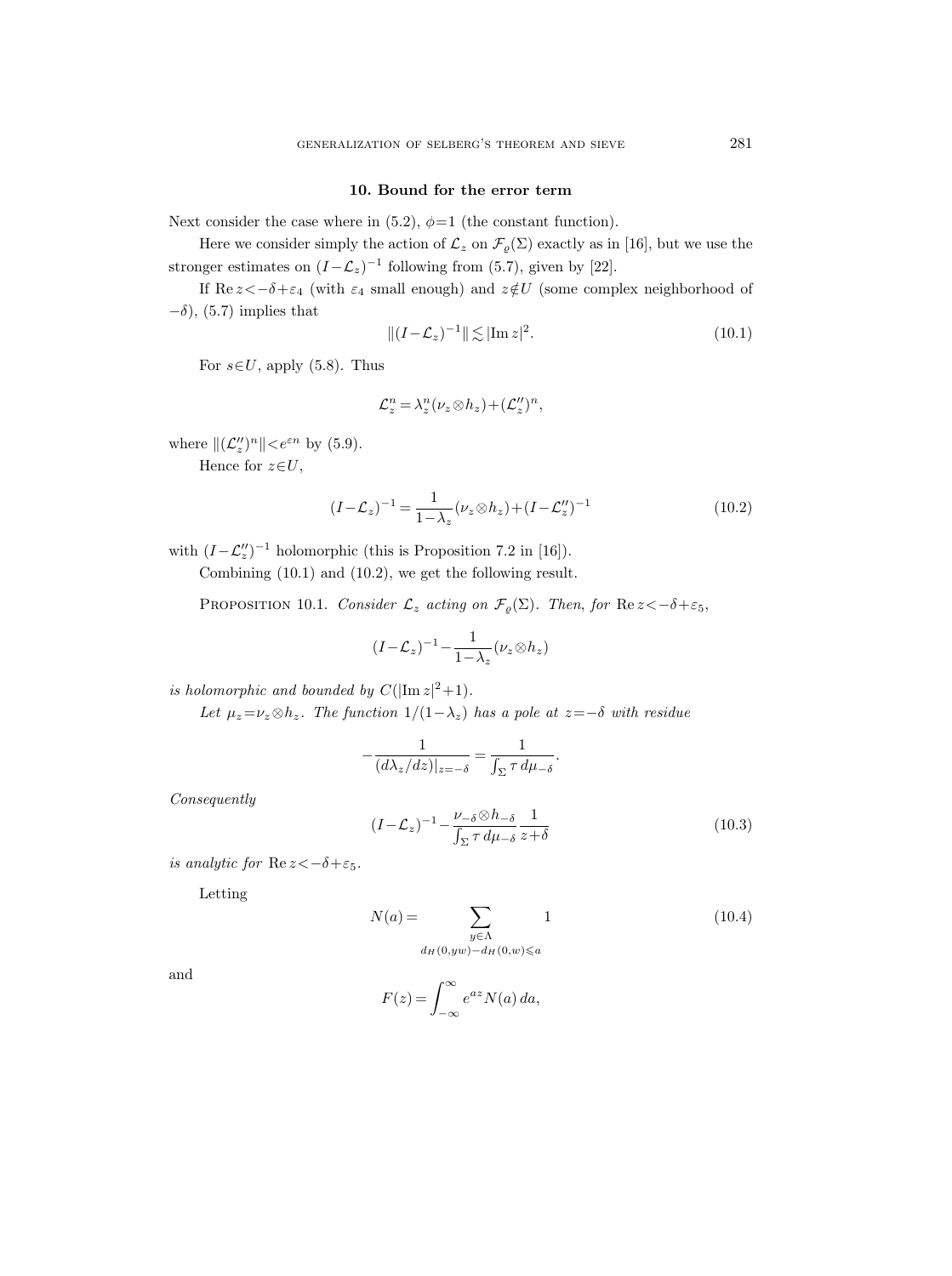it follows from (5.6) and (10.3) that

$$
F(z) = \frac{1}{z}(I - \mathcal{L}_z)^{-1}1 = \frac{h_{-\delta}(\xi \equiv w)}{\int_{\Sigma} \tau \, d\mu_{-\delta}} \frac{1}{z + \delta} + G(z),
$$

where  $G(z)$  is analytic on  $\text{Re } z \le -\delta + \varepsilon_5$  and bounded by  $C(|\text{Im } z|^2 + 1)$ .

As in §9 we have

$$
\int_{-\infty}^{\infty} k_{\gamma}(t) e^{-\delta t} N(a+t) dt
$$
\n
$$
= e^{\delta a} \int_{-\infty}^{\infty} \hat{k}_{\gamma}(i\theta) F(-\delta + i\theta) e^{-ia\theta} d\theta
$$
\n
$$
= e^{\delta a} \left( C_0 \text{PV-} \int_{-\infty}^{\infty} e^{-ia\theta} \hat{k}_{\gamma}(i\theta) \frac{1}{i\theta} d\theta + \int_{-\infty}^{\infty} e^{-ia\theta} \hat{k}_{\gamma}(i\theta) G(-\delta + i\theta) d\theta \right),
$$
\n(10.5)

where

$$
C_0 = \frac{h_{-\delta}(\xi \equiv w)}{\int_{\Sigma} \tau \, d\nu_{-\delta}}.
$$

The second term in (10.5) is estimated by moving the line of integration  $\text{Re } z = 0$  to  $\text{Re } z = \frac{1}{2} \varepsilon_5$ . We obtain, by (9.5) and the assumption on G, that

$$
\left| \int_{-\infty}^{\infty} e^{-ia\theta} \hat{k}_{\gamma}(i\theta) G(-\delta + i\theta) d\theta \right| \lesssim e^{-\varepsilon_5 a/2} \int_{-\infty}^{\infty} (1+\theta^2) e^{-(\gamma|\theta|)^{1/2}} d\theta < c\gamma^{-3} e^{-\varepsilon_5 a/2}.
$$

Also

$$
\text{PV-}\!\int_{-\infty}^{\infty} e^{-ia\theta} \hat{k}_{\gamma}(i\theta) \frac{1}{i\theta} \, d\theta = \int_{0}^{\infty} k_{\gamma}(t+a) \, dt \stackrel{(9.4)}{=} 1.
$$

Therefore we obtain the following result.

PROPOSITION 10.2. Let  $N(a)$  be given by (10.4). Then

$$
\int_{-\infty}^{\infty} k_{\gamma}(t) N(a+t) dt = C_0 e^{\delta a} + o(\gamma^{-3} e^{(\delta - \varepsilon_6)a})
$$

for some  $\varepsilon_6>0$ . Here  $C_0$  is a fixed constant.

### 11. Proof of Theorem 1.4

Let  $\varphi$  be a function on  $SL_2(q)$  and let  $N(a, x)$  denote the counting function given as above by

$$
N(a,x) = \sum_{\substack{y \in \Lambda \\ d_H(0,yxw) - d_H(0,xw) \le a}} \varphi(\pi_q(y)).
$$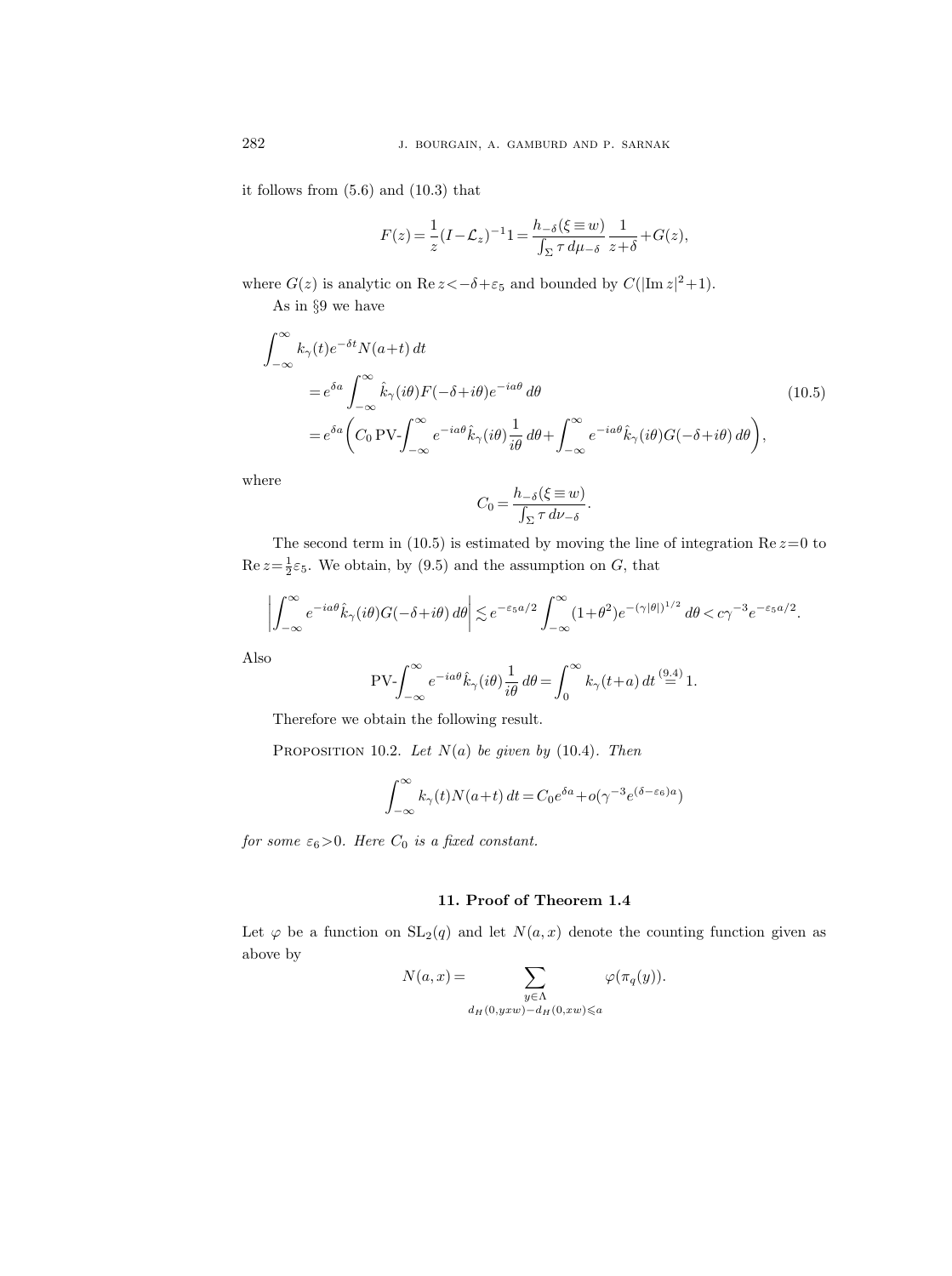What we proved in Theorem 9.1 is that for  $\varphi \in E_q$  the Laplace transform of  $N(a, x)$  in a (given by  $(5.5)$ ) is holomorphic on  $D(q)$  given by

$$
D(q) = \left\{ z : \text{Re } z < -\delta + \varepsilon_2 \min \left\{ 1, \frac{\log q}{\log(\left|\text{Im } z\right| + 1)} \right\} \right\}
$$

with  $\varepsilon_2$  independent of q. Let us denote by  $\mathcal{L}_z(q)$  the dynamical transfer operator on the congruence subgroup  $\Lambda(q)$ . Thus det $(1-\mathcal{L}_z(q))$  is the dynamical (Ruelle's) zeta function associated with the congruence subgroup  $\Lambda(q)$ . Using (5.6) we have that the Laplace transform of  $N(a, x)$  is also obtained as the inverse of  $1-\mathcal{L}_z(q)$ . Now considering the action of  $\mathcal{L}_z(q)$  on  $\mathcal{F}_{\varrho}(\Sigma(q))$ , recalling the decomposition of  $L^2(\mathrm{SL}_2(q))$  given by  $(7.11)$ , and applying Theorem 9.1 to  $E_{q_1}$ , for all  $q_1 | q$ , and Proposition 10.1 to the constant function, we obtain that  $1-\mathcal{L}_z(q)$  has a holomorphic inverse (apart from at  $z=-\delta$ ) on

$$
D = D(1) \cap \bigcap_{q_1|q} D(q_1),
$$

where

$$
D(1) = \{ z : \text{Re } z < -\delta + \varepsilon_5 \}
$$

by Proposition 10.1. Consequently  $D$  is given by

$$
D\!=\!\left\{z:\! \text{Re}\, z\!<\!-\delta\!+\!\varepsilon_6\min\!\left\{1,\frac{1}{\log(|\text{Im}\, z| \!+\!1)}\right\}\right\}
$$

for some  $\varepsilon_6$  independent of q, implying that the dynamical zeta function det(1− $\mathcal{L}_z(q)$ ) has no zeros on D (apart from a simple zero at  $-\delta$ ).

Theorem 1.4 now follows from the equality of the dynamical zeta function and Selberg's zeta function (Theorem 15.8 in [1]), and the correspondence between the zeros of Selberg's zeta function and resonances (see [27] and Chapter 10 in [1]).

#### 12. Proof of Theorem 1.5

Propositions 10.1 and 10.2 are our basic estimates used in the proof of Theorem 1.5. Note that what comes out of Proposition 9.2 will only play the role of error terms.

Fix a modulus q,  $(q, q_0)=1$  (with  $q_0$  given by the strong approximation property) and  $q$  square-free.

For some element  $\xi \in SL_2(q)$  we need to evaluate

$$
N(a; q, \xi) = |\{ y \in \Lambda : \pi_q(y) = \xi \text{ and } d_H(0, yw) \leq a \}|
$$

(replace a by  $a+d_H(0, w)$  in  $(6.5)$ ).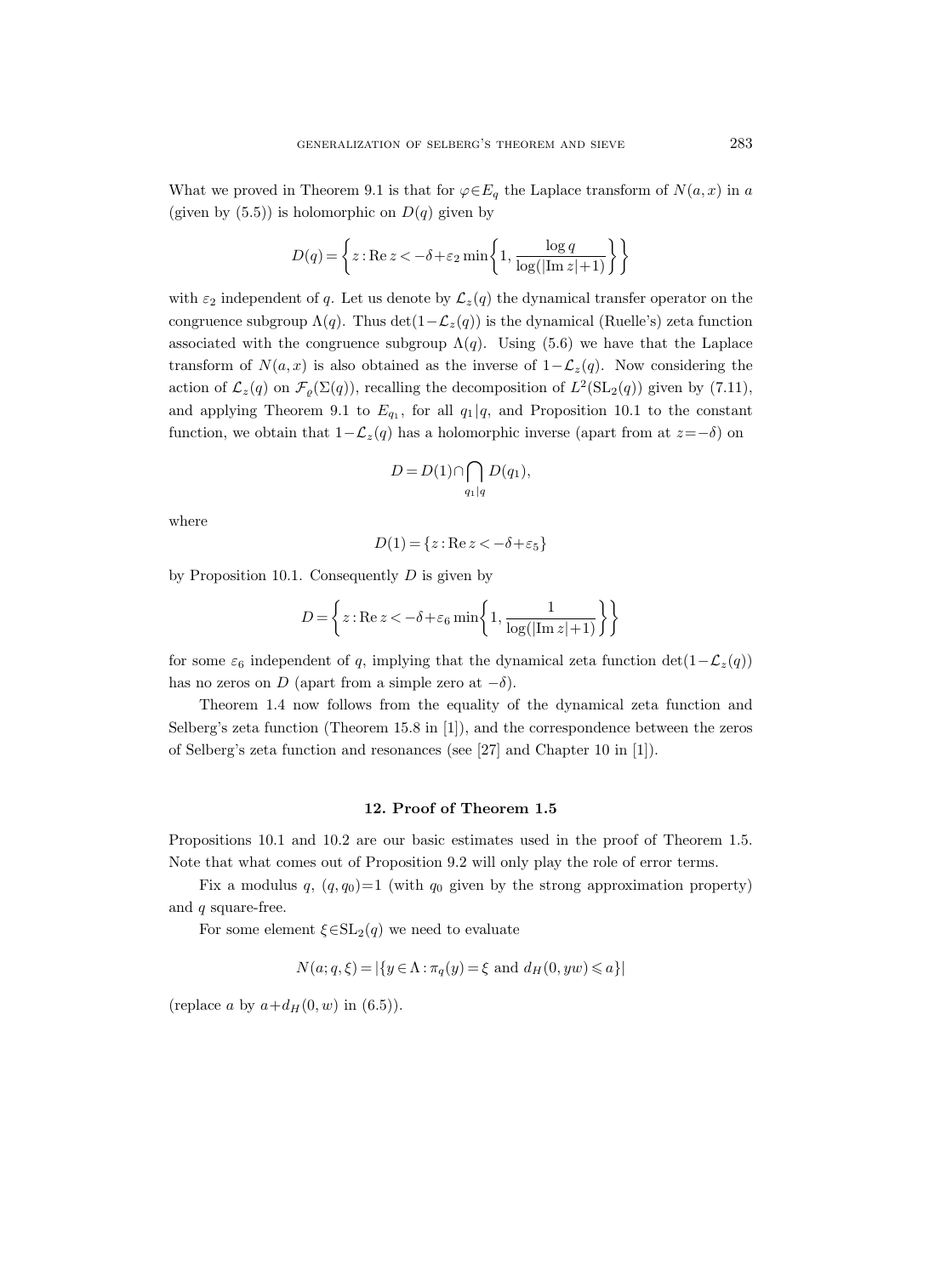Recall the decomposition of the space  $L^2(\mathrm{SL}_2(q))$  in (7.11). Writing

$$
1_{g=\xi} = \frac{1}{|\mathrm{SL}_2(q)|} + \sum_{\substack{q_1|q\\q_1 \neq 1}} P_{q_1}(1_{g=\xi}),
$$

we get

$$
N(a;q,\xi) = \frac{1}{|\mathrm{SL}_2(q)|} \sum_{\substack{y \in \Lambda \\ d_H(0,yw) \leq a}} 1 + \sum_{\substack{q_1 | q \\ q_1 \neq 1}} \sum_{\substack{y \in \Lambda \\ d_H(0,yw) \leq a}} \varphi_{q_1}(\pi_{q_1}(y)) =: S + T,
$$

with

$$
\varphi_{q_1} = P_{q_1}(1_{g=\xi}) \in E_{q_1}.
$$

Thus,

$$
\|\varphi_{q_1}\|_2 < \frac{|\mathrm{SL}_2(q_1)|^{1/2}}{|\mathrm{SL}_2(q)|}.
$$

We use Proposition 10.2 to evaluate  $S$  and Proposition 9.2 to bound  $T$ . Hence, fixing some  $\gamma > 0$ ,

$$
\begin{split} \int_{-\infty}^{\infty} k_{\gamma}(t) N(a+t;q,\xi) \, dt & = \frac{C_1}{|\mathrm{SL}_2(q)|} e^{\delta a} + o(\gamma^{-3} e^{-ca} e^{\delta a}) \\ & \qquad \qquad + \gamma^{-C} \sum_{\substack{q_1|q \\ q_1 \neq 1}} q_1^C \exp\left(-ca \min\left\{1,\frac{\log q_1}{\log(a/\gamma)}\right\}\right) \frac{|\mathrm{SL}_2(q_1)|^{1/2}}{|\mathrm{SL}_2(q)|} e^{\delta a}. \end{split}
$$

We estimate the last term above as

$$
\frac{\gamma^{-C}|a|^C}{|\mathrm{SL}_2(q)|} \left( \sum_{\substack{q_1|q\\1
$$

and

$$
\begin{split} \sum_{\substack{q_1|q\\ q_1\neq 1}}e^{-c a\log q_1/\log(a/\gamma)} < & \prod_{p|q}(1+e^{-c a\log p/\log(a/\gamma)})-1\\ < & \exp\bigg(\sum_{s=2}^{\infty}e^{-c a\log s/\log(a/\gamma)}\bigg)-1
$$

assuming

$$
\log\frac{1}{\gamma}\ll a.
$$

Therefore we have proved the following result, of which Theorem 1.5 is an immediate consequence.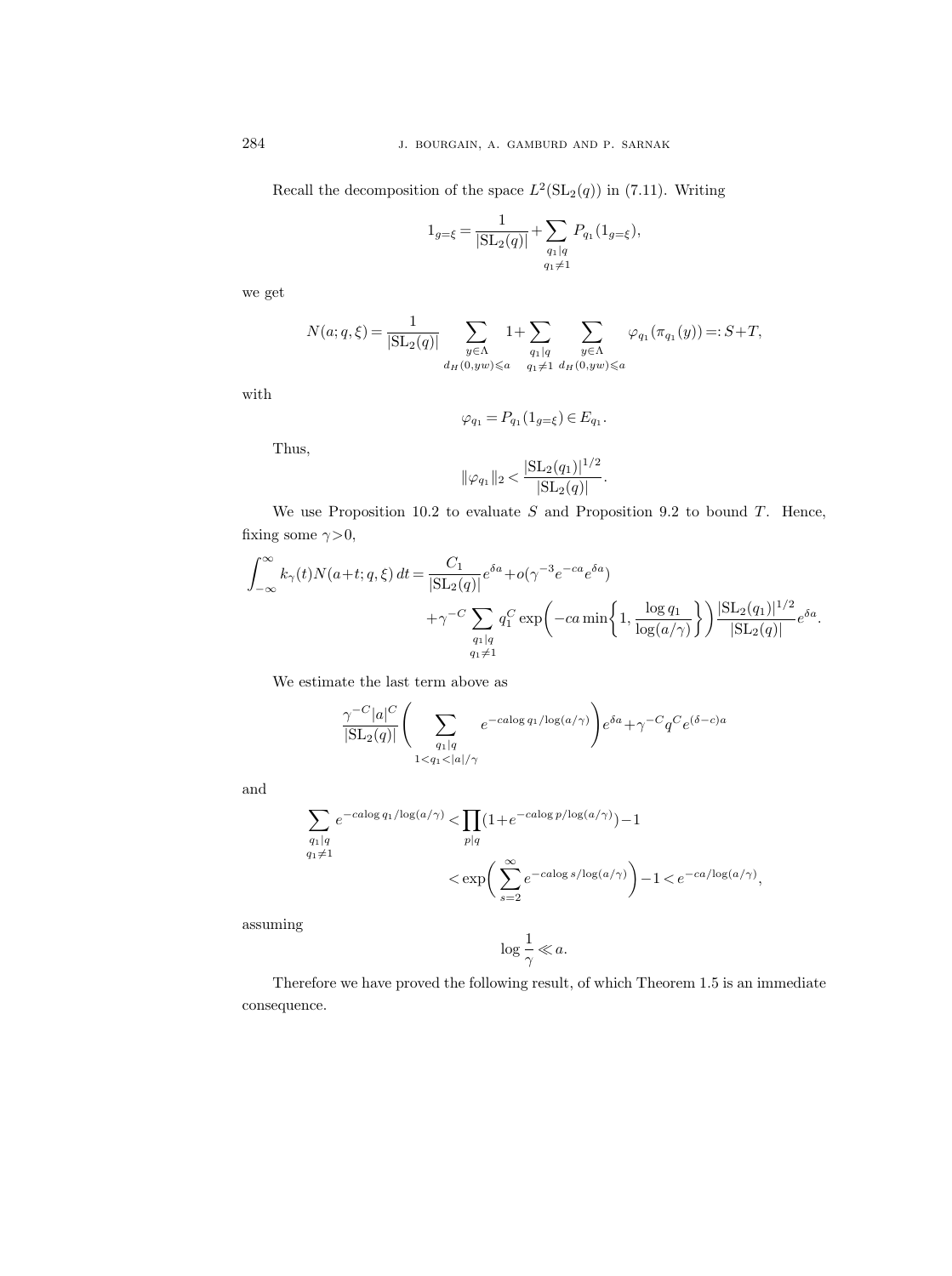PROPOSITION 12.1. Notation being as above, we have

$$
\int_{-\infty}^{\infty} k_{\gamma}(t) N(a+t; q, \xi) dt = \frac{e^{\delta a}}{|\mathrm{SL}_2(q)|} (C_1 + o(\gamma^{-C} e^{-ca/\log(a/\gamma)})) + \gamma^{-C} q^C e^{(\delta - c)a},
$$

where we assume that

$$
\log\frac{1}{\gamma}\ll \frac{a}{\log a}.
$$

We remark that what is really required for sieving applications is a bound for the ratio

$$
\frac{\int_{-\infty}^{\infty} k_{\gamma}(t)N(a+t;q) dt}{\int_{-\infty}^{\infty} k_{\gamma}(t)N(a+t) dt}
$$
\n(12.1)

of the form

$$
\frac{1}{|\mathrm{SL}_2(q)|} + O(e^{-\varepsilon a} q^C)
$$

or

$$
\frac{1}{|\mathrm{SL}_2(q)|} (1+O(e^{-ca/\log a})) + O(e^{-\varepsilon a} q^C).
$$

To bound the ratio (12.1) it suffices to use Proposition 9.2 (which builds crucially on the generalized expansion result given by Lemma 7.2) combined with the result of Lalley [16]. Of course, the results of Dolgopyat [7] and Naud [22], [23] are necessary to establish Theorem 1.4, which is of independent interest.

### 13. Proof of Theorem 1.6

#### 13.1. Combinatorial sieve

As in [3], we will make use of the simplest combinatorial sieve which in turn is based on the fundamental lemma in the theory of elementary sieves, see [12] and [13]. Our formulation is tailored for the applications below.

Let A denote a finite sequence  $a_n$ ,  $n \geq 1$ , of non-negative numbers. Denote by X the sum

$$
\sum_{n\geqslant 1}a_n=X.
$$

The sum  $X$  will be large, in fact tending to infinity. For a fixed finite set of primes  $B$ let z be a large parameter (in our applications z will be a small power of X and B will usually be empty). Let

$$
P = P_z = \prod_{\substack{p \leq z \\ p \notin B}} p.
$$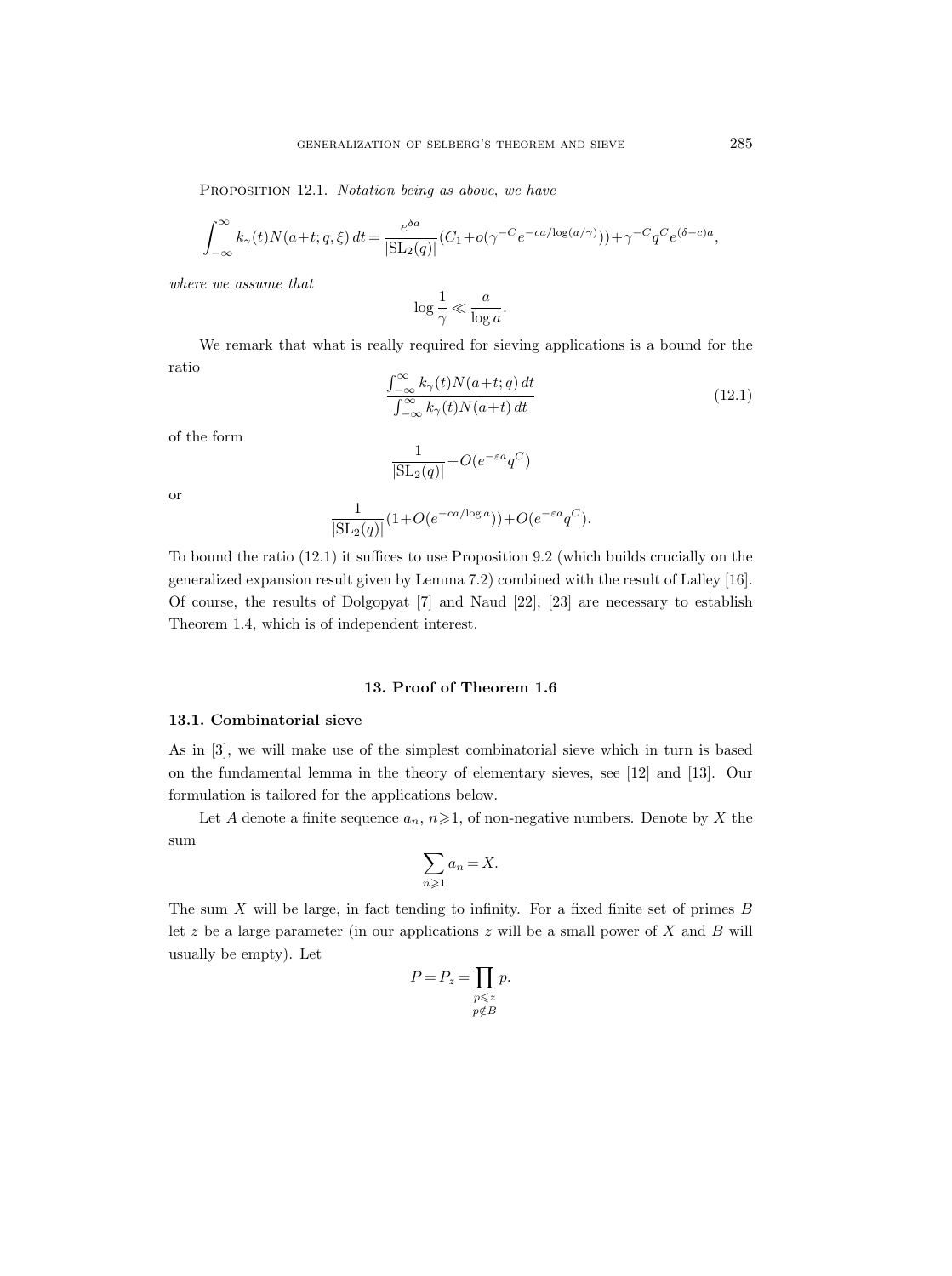Under suitable assumptions about sums of  $A$  over  $n$ 's in progressions with moderatesize moduli d, the sieve gives upper and lower estimates which are of the same order of magnitude for sums of  $A$  over the  $n$ 's which remain after sifting out numbers with prime factors in  $\cal P.$ 

More precisely, let

$$
S(A, P) := \sum_{(n,P)=1} a_n.
$$

The assumptions on sums in progressions are as follows:

 $(A_0)$  For d square-free, and having no prime factors in B  $(d\lt X)$ , we assume that the sums over multiples of  $d$  take the form

$$
\sum_{n\equiv 0\,(\text{mod }d)} a_n = \beta(d)X + r(A,d),
$$

where  $\beta(d)$  is a multiplicative function of d and, for  $p \notin B$ ,

$$
\beta(d) \leq 1 - \frac{1}{c_1} \quad \text{for a fixed } c_1.
$$

The understanding being that  $\beta(d)X$  is the main term and that the remainder  $r(A, d)$  is smaller, at least on average (see the next axiom).

 $(A_1)$  A has level distribution  $D=D(X)$ ,  $D\lt X$ , that is

$$
\sum_{d \leq D} |r(d, A)| \ll \frac{X}{(\log X)^B} \quad \text{for all } B > 0.
$$

 $(A_2)$  A has sieve dimension  $t>0$ , that is for a fixed  $c_2$  we have

$$
\bigg|\sum_{\substack{w \leqslant p \leqslant z \\ p \notin B}} \beta(p) \log p - t \log \frac{z}{w}\bigg| \leqslant c_2
$$

for  $2\leqslant w \leqslant z$ .

In terms of these conditions  $(A_0)$ ,  $(A_1)$  and  $(A_2)$  the elementary combinatorial sieve yields the following result.

THEOREM 13.1. Assume  $(A_0)$ ,  $(A_1)$  and  $(A_2)$ . For  $s > 9t$ ,  $z = D^{1/s}$  and X large we have

$$
\frac{X}{(\log X)^t} \ll S(A, P_z) \ll \frac{X}{(\log X)^t}.
$$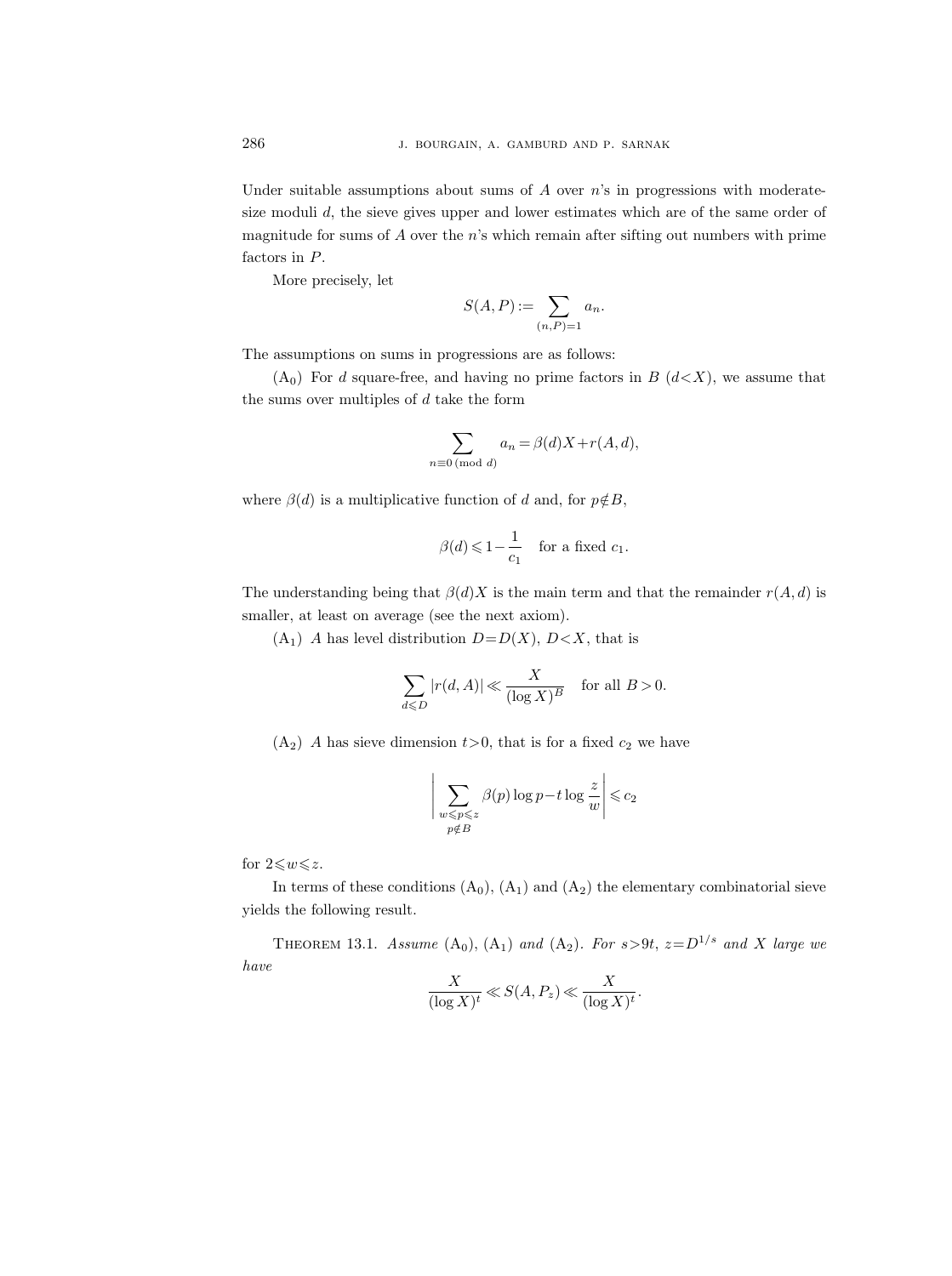#### 13.2. Applying the sieve

Now let  $\Lambda$  be a Zariski-dense subgroup of  $SL(2, \mathbb{Z})$  and let  $f \in \mathbb{Z}[x_{jk}]$  be weakly primitive with  $t(f)$  irreducible factors. The key non-negative sequence  $a_n$  to which we apply the combinatorial sieve is defined as follows: for  $n\geqslant 0$  we let

$$
a_n = a_n(T) = \sum_{\substack{\gamma \in \Lambda \\ |\gamma| \le T \\ |f(\gamma)| = n}} 1.
$$

The sums on progressions are then, for  $d \ge 1$  square-free,

$$
\sum_{n\equiv 0 \pmod{d}} a_n(T) = \sum_{\substack{\gamma \in \Lambda \\ |\gamma| \leq T \\ f(\gamma) \equiv 0 \pmod{d}}} 1 = \sum_{\substack{\varrho \in \Lambda/\Lambda(d) \\ f(\varrho) \equiv 0 \pmod{d}} } \sum_{\substack{\gamma \in \Lambda(d) \\ |\gamma| \leq T}} 1.
$$

Consider the case when  $\delta < \frac{1}{2}$ , the case when  $\delta > \frac{1}{2}$  is similar and simpler. According to Theorem 1.5, we then obtain

$$
\sum_{n\equiv 0 \pmod{d}} a_n(T) = \sum_{\substack{\varrho \in \Lambda/\Lambda(d) \\ f(\varrho)\equiv 0 \pmod{d}}} \frac{T^{2\delta}}{|\Lambda_d|} (1 + O(T^{-1/\log\log T})) + O(d^C T^{2\delta - \varepsilon_1})
$$

$$
= X \frac{|\Lambda_d^f|}{|\Lambda_d|} + O\left(\frac{|\Lambda_d^f|}{|\Lambda_d|} X^{1 - 1/2\delta \log \log X}\right) + O(|\Lambda_d^f| d^C X^{1 - \varepsilon_1/2\delta}),
$$

where

$$
X = \sum_{k \in \mathbb{N}} a_k(T) = \sum_{\substack{\gamma \in \Lambda \\ |\gamma| \leqslant T}} 1,
$$

 $\Lambda_d$  is the reduction of  $\Lambda$  mod d, and  $\Lambda_d^f$  is the subset of  $\Lambda_d$  at which  $f(x)=0 \mod d$ .

Using the strong approximation theorem [20] and Goursat's lemma as in [3], we obtain that outside of a finite set of primes  $S(\Lambda)$  we have  $\Lambda_p \cong SL_2(\mathbb{F}_p)$  and  $\Lambda \to \Lambda_{d_1} \times \Lambda_{d_2}$ is surjective for  $(d_1, d_2)=1$  and  $d_1d_2$  square-free and coprime with  $S(\Lambda)$ . Let

$$
\beta(d) = \frac{|\Lambda_d^f|}{|\Lambda_d|}.
$$

Using the Lang–Weil theorem [17] as in [3], we obtain

$$
|\Lambda_d^f|\ll d^2
$$

and

$$
\frac{|\Lambda_d^f|}{|\Lambda_d|} = \frac{t(f)}{p} + O(p^{-3/2}).
$$
\n(13.1)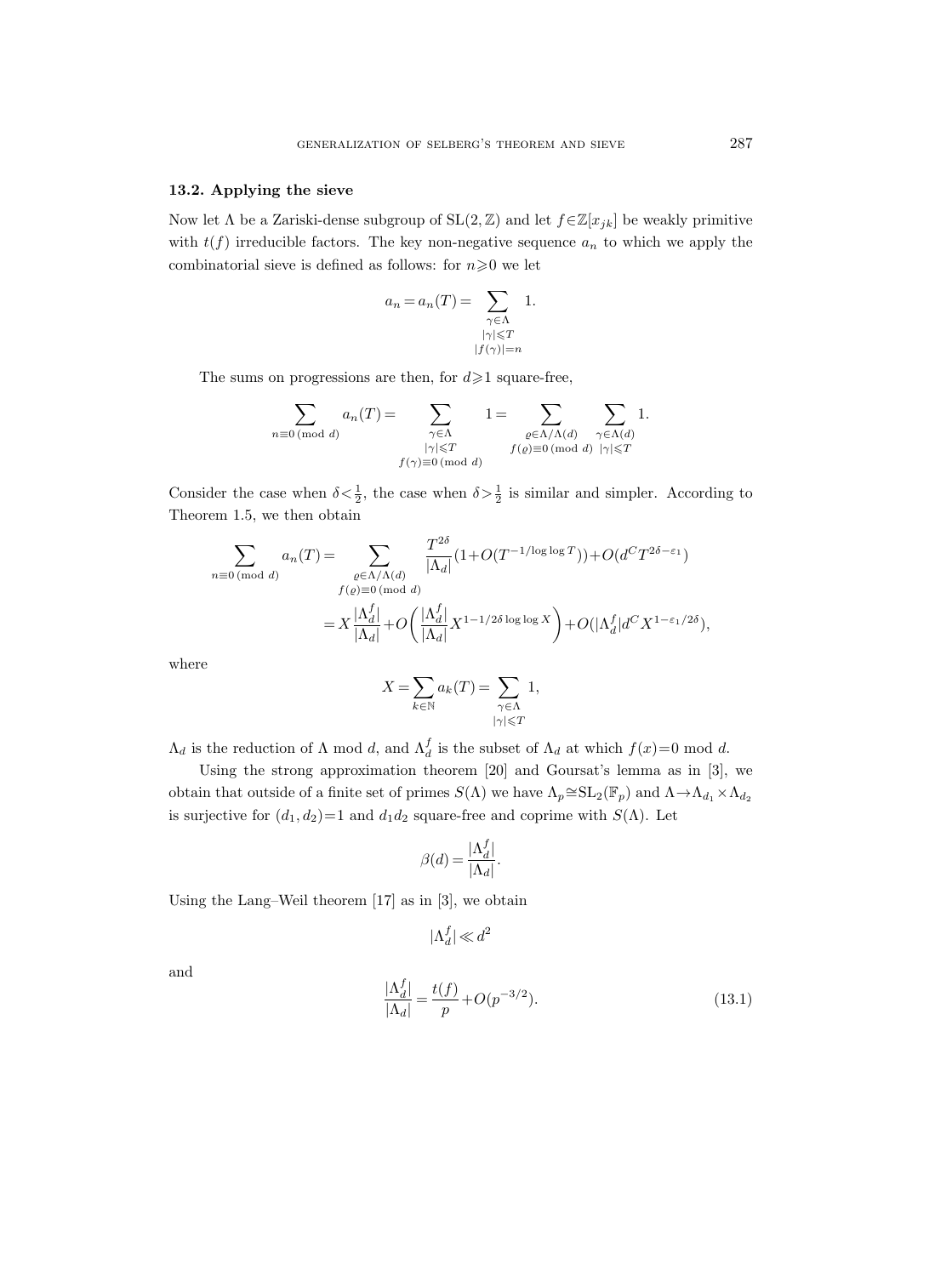Hence we have

$$
\sum_{n\equiv 0 \pmod{d}} a_n(T) = \beta(d)X + r(A, d),
$$

with

$$
r(A, d) \ll \frac{1}{d} X^{1 - 1/2\delta \log \log X} + d^{C + 2} X^{1 - \varepsilon_1/2\delta}.
$$

Verification of  $(A_0)$  is completely analogous to Proposition 3.1 in [3]. Regarding the level distribution  $(A_1)$ , we have that

$$
\sum_{d \leqslant D} |r(A, d)| \ll X^{1 - 1/2\delta \log \log X} + D^{C + 3} X^{1 - \varepsilon_1/2\delta} \ll \frac{X}{(\log X)^B}
$$

for any  $B>0$  as long as

$$
D \leqslant X^{\tau} \quad \text{with } \tau < \frac{2\delta}{(C+3)\varepsilon_1}.
$$

Finally, to verify the third axiom concerning the sieve dimension, we have, using (13.1), that

$$
\sum_{w \leqslant p \leqslant z} \beta(p) \log p = \sum_{w \leqslant p \leqslant z} \left( \frac{t \log p}{p} + O\left(\frac{\log p}{p^{3/2}}\right) \right) = t \log \frac{z}{w} + O(1),
$$

which establishes  $(A_2)$  with the sieve dimension being t.

Note added in proof. The details of the extension of the proof of Theorem 1.3 to higher-dimensional hyperbolic manifolds, outlined on page 263, have appeared in the preprint [14] by I. Kim. Mention should also be made of the preprint [19] by M. Magee, in which a quantitative spectral gap result for thin groups acting on higher-dimensional hyperbolic manifolds is obtained, generalizing the result of [10].

#### References

- [1] Borthwick, D., Spectral Theory of Infinite-Area Hyperbolic Surfaces. Progress in Mathematics, 256. Birkhäuser, Boston, MA, 2007.
- [2] BOURGAIN, J. & GAMBURD, A., Uniform expansion bounds for Cayley graphs of  $SL_2(\mathbb{F}_p)$ . Ann. of Math., 167 (2008), 625–642.
- [3] BOURGAIN, J., GAMBURD, A. & SARNAK, P., Affine linear sieve, expanders, and sumproduct. Invent. Math., 179 (2010), 559–644.
- [4] BROOKS, R., The spectral geometry of a tower of coverings. J. Differential Geom., 23 (1986), 97–107.
- [5] BURGER, M., Estimation de petites valeurs propres du laplacien d'un revêtement de variétés riemanniennes compactes. C. R. Acad. Sci. Paris Sér. I Math., 302 (1986), 191–194.
- [6] Spectre du laplacien, graphes et topologie de Fell. Comment. Math. Helv., 63 (1988), 226–252.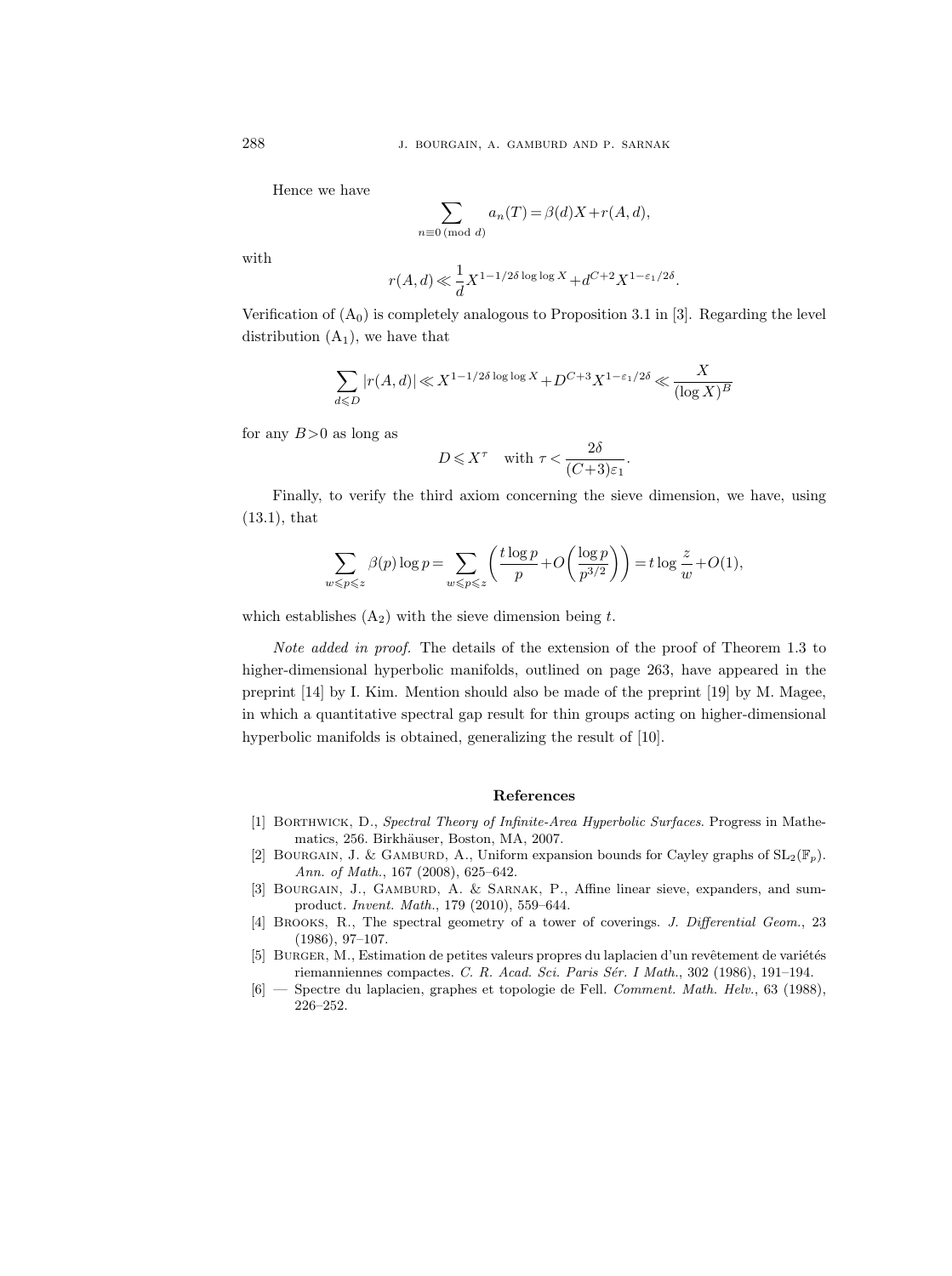- [7] Dolgopyat, D., On decay of correlations in Anosov flows. Ann. of Math., 147 (1998), 357–390.
- [8] FROBENIUS, G., Über Gruppencharaktere, Sitzungsberichte der Königlich Preußischen Akademie der Wissenschaften zu Berlin, pp. 985–1021. 1896.
- [9] Fuchs, E. & Sanden, K., Some experiments with integral Apollonian circle packings. Experiment. Math., 20 (2011), 380–399.
- [10] GAMBURD, A., On the spectral gap for infinite index "congruence" subgroups of  $SL_2(\mathbf{Z})$ . Israel J. Math., 127 (2002), 157–200.
- [11] GUILLOPÉ, L., LIN, K. K. & ZWORSKI, M., The Selberg zeta function for convex cocompact Schottky groups. Comm. Math. Phys., 245 (2004), 149–176.
- [12] HALBERSTAM, H. & RICHERT, H.-E., Sieve Methods. London Mathematical Society Monographs, 4. Academic Press, London–New York, 1974.
- [13] Iwaniec, H. & Kowalski, E., Analytic Number Theory. American Mathematical Society Colloquium Publications, 53. Amer. Math. Soc., Providence, RI, 2004.
- [14] Kim, I., Counting, mixing and equidistribution of horospheres in geometrically finite rank one locally symmetric manifolds. Preprint, 2011. arXiv:1103.5003 [math.RT].
- [15] Kontorovich, A. & Oh, H., Apollonian circle packings and closed horospheres on hyperbolic 3-manifolds. J. Amer. Math. Soc., 24 (2011), 603–648.
- [16] Lalley, S. P., Renewal theorems in symbolic dynamics, with applications to geodesic flows, non-Euclidean tessellations and their fractal limits. Acta Math., 163 (1989), 1–55.
- [17] Lang, S. & Weil, A., Number of points of varieties in finite fields. Amer. J. Math., 76 (1954), 819–827.
- [18] Lax, P. D. & Phillips, R. S., The asymptotic distribution of lattice points in Euclidean and non-Euclidean spaces. J. Funct. Anal., 46 (1982), 280–350.
- [19] Magee, M., Quantitative spectral gap for thin groups of hyperbolic isometries. Preprint, 2011. arXiv:1112.2004 [math.SP].
- [20] Matthews, C. R., Vaserstein, L. N. & Weisfeiler, B., Congruence properties of Zariski-dense subgroups. I. Proc. Lond. Math. Soc., 48 (1984), 514–532.
- [21] Mazzeo, R. R. & Melrose, R. B., Meromorphic extension of the resolvent on complete spaces with asymptotically constant negative curvature. J. Funct. Anal., 75 (1987), 260–310.
- [22] NAUD, F., Expanding maps on Cantor sets and analytic continuation of zeta functions. Ann. Sc. Éc. Norm. Super.,  $38$  (2005), 116–153.
- $[23]$  Precise asymptotics of the length spectrum for finite-geometry Riemann surfaces. Int. Math. Res. Not., 5 (2005), 299–310.
- [24] PARRY, W. & POLLICOTT, M., Zeta functions and the periodic orbit structure of hyperbolic dynamics.  $Ast\acute{e}risque$ , 187–188 (1990), 268 pp.
- [25] PATTERSON, S. J., The limit set of a Fuchsian group. Acta Math., 136 (1976), 241–273.
- [26] On a lattice-point problem in hyperbolic space and related questions in spectral theory. Ark. Mat., 26 (1988), 167–172.
- [27] PATTERSON, S.J. & PERRY, P.A., The divisor of Selberg's zeta function for Kleinian groups. Duke Math. J., 106 (2001), 321–390.
- [28] RUELLE, D., Thermodynamic Formalism. Cambridge Mathematical Library. Cambridge University Press, Cambridge, 2004.
- [29] SANSUC, J.-J., Groupe de Brauer et arithmétique des groupes algébriques linéaires sur un corps de nombres. J. Reine Angew. Math., 327 (1981), 12–80.